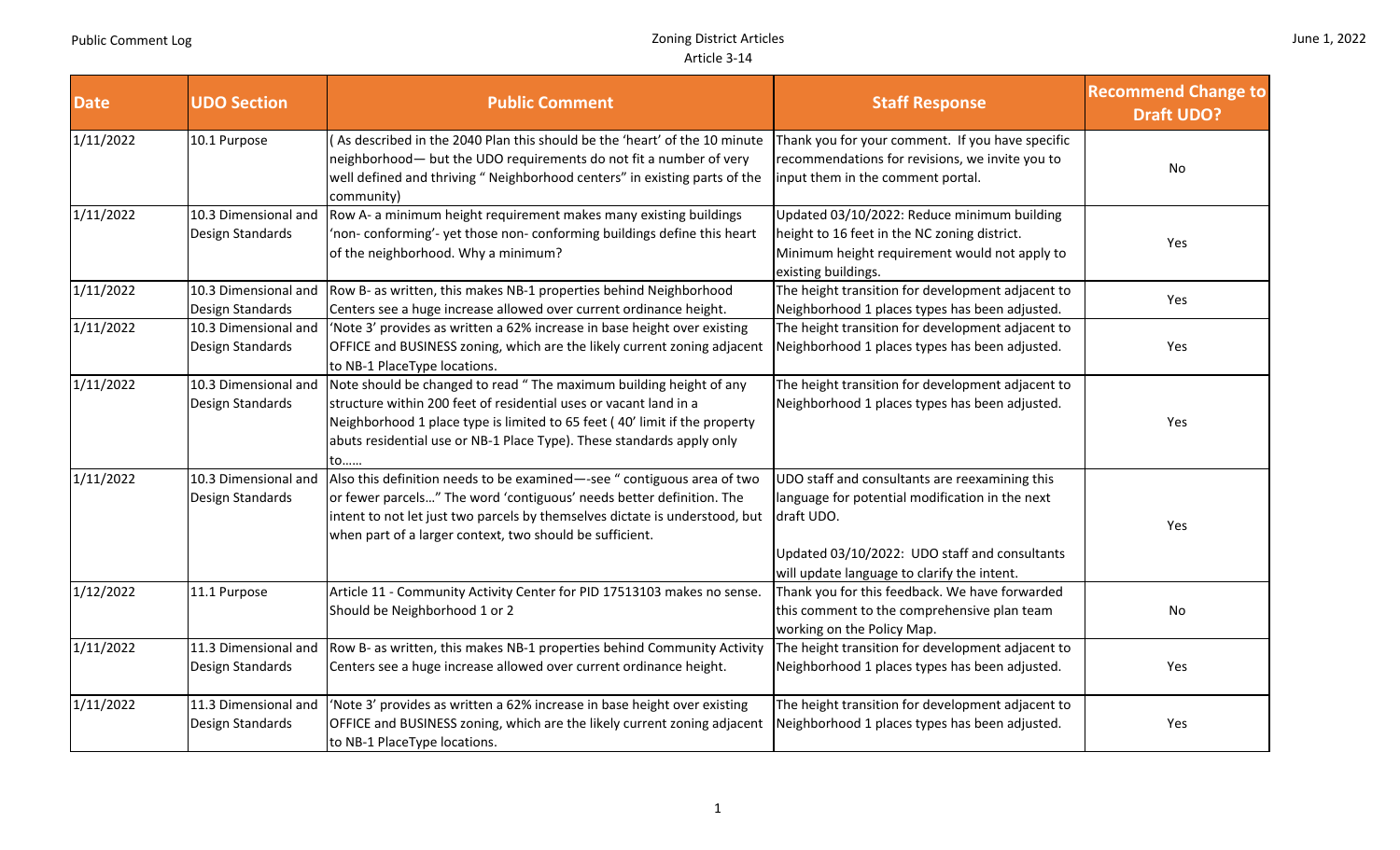|  |  | June 1, 2022 |
|--|--|--------------|
|--|--|--------------|

| <b>Date</b> | <b>UDO Section</b>                              | <b>Public Comment</b>                                                                                                                                                                                                                                                                                                                                                                                                                                                                                                                                                                                                                                                                                                             | <b>Staff Response</b>                                                                                                                                                                                                                                                                                                                                                                                                                                                                                                                                                                         | <b>Recommend Change to</b><br><b>Draft UDO?</b> |
|-------------|-------------------------------------------------|-----------------------------------------------------------------------------------------------------------------------------------------------------------------------------------------------------------------------------------------------------------------------------------------------------------------------------------------------------------------------------------------------------------------------------------------------------------------------------------------------------------------------------------------------------------------------------------------------------------------------------------------------------------------------------------------------------------------------------------|-----------------------------------------------------------------------------------------------------------------------------------------------------------------------------------------------------------------------------------------------------------------------------------------------------------------------------------------------------------------------------------------------------------------------------------------------------------------------------------------------------------------------------------------------------------------------------------------------|-------------------------------------------------|
| 1/11/2022   | 11.3 Dimensional and<br>Design Standards        | Note should be changed to read " The maximum building height of any<br>structure within 200 feet of residential uses or vacant land in a<br>Neighborhood 1 place type is limited to 65 feet (40' limit if the property<br>abuts residential use or NB-1 Place Type). These standards apply only<br>to                                                                                                                                                                                                                                                                                                                                                                                                                             | The height transition for development adjacent to<br>Neighborhood 1 places types has been adjusted.                                                                                                                                                                                                                                                                                                                                                                                                                                                                                           | Yes                                             |
| 1/11/2022   | 11.3 Dimensional and<br>Design Standards        | Also this definition needs to be examined-see " contiguous area of two<br>or fewer parcels" The word 'contiguous' needs better definition. The<br>intent to not let just two parcels by themselves dictate is understood, but<br>when part of a larger context, two should be sufficient.                                                                                                                                                                                                                                                                                                                                                                                                                                         | UDO staff and consultants are reexamining this<br>language for potential modification in the next<br>draft UDO.<br>Updated 03/10/2022: UDO staff and consultants<br>will update language to clarify the intent.                                                                                                                                                                                                                                                                                                                                                                               | Yes                                             |
| 12/9/2021   | 12.6 General<br>Development<br><b>Standards</b> | It says that the max height is 65' if within "200 feet of residential uses or<br>vacant land in a Neighborhood 1 Place Type". My house backs up to a<br>property that would be RAC under the proposed UDO. And despite being a such as the appropriateness of a single-family<br>single family home, it would be zoned NAC under the proposed UDO. Does home being located in a NC, would be best served<br>that mean that my house (because its not a Neighborhood 1 zoning) could<br>have a 250' tower literally in my back yard or would any development be<br>limited to 65'? The wording isn't entirely clear but any person with a brain<br>could realize a 250' abutting single family is unimaginableto say the<br>least. | These heights are appropriate for a typical RAC<br>adjacent to a typical NC. Parcel specific concerns,<br>through feedback on the policy (place type) map.                                                                                                                                                                                                                                                                                                                                                                                                                                    | No                                              |
| 1/19/2022   | 13.3 Dimensional and<br>Design Standards        | Part B Building Height - Table A: Minimum Building Height<br>Comment: Bringing this topic up given conversations during the ACRC<br>centering around flexibility in height minimums.                                                                                                                                                                                                                                                                                                                                                                                                                                                                                                                                              | UDO staff and consultants are reexamining this<br>language for potential modification in the next<br>draft UDO.<br>Updated 03/11/2022: Staff will add provisions to<br>add provisions to allow flexibility for smaller<br>buildings. Buildings 2,000sf or less or buildings on<br>sites 1/3 acre or smaller exempt from minimum<br>building height requirement.<br>Updated 05/24/2022: Staff will add provisions to<br>allow flexibility for smaller buildings. Buildings<br>2,000sf or less or buildings on sites 1/2 acre or<br>smaller exempt from minimum building height<br>requirement. | Yes                                             |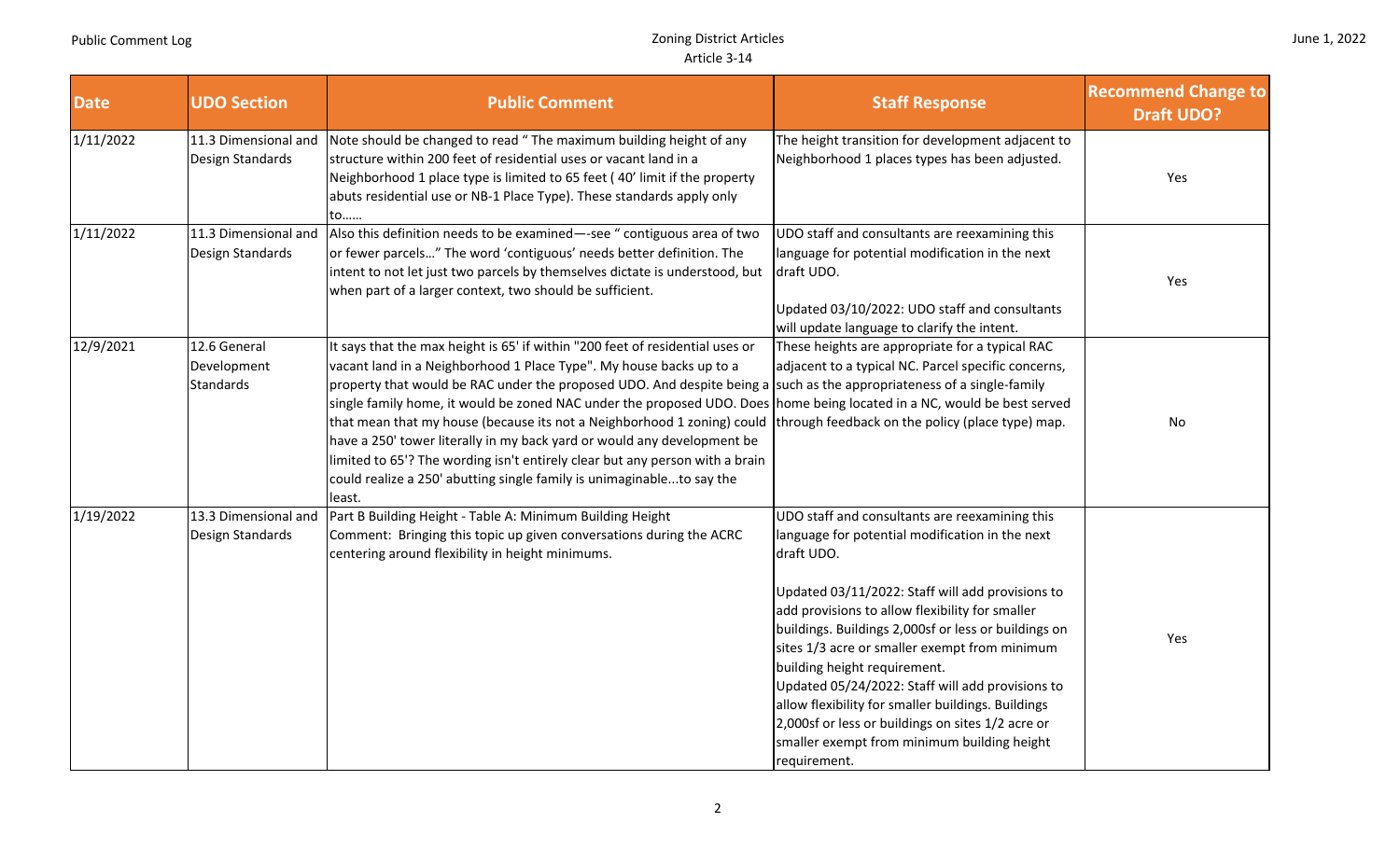| June 1, 2022 |  |  |
|--------------|--|--|
|--------------|--|--|

| <b>Date</b> | <b>UDO Section</b>                           | <b>Public Comment</b>                                                                                                                                                                                                                                                                                                                                                                                                                                                                                                                                                                                       | <b>Staff Response</b>                                                                                                                                                                                                                                                                                                                                                                                  | <b>Recommend Change to</b><br><b>Draft UDO?</b> |
|-------------|----------------------------------------------|-------------------------------------------------------------------------------------------------------------------------------------------------------------------------------------------------------------------------------------------------------------------------------------------------------------------------------------------------------------------------------------------------------------------------------------------------------------------------------------------------------------------------------------------------------------------------------------------------------------|--------------------------------------------------------------------------------------------------------------------------------------------------------------------------------------------------------------------------------------------------------------------------------------------------------------------------------------------------------------------------------------------------------|-------------------------------------------------|
| 1/11/2022   | 14.1 HDO Historic<br><b>District Overlay</b> | This section should be modified to provide greater protection and<br>definition for the historic districts adopted by City Council.                                                                                                                                                                                                                                                                                                                                                                                                                                                                         | Thank you for this feedback. If you have specific<br>suggestions or recommendations we invite you to<br>submit those through the comment portal.                                                                                                                                                                                                                                                       | No                                              |
| 1/11/2022   | 14.1 HDO Historic<br>District Overlay        | The thinking in the UDO is that the HDC overlay will govern. While legally<br>that is true, the Place Types overwhelm, with pressure of development,<br>the HDC volunteer review that is established. The question for City Council<br>in adopting the UDO is do we want historic districts and their controls, or<br>not?? As currently written the UDO as a whole will destroy the historic<br>districts and their character.                                                                                                                                                                             | Thank you for this feedback. We have forwarded<br>this comment to the comprehensive plan team<br>working on the Policy Map. If you have specific<br>suggestions or recommendations for UDO language<br>we invite you to submit those through the<br>comment portal.                                                                                                                                    | No                                              |
| 1/11/2022   | 14.1 HDO Historic<br><b>District Overlay</b> | Short of adding a section to every Place Type protecting the historic<br>district, a 40 foot maximum base height in or abutting a historic district<br>boundary should be the minimum change adopted.                                                                                                                                                                                                                                                                                                                                                                                                       | The height transition for development adjacent to<br>Neighborhood 1 places types has been adjusted.                                                                                                                                                                                                                                                                                                    | Yes                                             |
| 1/24/2022   | 14.4 CCO Cottage<br>Court Overlay            | The width requirements for the Cottage Court Overlay District's common<br>space should be revisited. Although the current common space width of<br>50 feet is more than appropriate for large, wide parcels this width can<br>create limitations for smaller, narrower parcels. Perhaps a common space<br>width that is proportionate to the development lot size or number of<br>dwellings on the development lot would address some of these limitations<br>that the smaller, narrower lots face when having to have a 50-foot-wide<br>common space.                                                      | UDO staff and consultants are reexamining this<br>language for potential modification in the next<br>draft UDO.<br>Updated 03/11/2022: UDO staff and consultants<br>will add language to address narrow sites.                                                                                                                                                                                         | Yes                                             |
| 1/24/2022   | 14.4 CCO Cottage<br>Court Overlay            | In Article 14.4 Section D Number 5a should be revisited -"The common<br>area shall maintain a minimum width of 50 feet, shall be contiguous and<br>centrally located, and shall front a public or private street." Specifically,<br>the portion about the common area needing to front a public or private<br>street. A common area is necessary but requiring it to front a public or<br>private street creates limitations that would eliminate the potential for<br>some parcels to be used in the cottage court overlay especially with<br>parking not allowed to be in front of the cottage dwellings. | UDO staff and consultants are reexamining this<br>language for potential modification in the next<br>draft UDO.<br>Updated 03/11/2022: UDO staff and consultants<br>will add language to address narrow sites; however,<br>staff and consultants do not recommend changing<br>the requirement that open space fronts a street or<br>the prohibition on parking between the street and<br>the dwelling. | Yes                                             |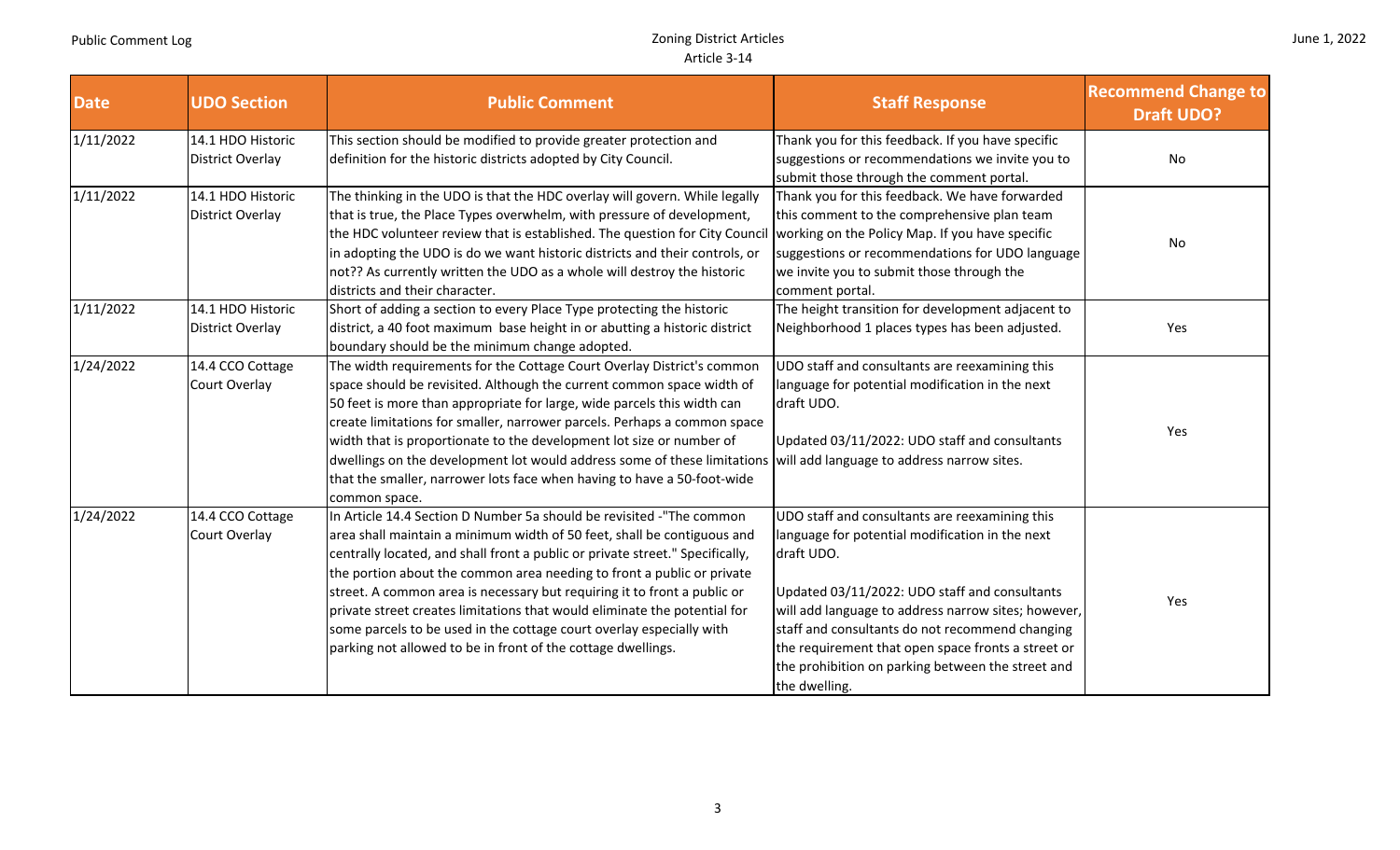## Zoning District Articles Article 3‐14

|  |  | June 1, 2022 |
|--|--|--------------|
|--|--|--------------|

| <b>Date</b> | <b>UDO Section</b>                                                                              | <b>Public Comment</b>                                                                                                                                                                                                                                                                                                                                                                                                                                                                                                                                                                                                                                                                                                                                                                                                                                                                                                                                                                                                                                                                                                                                                                    | <b>Staff Response</b>                                                                                                                                                                                                                                                                                                                                                                                                                                                                                                                                                                                                                                                                                                                                                                                                                                                                                                                                                                                                                                                                                                                                                                                                                                                                                                                                                                                                                                                                                                                                                                                                                                                                                                                                                                                                  | <b>Recommend Change to</b><br><b>Draft UDO?</b> |
|-------------|-------------------------------------------------------------------------------------------------|------------------------------------------------------------------------------------------------------------------------------------------------------------------------------------------------------------------------------------------------------------------------------------------------------------------------------------------------------------------------------------------------------------------------------------------------------------------------------------------------------------------------------------------------------------------------------------------------------------------------------------------------------------------------------------------------------------------------------------------------------------------------------------------------------------------------------------------------------------------------------------------------------------------------------------------------------------------------------------------------------------------------------------------------------------------------------------------------------------------------------------------------------------------------------------------|------------------------------------------------------------------------------------------------------------------------------------------------------------------------------------------------------------------------------------------------------------------------------------------------------------------------------------------------------------------------------------------------------------------------------------------------------------------------------------------------------------------------------------------------------------------------------------------------------------------------------------------------------------------------------------------------------------------------------------------------------------------------------------------------------------------------------------------------------------------------------------------------------------------------------------------------------------------------------------------------------------------------------------------------------------------------------------------------------------------------------------------------------------------------------------------------------------------------------------------------------------------------------------------------------------------------------------------------------------------------------------------------------------------------------------------------------------------------------------------------------------------------------------------------------------------------------------------------------------------------------------------------------------------------------------------------------------------------------------------------------------------------------------------------------------------------|-------------------------------------------------|
| 1/18/2022   | 14.5 MHO<br>Manufactured Home<br>Overlay; 14.6 MHP<br>Manufactured Home<br>Park Zoning District | (Part 1 of 2) The Cottage Court overlay is 14.4 not either of these drop<br>selections. Needs to be corrected.<br>The proposed regs are much too restrictive to get maximum use of the<br>land area.<br>Specifically:<br>1.A 50ft wide open space is much too wide for infill parcels where the<br>cottages would be valuable resources for Afforable housing<br>2. The rear set backs require too much land area for the small space<br>concept. No more than 15 ft set back is suggested<br>3. Having the common space face a city street is not necessary and it is<br>much too restrictive<br>4.the 25% land bonus for building units less than 800 sq ft should be<br>increased to 50% as in small parcels this would not add diffident new units<br>to overcome high land costs<br>5. Interior streets can be built under private driveway regs not city/state<br>standards. 15 ft wide driveways is sufficient for a small cottage style<br>community<br>6. Parking should be permitted in front of each building or at the rear of<br>each residence as the residents of these units need to be close to their<br>cars due to age health restrictions and extreme weather events | UDO staff and consultants are reexamining this language for<br>potential modification in the next draft UDO.<br>Updated 03/31/2022:<br>The standards have not been created to allow "maximum use<br>of the land area," but rather to allow for an alternative<br>development form, and an increase in permitted density that<br>blends with the surrounding neighborhood.<br>1. A minimum width is needed to ensure it is of substantial size<br>to serve the residents.<br>2. This setback is for the development as a whole, not individual<br>residences, so the rear setback serves as a perimeter yard to<br>buffer against "standard" residential development next door.<br>3. It is allowed to face a public or private street. The<br>requirement for common space to front on a street is intended<br>to ensure that Cottage Court Development maintains a street<br>presence that is compatible with the surrounding neighborhood<br>context.<br>4. 50% would be a significant increase, especially since we allow<br>duplexes and triplexes. We don't recommend increasing this<br>based on the rationale stated in the comment.<br>5. We cannot find where this is controlled in these standards.<br>Street standards are regulated separately in the UDO and<br>separate standards should not be created for Cottage Court.<br>6. We disagree that parking in front of the structure should be<br>allowed. The form of a cottage court is intended to focus on the<br>arrangement around green space, not an auto-orientation. The<br>standards already allow for parking to locate to the rear of each<br>unit, or in a common location.<br>Many of these changes aren't recommended because they lose<br>the intent to CCO, but there may be other districts that may<br>work better for unusual sites. | No                                              |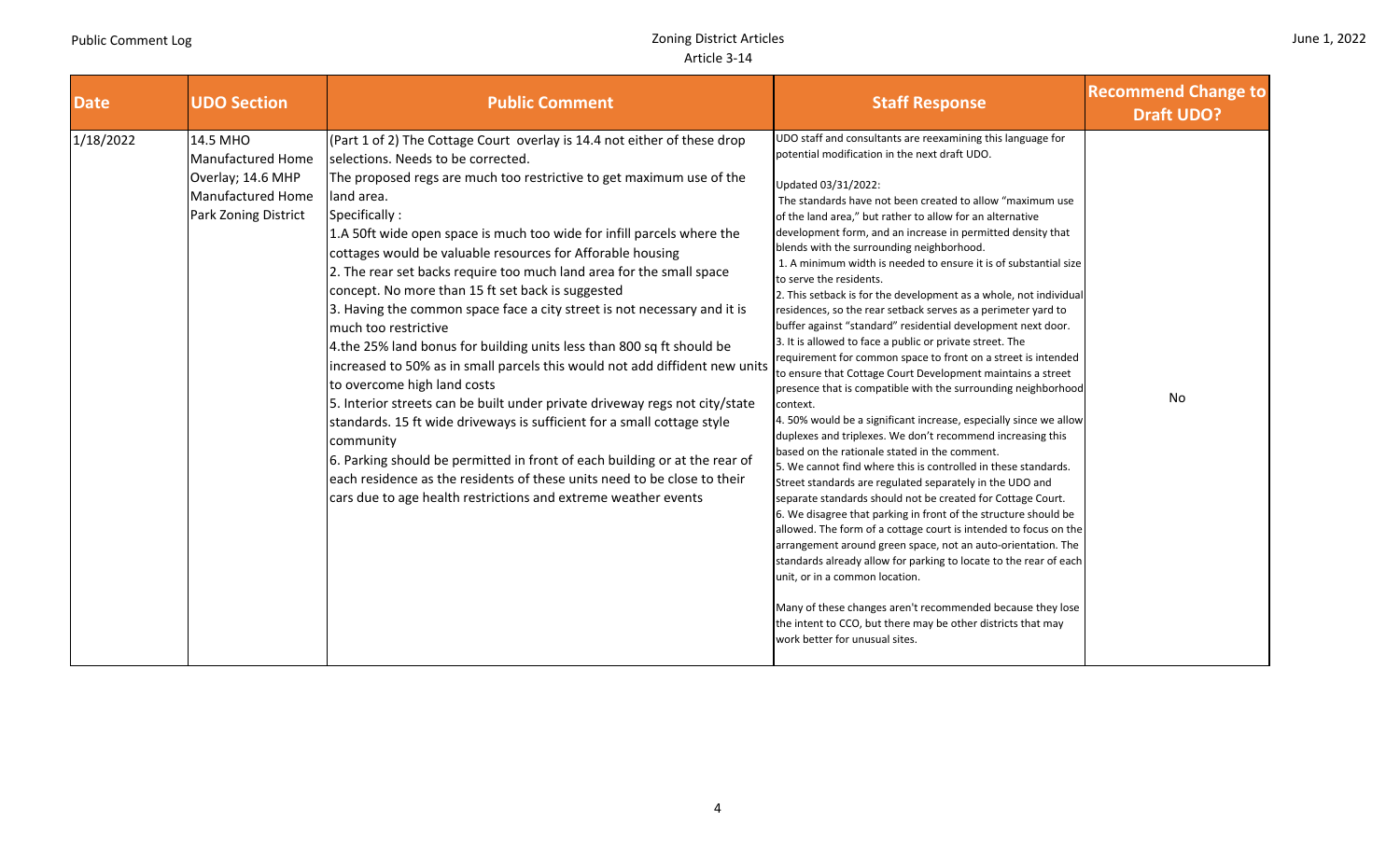m li

an T

| June 1, 2022 |  |  |
|--------------|--|--|
|--------------|--|--|

| <b>Date</b> | <b>UDO Section</b>                                                                                     | <b>Public Comment</b>                                                                                                                                                                                                                                                                                                                                                                                                                                          | <b>Staff Response</b>                                                                                                                                                                                                                                                                                                                                                                                                                                                                                                                                                                                                                                                                                                                                                                                                                                     | <b>Recommend Change to</b><br><b>Draft UDO?</b> |
|-------------|--------------------------------------------------------------------------------------------------------|----------------------------------------------------------------------------------------------------------------------------------------------------------------------------------------------------------------------------------------------------------------------------------------------------------------------------------------------------------------------------------------------------------------------------------------------------------------|-----------------------------------------------------------------------------------------------------------------------------------------------------------------------------------------------------------------------------------------------------------------------------------------------------------------------------------------------------------------------------------------------------------------------------------------------------------------------------------------------------------------------------------------------------------------------------------------------------------------------------------------------------------------------------------------------------------------------------------------------------------------------------------------------------------------------------------------------------------|-------------------------------------------------|
| 1/18/2022   | 14.5 MHO<br><b>Manufactured Home</b><br>Overlay; 14.6 MHP<br>Manufactured Home<br>Park Zoning District | (Part 2 of 2) 7. Guest parking should be permitted in a logical location<br>based on land availability and not restricted or regulated to a specific site<br>on the land parcel<br>8. There should no restrictions for carports or garages or storage units as<br>many of these smaller dwelling units will have residents who have had to<br>downsize from much larger homes                                                                                  | UDO staff and consultants are reexamining this<br>language for potential modification in the next<br>draft UDO.<br>Updated 03/17/2022:<br>7. We have not controlled the location of "guest"<br>parking" specifically - just locations of common<br>parking areas. Guest parking may be provided as a<br>component of the Cottage Court development,<br>subject to the standards regarding placement of<br>parking spaces.<br>8. Garages and carports are regulated universally as<br>follows: " shall not be located in an established<br>setback along a frontage. shall be set back a<br>minimum of 20 feet from the right-of-way or back<br>of sidewalk, whichever is greater." We don't think<br>an exception is needed. We don't recommend<br>including any special provisions for "storage units"<br>as a component of a Cottage Court development. | No                                              |
| 11/4/2021   | 14.5 MHP<br>Manufactured Home<br>Park Zoning District                                                  | On a property zoned RMH (residential mobile home) it should be modified   A travel trailer is not considered a residential use. It<br>to include the ability to live in a travel trailer. A travel trailer is a mobile<br>home.                                                                                                                                                                                                                                | is considered to be a recreational vehice.                                                                                                                                                                                                                                                                                                                                                                                                                                                                                                                                                                                                                                                                                                                                                                                                                | No                                              |
| 11/11/2021  | 3.1 Purpose and<br>Applicability                                                                       | Multifamily is not permitted in CG or CR (commercial place types). While I<br>understand the intent of these two districts to be for auto oriented places<br>in our City, I.e., car dealerships on Independence, apartments already exist Place Type, which does not include residential uses.<br>on many auto-oriented roads. There should not be a blanket ban of<br>multifamily developments along these roads. They should be considered<br>in some cases. | The CG and CR districts were developed to<br>implement the adopted policies of the Commercial<br>However, there are many locations along arterial<br>streets that will be mapped as other Place Types<br>such as Neighborhood 2 or Centers, which would<br>allow multi-family dwellings.                                                                                                                                                                                                                                                                                                                                                                                                                                                                                                                                                                  | No                                              |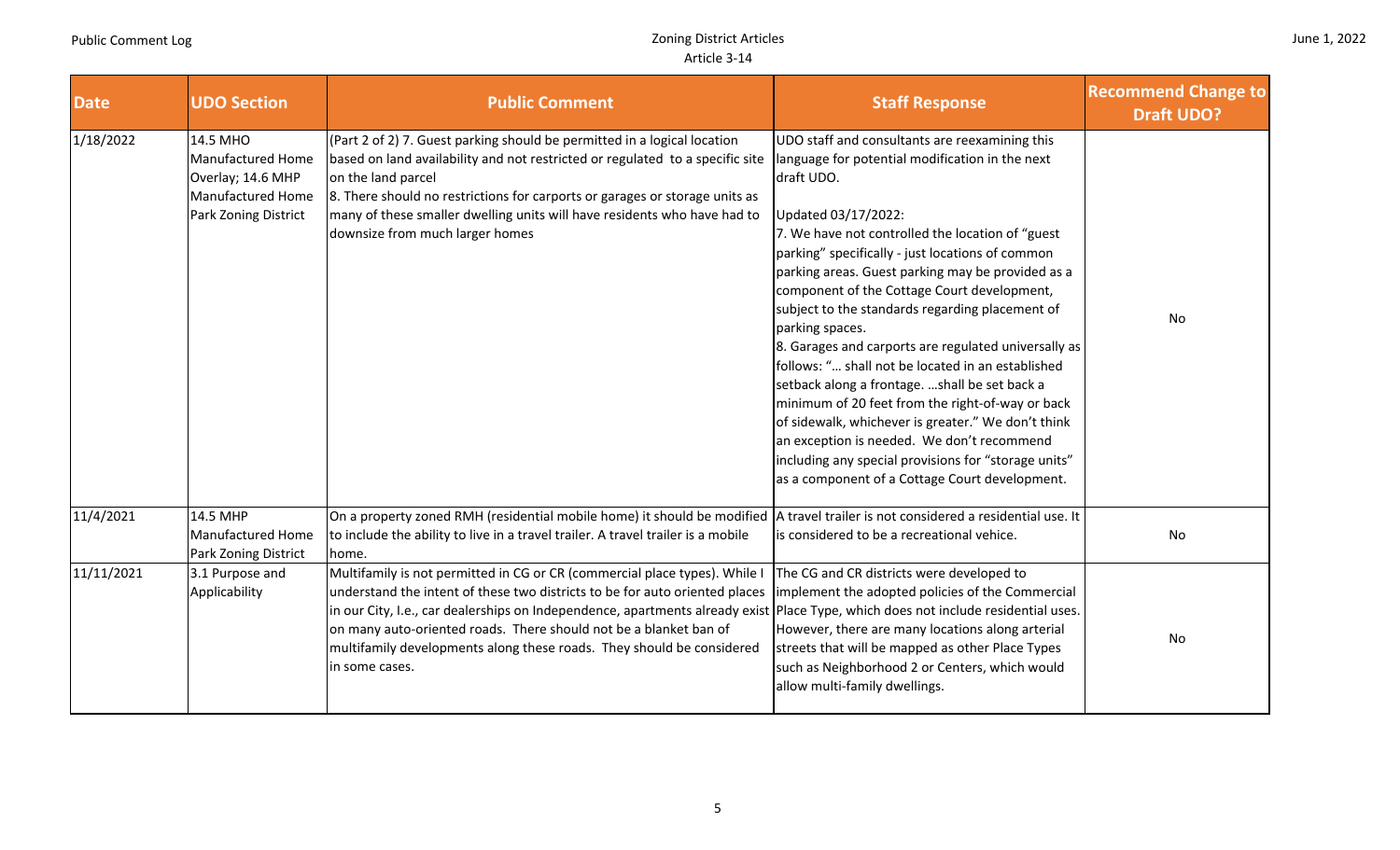n II

| June 1, 2022 |  |  |
|--------------|--|--|
|--------------|--|--|

- 11

| <b>Date</b> | <b>UDO Section</b>                                         | <b>Public Comment</b>                                                                                                                                                                                                                                                                                                                                                                 | <b>Staff Response</b>                                                                                                                                                                                                                                                                                                                                                                                   | <b>Recommend Change to</b><br><b>Draft UDO?</b> |
|-------------|------------------------------------------------------------|---------------------------------------------------------------------------------------------------------------------------------------------------------------------------------------------------------------------------------------------------------------------------------------------------------------------------------------------------------------------------------------|---------------------------------------------------------------------------------------------------------------------------------------------------------------------------------------------------------------------------------------------------------------------------------------------------------------------------------------------------------------------------------------------------------|-------------------------------------------------|
| 1/20/2022   | 3.2 Zoning District<br>Translation                         | In Table 3-1, currently it show B1 and B2 becoming CG district. Should B2<br>become CR? CR is not listed under the UDO column                                                                                                                                                                                                                                                         | Updated 03/12/22: There are many sites currently<br>zoned B-2 that would not be appropriate for CR<br>zoning because of the intensity of development<br>allowed under CR. After the UDO is adopted, and<br>in conjuction with Area Planning, an assessment of<br>CG and CR sites will be performed and some sites<br>may be recommended to be rezoned to CR.                                            | No                                              |
| 12/7/2021   | 3.2 Zoning Districts                                       | It looks like Place Types and Zoning Districts contain some of the<br>development requirements within the UDO. Will development of a<br>property be governed by Place Type and the a subset of the that place<br>type (the Zoning District)? What is the purpose of the Place Type in the<br>UDO?                                                                                     | Development of a property is controlled by the<br>requirements of its zoning district. Some zoning<br>standards in the UDO are based on the adopted<br>policies of the Place Types, which are part of the<br>Charlotte Future 2040 Comprehensive Plan. Place<br>Types are not a "subset" of the UDO. Place Types<br>are policies, while the UDO is the regulatory tool<br>that implements the policies. | No                                              |
| 10/29/2021  | 3.2 Zoning Districts;<br>3.3 Zoning Map                    | Per section 3.2 "ZONING DISTRICT TRANSLATION" it appears that "CC"<br>Commerical Center Zoning district (along with MX-1, MX-2, and NS) are<br>missing from the table and the rest of the chapter. If they are presumably<br>translating to one of the new districts or relating Placetypes it might be<br>important to add them to avoid confusion or describe their current status. | The translation table (Table 3-1) only applies to<br>current conventional zoning districts, not<br>conditional districts. The CC, MX-1, and MX-2<br>districts are all conditional districts.                                                                                                                                                                                                            | No                                              |
| 11/15/2021  | 3.3 Zoning Map                                             | Is there a proposed land use map or planned zoning for the land just north<br>of Northlake Mall?                                                                                                                                                                                                                                                                                      | The Policy Map currently being developed will<br>designate each property with one of ten possible<br>Place Types. Recommended future zoning districts<br>will be based on the designated Place Types.                                                                                                                                                                                                   | No                                              |
| 11/24/2021  | 3.5 District<br>Dimensional and<br><b>Design Notations</b> | The definition of + needs to be made here (as well as in the CSM). Plus<br>means median not an additional lane. for example: 4+ lane is not clear<br>without that knowledge                                                                                                                                                                                                           | Updated 03/12/22: Clarification of + will be made<br>in the next UDO draft.                                                                                                                                                                                                                                                                                                                             | Yes                                             |
| 11/24/2021  | 3.5 District<br>Dimensional and<br><b>Design Notations</b> | The statement that a Local street is only Local if it's in a Neighborhood 1<br>Place type is incorrect and misleading. Remove the N1 limitation.                                                                                                                                                                                                                                      | We think this is a misunderstanding of the language<br>in Article 3.5. The reference is only to local streets<br>abutting N1 Place Types. There is no proposed N1<br>limitation.                                                                                                                                                                                                                        | No                                              |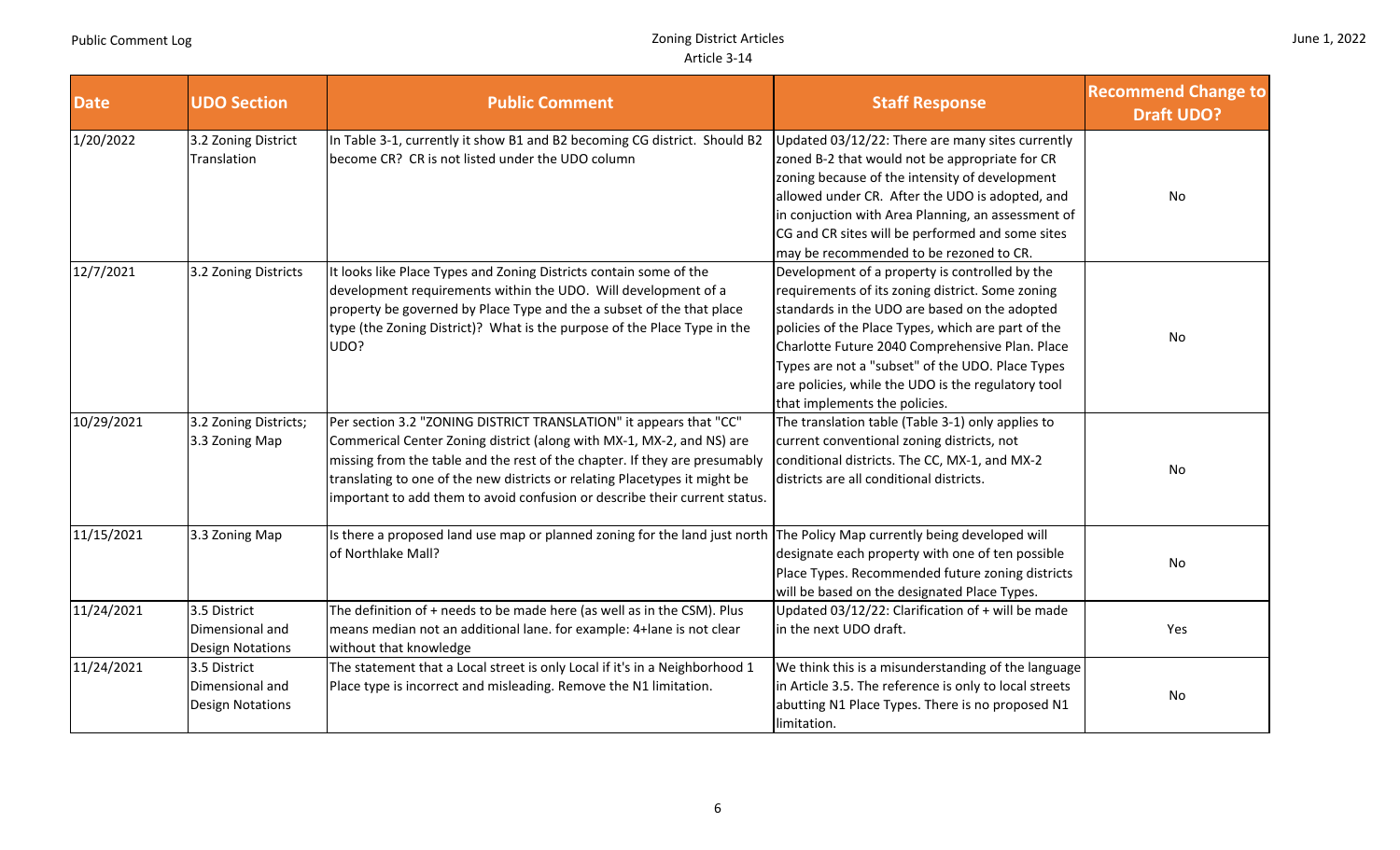П

|  |  | June 1, 2022 |
|--|--|--------------|
|--|--|--------------|

| <b>Date</b> | <b>UDO Section</b>                                                                        | <b>Public Comment</b>                                                                                                                                                                                                                                                                                                                                                                                                                                                                                                                                                                                                                                                                              | <b>Staff Response</b>                                                                                                                                                                                                                                                                                                                                                                                                                                                                                                            | <b>Recommend Change to</b><br><b>Draft UDO?</b> |
|-------------|-------------------------------------------------------------------------------------------|----------------------------------------------------------------------------------------------------------------------------------------------------------------------------------------------------------------------------------------------------------------------------------------------------------------------------------------------------------------------------------------------------------------------------------------------------------------------------------------------------------------------------------------------------------------------------------------------------------------------------------------------------------------------------------------------------|----------------------------------------------------------------------------------------------------------------------------------------------------------------------------------------------------------------------------------------------------------------------------------------------------------------------------------------------------------------------------------------------------------------------------------------------------------------------------------------------------------------------------------|-------------------------------------------------|
| 11/24/2021  | 3.5 District<br>Dimensional and<br><b>Design Notations</b>                                | D on page 3-6. The Hierarchy of frontage types is not rational and is<br>confusing. Look at the table note 1 on page 5-7. Needs serious re-thinking<br>to make Frontage Hierarchy work in reality.                                                                                                                                                                                                                                                                                                                                                                                                                                                                                                 | Thank you for your comment. Are you able to<br>suggest any specific changes to this section?                                                                                                                                                                                                                                                                                                                                                                                                                                     | No                                              |
| 10/8/2021   | 3.5 District<br>Dimensional and<br>Design Notations; 3.4<br>Applicability of<br>Frontages | In article 4, part 4.3, section D Point #1: "Building height setback plane" -<br>This seems to be too short of a sidewall height requirement. At 12' and if<br>there is no room for extra setback possible to increase the additional<br>height, asking for a permit seems to be adding on to the permitting<br>process for new construction, leading to longer delays. Most new<br>constructions will need to be 2 floors, and with even the basic 2 floor<br>home, you will need at least 20', even considering if there is no car garage<br>added. Being that the maximum allowable height is 40'-48' dependent on<br>the zoning, I believe this should be revised to a higher sidewall height. | UDO staff and consultants are reexamining this<br>language for potential modification in the next<br>draft UDO.<br>Updated 03/17/2022: Change 12' to 20' measure<br>from finish floor elevation of ground floor. Finish<br>loor can be no more than 4' above adjacent grade.<br>Updated 04/13/2022: To clarify the previous<br>update - Staff will change the language from 12' to<br>20' for the sidewall measurement, and the<br>language for the finished floor being no more than<br>4' above adjacent grade will be struck. | Yes                                             |
| 10/11/2021  | 4.1 Purpose                                                                               | I am against permitting duplexes and triplexes on any available lot. I live in<br>Dilworth which has taken great care to manage and limit its commercial<br>development and this would undermine the fabric of the community.<br>Stop the madness!                                                                                                                                                                                                                                                                                                                                                                                                                                                 | The allowance for duplexes and triplexes is based<br>on the policies of the City Council-adopted<br>Comprehensive Plan.                                                                                                                                                                                                                                                                                                                                                                                                          | No                                              |
| 10/20/2021  | 4.1 Purpose                                                                               | Overall statement of this section is " Respect the character &<br>Development patternsof established residential neighborhoodsand<br>reuse of existing neighborhood commercial establishments under<br>prescribed conditions."                                                                                                                                                                                                                                                                                                                                                                                                                                                                     | Is there a suggestion to change the purpose<br>statement?                                                                                                                                                                                                                                                                                                                                                                                                                                                                        | No                                              |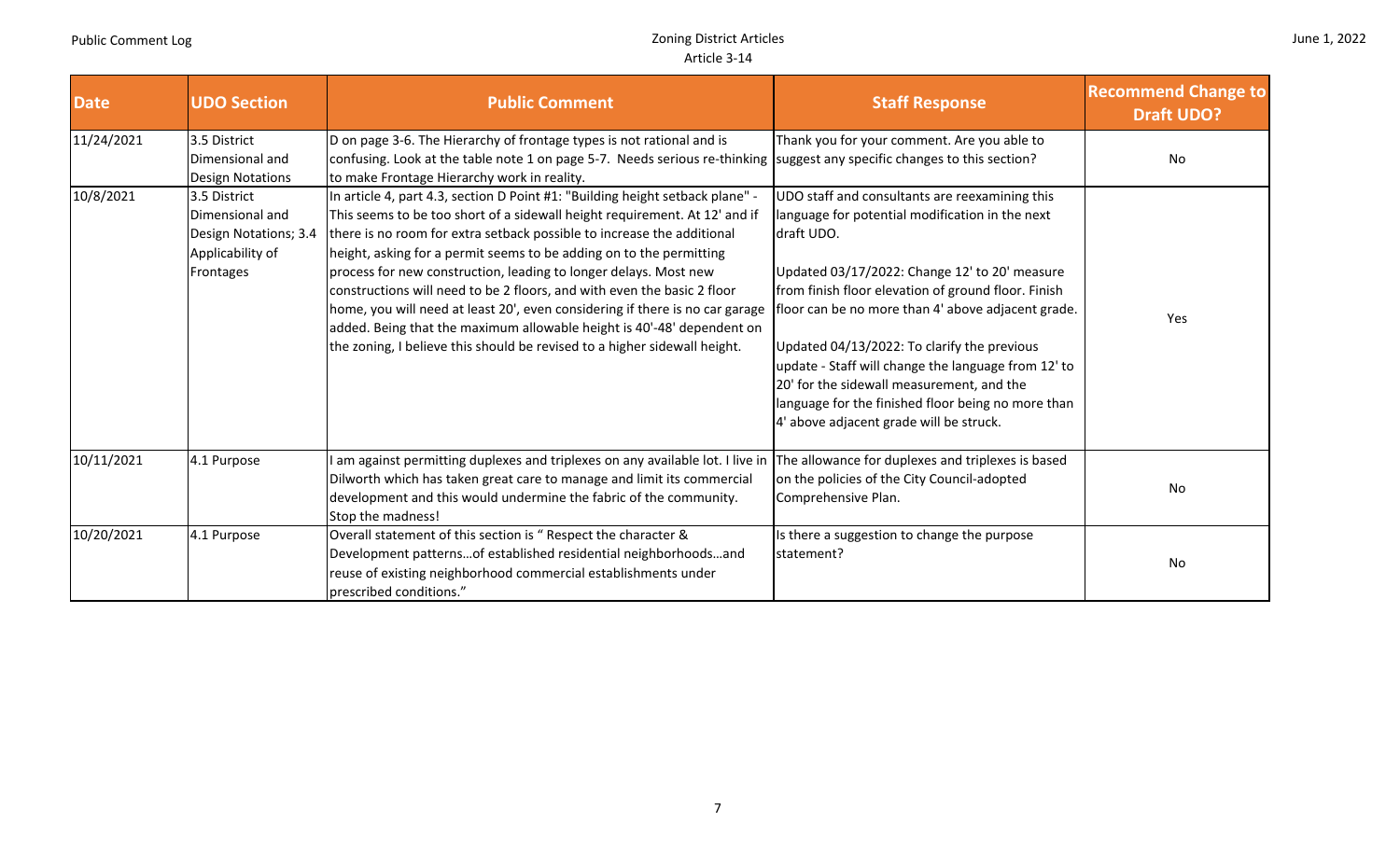|  |  | June 1, 2022 |
|--|--|--------------|
|--|--|--------------|

| <b>Date</b> | <b>UDO Section</b> | <b>Public Comment</b>                                                                                                                                                                                                                                                                                                                                                                                                                                                                                                                                                                                                                                                                                                                                                                                                                                                                                                         | <b>Staff Response</b>                                                                                                                                                                                                                                                                                                                                                         | <b>Recommend Change to</b><br><b>Draft UDO?</b> |
|-------------|--------------------|-------------------------------------------------------------------------------------------------------------------------------------------------------------------------------------------------------------------------------------------------------------------------------------------------------------------------------------------------------------------------------------------------------------------------------------------------------------------------------------------------------------------------------------------------------------------------------------------------------------------------------------------------------------------------------------------------------------------------------------------------------------------------------------------------------------------------------------------------------------------------------------------------------------------------------|-------------------------------------------------------------------------------------------------------------------------------------------------------------------------------------------------------------------------------------------------------------------------------------------------------------------------------------------------------------------------------|-------------------------------------------------|
| 11/12/2021  | 4.1 Purpose        | This is just a general comment about the UDO. Though all of these<br>changes will make housing more expensive, I'm confused on why there is<br>no mention or motivation for addressing climate change. Yes, addressing<br>climate change adds even more cost to buildings but the added expenses<br>of this current plan will do nothing to help the planet save for a few trees.<br>As a builder, I was one of the first Energy Star certified builders when I<br>couldn't get a customer to give a hoot. Now, everyone wants an efficient<br>house. So, now we are building in the infrastructure for solar powered<br>roofs. It will not be very long before solar powered NEW houses are<br>common yet there is no incentive in here to bake this in. I understand my<br>point might be viewed to be beyond the UDO's mission but I urge the city<br>to add incentives/breaks for builders to help combat climate change. | We would appreciate any specific<br>recommendations you have. The draft UDO<br>currently includes multiple sustainability provisions,<br>such as electric vehicle charging stations,<br>environmental height bonus, tree regulations,<br>transportation standards that more support<br>multimodal travel, and mixed-use zoning districts<br>designed to reduce vehicle trips. | No                                              |
| 12/23/2021  | 4.1 Purpose        | There should be a scorecard which evaluates the suitability of any specific<br>location for affordable housing which looks at aspects such as proximity,<br>income diversity, access and neighborhood change. This would be similar<br>to that adopted by City Council on Jan 16t, 2019 entitled City of Charlotte<br>Affordable Housing Location Guidelines.                                                                                                                                                                                                                                                                                                                                                                                                                                                                                                                                                                 | Updated 03/12/22: The UDO is designed to<br>maximize the number of locations where<br>affordable housing could be built as the<br>construction of affordable housing is a high priority<br>for the city.                                                                                                                                                                      | No                                              |
| 10/20/2021  | 4.1 Purpose        | The new UDO reclassified R3, R4, R5, R6 and R8 to N1A, N1B, N1C, N1D,<br>N1 E. Does this reclassification still carry all the requirements in old zone<br>code? For example R3 zone requires the maximum density to be 3 per<br>acre. Under this restriction, we then have all the other criteria such as<br>minimum lot area, lot width, etc.<br>Now in the UDO draft, N1A didn't specify the maximum density per acre.<br>Instead it just states that the minimum lot area is 10000 s.f<br>Does this mean the N1A will remove the requirement of maximum density on a site.<br>to be 3 per acre?; I also notice that the UDO reclassified RMF12, RMF 17,<br>RMF 22, RMF 43 to N2B. With the old code each one has the maximum<br>units requirement per acre thus all of them are different regarding the<br>density. With the new code of N2B, how can we make the difference? Or<br>we just make all of them to be equal?  | While the draft new UDO zoning districts include<br>many of the standards of the current districts found<br>in the current zoning ordinance, they are not all<br>identical. Maximum density is not specified in the<br>UDO. Instead, other standards such as setbacks,<br>heights, and maximum building coverage<br>determine the amount of development permitted             | No                                              |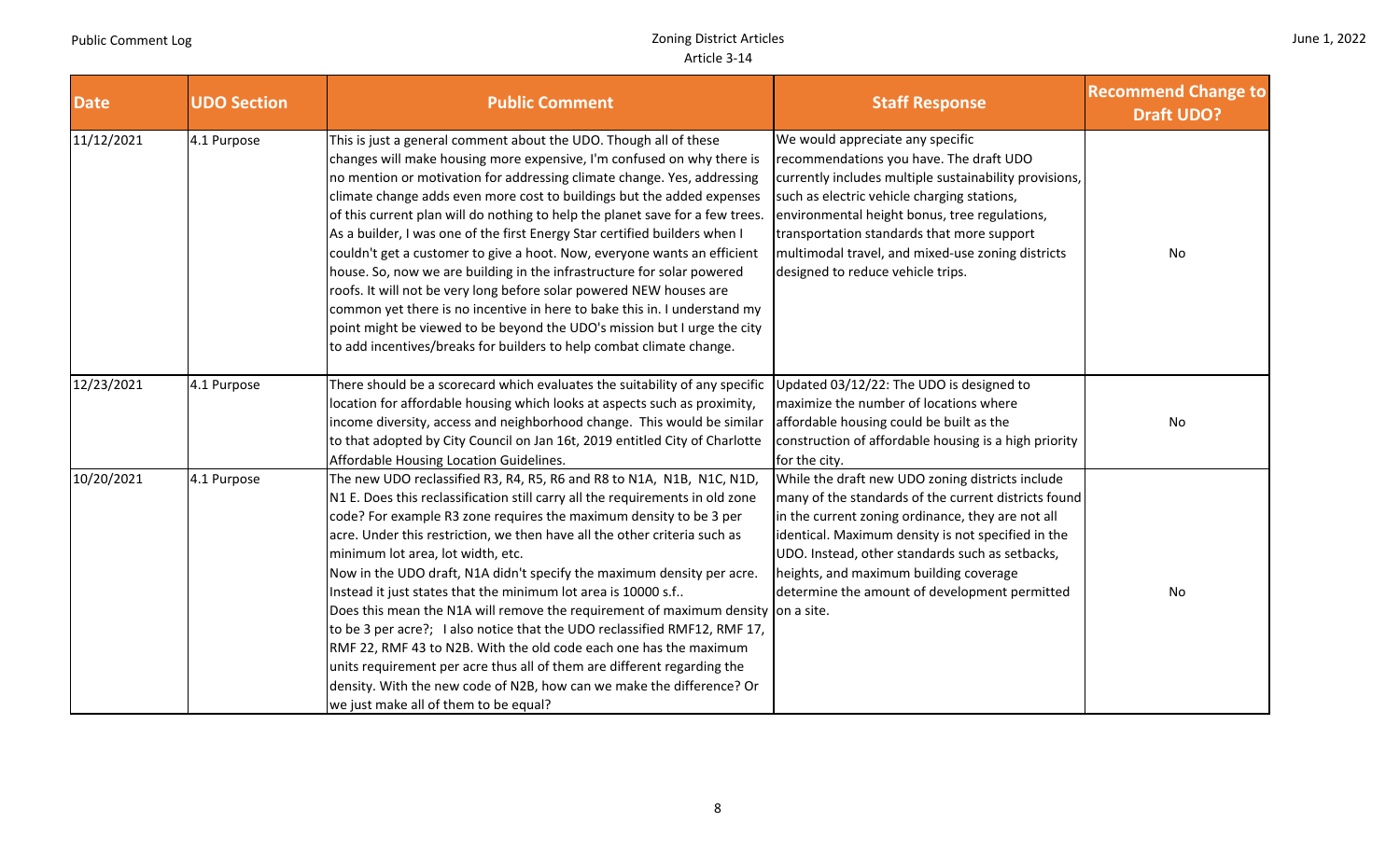|  |  | June 1, 2022 |
|--|--|--------------|
|--|--|--------------|

| <b>Date</b> | <b>UDO Section</b>                                      | <b>Public Comment</b>                                                                                                                                                                                                                                                                                                                                                                                                                                            | <b>Staff Response</b>                                                                                                                                                                                 | <b>Recommend Change to</b><br><b>Draft UDO?</b> |
|-------------|---------------------------------------------------------|------------------------------------------------------------------------------------------------------------------------------------------------------------------------------------------------------------------------------------------------------------------------------------------------------------------------------------------------------------------------------------------------------------------------------------------------------------------|-------------------------------------------------------------------------------------------------------------------------------------------------------------------------------------------------------|-------------------------------------------------|
| 11/6/2021   | 4.1 Purpose                                             | In the current ordinance Single Family Development Section 9.205 there is Yes, the draft UDO does eliminate density as a<br>language, "Density is the first standard."<br>Even if there is enough land to create two conforming lots that are<br>compatible in every respect to the neighborhood you cannot do it unless<br>you have enough gross acreage that is 1/3 acre for R3<br>Does the new ordinance eliminate this provision: The first test is density. | standard.                                                                                                                                                                                             | No                                              |
| 11/12/2021  | 4.1 Purpose                                             | Residential Clustering is an important option of the Ordinance, I not not<br>see the Cluster Ordinance in the draft UDO.                                                                                                                                                                                                                                                                                                                                         | Residential clustering has been replaced by a<br>conservation residential development alternative.                                                                                                    | No                                              |
| 1/5/2022    | 4.1 Purpose; 4.3<br>Dimensional and<br>Design Standards | 4.1: I am extremely supportive of the inclusion of 1-3 unit buildings in our<br>residential neighborhoods! However, I do wish that fourplexes were also<br>allowed by right in these same neighborhoods. And as someone who is<br>somewhat familiar with development financing, it's hard to see how a<br>fourplex would ever get built with the requirement of an affordable unit.                                                                              | The allowances for quadraplexes are based on the<br>policies of the City Council-adopted Comprehensive<br>Plan.                                                                                       | No                                              |
| 10/8/2021   | 4.3 Dimensional and<br>Design Standards                 | *Need clarification on this point* - article 4, part 4.3, section C:<br>Front/Corner side setbacks - Can you confirm if this is truly from the street as indicated per the table on page 4-3 of the draft<br>or from the right-of-way (property line)?                                                                                                                                                                                                           | These setback are measured from the right-of-way<br>UDO.                                                                                                                                              | No                                              |
| 10/20/2021  | 4.3 Dimensional and<br>Design Standards                 | Can any non-residential bldg in N-1 be up to 300' long? I'm concerned<br>that does not 'reflect the chacracter'?                                                                                                                                                                                                                                                                                                                                                 | Yes, a non-residential building in an N1 Place Type<br>can be up to 300' long. This is to accommodate<br>uses such as schools and religious institutions.                                             | No                                              |
| 10/20/2021  | 4.3 Dimensional and<br>Design Standards                 | This article allows the adjustment of setback based on existing structures<br>nearby- how does this affect the Historic District?                                                                                                                                                                                                                                                                                                                                | An alternative setback adjustment in a historic<br>district would be allowed if the alternative setback<br>complies with the setback standards of Charlotte's<br>Historic District Design Guidelines. | No                                              |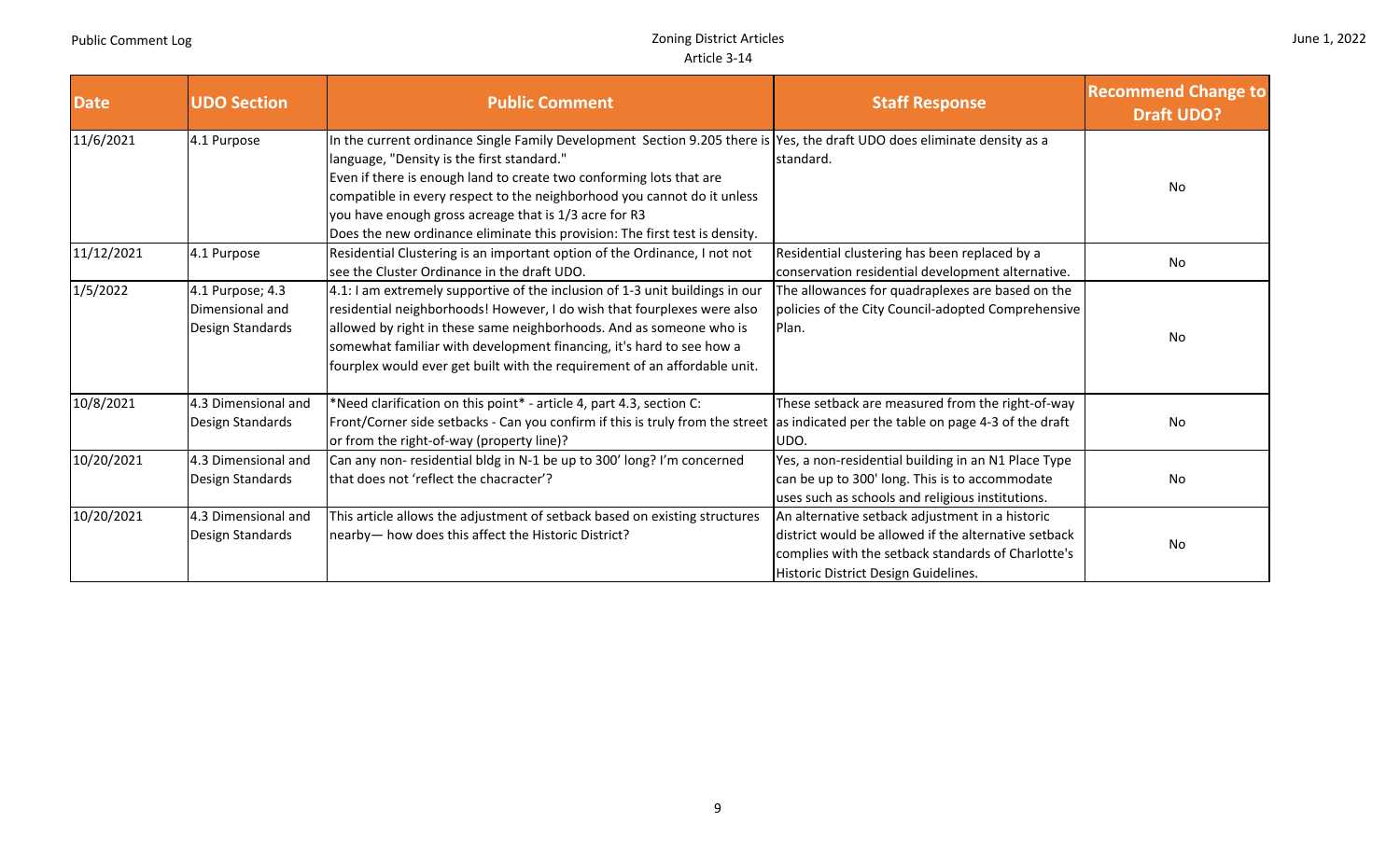| <b>Date</b> | <b>UDO Section</b>                      | <b>Public Comment</b>                                                                                                                                                                                                                                                                                                                                                                                                                                                                                                                                                                                                                                                                                                                                                                                                                                                                                                                                                                                                                                                                                                                                                                                                                                                | <b>Staff Response</b>                                                                                                                                                                                                                                                                                                                                                                                                                                                                                                                                                                                                                                                                               | <b>Recommend Change to</b><br><b>Draft UDO?</b> |
|-------------|-----------------------------------------|----------------------------------------------------------------------------------------------------------------------------------------------------------------------------------------------------------------------------------------------------------------------------------------------------------------------------------------------------------------------------------------------------------------------------------------------------------------------------------------------------------------------------------------------------------------------------------------------------------------------------------------------------------------------------------------------------------------------------------------------------------------------------------------------------------------------------------------------------------------------------------------------------------------------------------------------------------------------------------------------------------------------------------------------------------------------------------------------------------------------------------------------------------------------------------------------------------------------------------------------------------------------|-----------------------------------------------------------------------------------------------------------------------------------------------------------------------------------------------------------------------------------------------------------------------------------------------------------------------------------------------------------------------------------------------------------------------------------------------------------------------------------------------------------------------------------------------------------------------------------------------------------------------------------------------------------------------------------------------------|-------------------------------------------------|
| 11/17/2021  | 4.3 Dimensional and<br>Design Standards | Limiting duplex height to 12' at the side setback will reduce the number of $ $ UDO staff and consultants are reexamining this<br>duplexes that can be built. This will hurt affordability. a two story building language for potential modification in the next<br>is the most cost effective way to build an affordable duplex. ; Am I correct draft UDO.<br>that lots of record will not be grandfathered as it relates to street<br>improvements, SWIM buffers, Post Construction buffers etc? If so this will Updated 03/17/2022: Change 12' to 20' measure<br>reduce the affordability of housing.                                                                                                                                                                                                                                                                                                                                                                                                                                                                                                                                                                                                                                                             | from finish floor elevation of ground floor. Finish<br>floor can be no more than 4' above adjacent grade.<br>Updated 04/13/2022: To clarify the previous<br>update - Staff will change the language from 12' to<br>20' for the sidewall measurement, and the<br>language for the finished floor being no more than<br>4' above adjacent grade will be struck.                                                                                                                                                                                                                                                                                                                                       | Yes                                             |
| 12/19/2021  | 4.3 Dimensional and<br>Design Standards | (Part 1 of 2) Table 3-1: R-8 should convert to something allowing higher<br>density. Currently due to the restrictions of N1-D this would be a MAJOR<br>downgrade to R-8 zoning. On smaller 1/3 acre lots or 1/2 acre lots you can<br>get a 35' tall quadruplex. This new zoning change to N1-D would be<br>devistating to growing neighborhoods that are already sprawling with<br>dense, tall duplexes. This change alone could be devistating to the<br>Charlotte housing market increasing scarcety and increasing costs of<br>housing even further.<br>Maximum in N1 district is a triplex unless you add an affordable unit and<br>its on a thuroughfare. Currently R-8 allows a quadruplex in all locations. R-<br>8 should be converted to something that AT MINIMUM allows the same<br>density it currently does.<br>N1-A through N1-D max height limit for duplexes and triplexes is 12' tall at from 12' to 20' for duplex and triplex forms to<br>the side wall. This will be absolutely devistating to development and<br>growth. I personally design many, many 2 story or 3 story duplexes on R-8<br>lots (future N1-D). 2-3 story duplexes on R-8 property is providing housing<br>in neighborhoods that otherwise would be abandoned by developers. | UDO staff and consultants are reexamining this<br>language for potential modification in the next<br>draft UDO.<br>Updated 04/15/2022: To clarify the previous<br>update - Staff has reexamined this and believes<br>that R-8 zoning on a lot classified for Neighborhood<br>1 Place Type is appropriate to translate to an N1-D<br>Zoning District to be consistent with the policies of<br>the Charlotte Future 2040 Comprehensive Plan.<br>However, any parcel zoned R-8 and classified as a<br>Neighborhood 2 Place Type would be appropriate<br>to be rezoned to an N2-A Zoning District.<br>Additionally, the sidewall height will be increased<br>provide increased development opportunity. | Yes                                             |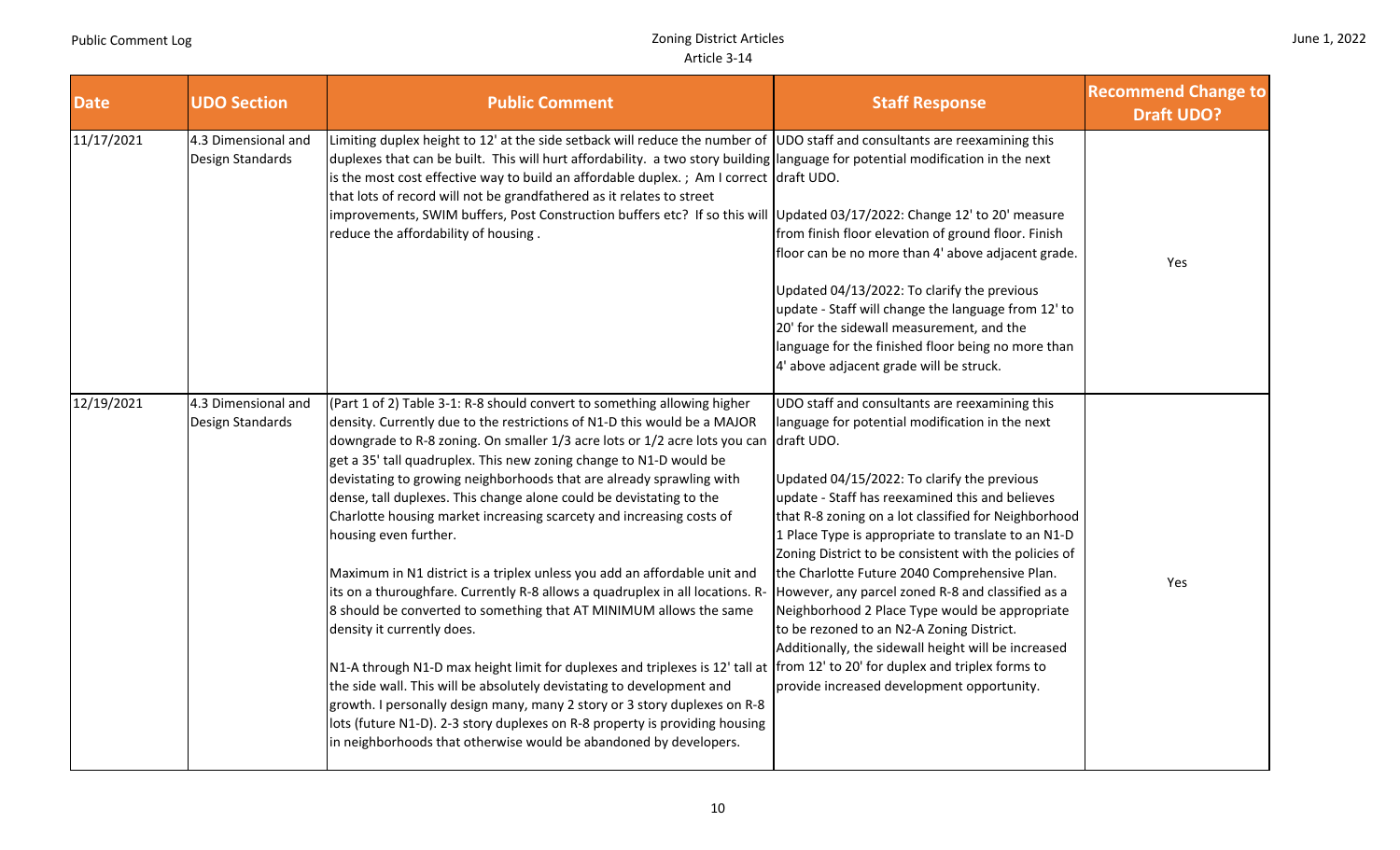and the second

|  |  | June 1, 2022 |
|--|--|--------------|
|--|--|--------------|

and the con-

| <b>Date</b> | <b>UDO Section</b>                      | <b>Public Comment</b>                                                                                                                                                                                                                                                                                                                                                                                                                                                                                                                                                                                                                                                                                                                                                                                                                                                                                                                                                                                                                                                                                                                                                                                                                             | <b>Staff Response</b>                                                                                                                                                                                                                                                                                                                                                                                                                                                                                                                                                                                                                          | <b>Recommend Change to</b><br><b>Draft UDO?</b> |
|-------------|-----------------------------------------|---------------------------------------------------------------------------------------------------------------------------------------------------------------------------------------------------------------------------------------------------------------------------------------------------------------------------------------------------------------------------------------------------------------------------------------------------------------------------------------------------------------------------------------------------------------------------------------------------------------------------------------------------------------------------------------------------------------------------------------------------------------------------------------------------------------------------------------------------------------------------------------------------------------------------------------------------------------------------------------------------------------------------------------------------------------------------------------------------------------------------------------------------------------------------------------------------------------------------------------------------|------------------------------------------------------------------------------------------------------------------------------------------------------------------------------------------------------------------------------------------------------------------------------------------------------------------------------------------------------------------------------------------------------------------------------------------------------------------------------------------------------------------------------------------------------------------------------------------------------------------------------------------------|-------------------------------------------------|
| 12/19/2021  | 4.3 Dimensional and<br>Design Standards | (Part 2 of 2) The cost of land is already way too high to simply build a<br>single family home in these neighborhoods. Developers would have to sel<br>a huge single family home unafordable for the majority of the charlotte<br>population where before with current R-8 zoning they could build a<br>duplex, triplex or quadruplex for a much more affordable cost to future<br>home buyers. The 12' height limit at the side wall is just too low. Most lots<br>are maybe 1/4 acre or smaller and when building a duplex the building is<br>close to the setbacks. The VAST majority of lots will limit the duplexes to 1<br>story. No developer would waste their time or money on properties like<br>this. THis WILL KILL the housing market in Charlotte. Trust me. We already  the Charlotte Future 2040 Comprehensive Plan.<br>cannot build enough housing for how fast Charlotte is growing. If you have However, any parcel zoned R-8 and classified as a<br>to keep the height limit for N1 then at minimum have an exception for<br>currently zoned R-8 properties to allow 40' tall like it currently does. R-8<br>could change to an N2 district or maybe make some changes to N1-D but<br>this cannot be allowed to remain as is. | UDO staff and consultants are reexamining this<br>language for potential modification in the next<br>draft UDO.<br>Updated 04/15/2022: To clarify the previous<br>update - Staff has reexamined this and believes<br>that R-8 zoning on a lot classified for Neighborhood<br>Place Type is appropriate to translate to an N1-D<br>Zoning District to be consistent with the policies of<br>Neighborhood 2 Place Type would be appropriate<br>to be rezoned to an N2-A Zoning District.<br>Additionally, the sidewall height will be increased<br>from 12' to 20' for duplex and triplex forms to<br>provide increased development opportunity. | Yes                                             |
| 12/19/2021  | 4.3 Dimensional and<br>Design Standards | Requirements for private open space should clearly state that it is allowed Private open spaces via rooftop terraces or patios is<br>on a rooftop terrace or patio like the current zoning code does. There are<br>many properties and projects that rely on this to be able to be a<br>developable property.                                                                                                                                                                                                                                                                                                                                                                                                                                                                                                                                                                                                                                                                                                                                                                                                                                                                                                                                     | still permitted as per Section 16.4.B of the draft<br>UDO.                                                                                                                                                                                                                                                                                                                                                                                                                                                                                                                                                                                     | No                                              |
| 12/19/2021  | 4.3 Dimensional and<br>Design Standards | The 6 unit maximum for attached housing doesnt make sense. I know the<br>purpose is to not have long expanses of buildings however units can come<br>in all different shapes and sizes. I can have 6 units at 16' wide which will<br>look quite small. Then i can have 6 units at 35' wide which will be more<br>than double the size of the other one. Limiting units just doesnt make<br>sense.                                                                                                                                                                                                                                                                                                                                                                                                                                                                                                                                                                                                                                                                                                                                                                                                                                                 | Updated 03/11/2022: Staff and consultants<br>recommend elimination of the standard for<br>maximum number of units per building and replace<br>with a maximum building length.                                                                                                                                                                                                                                                                                                                                                                                                                                                                  | Yes                                             |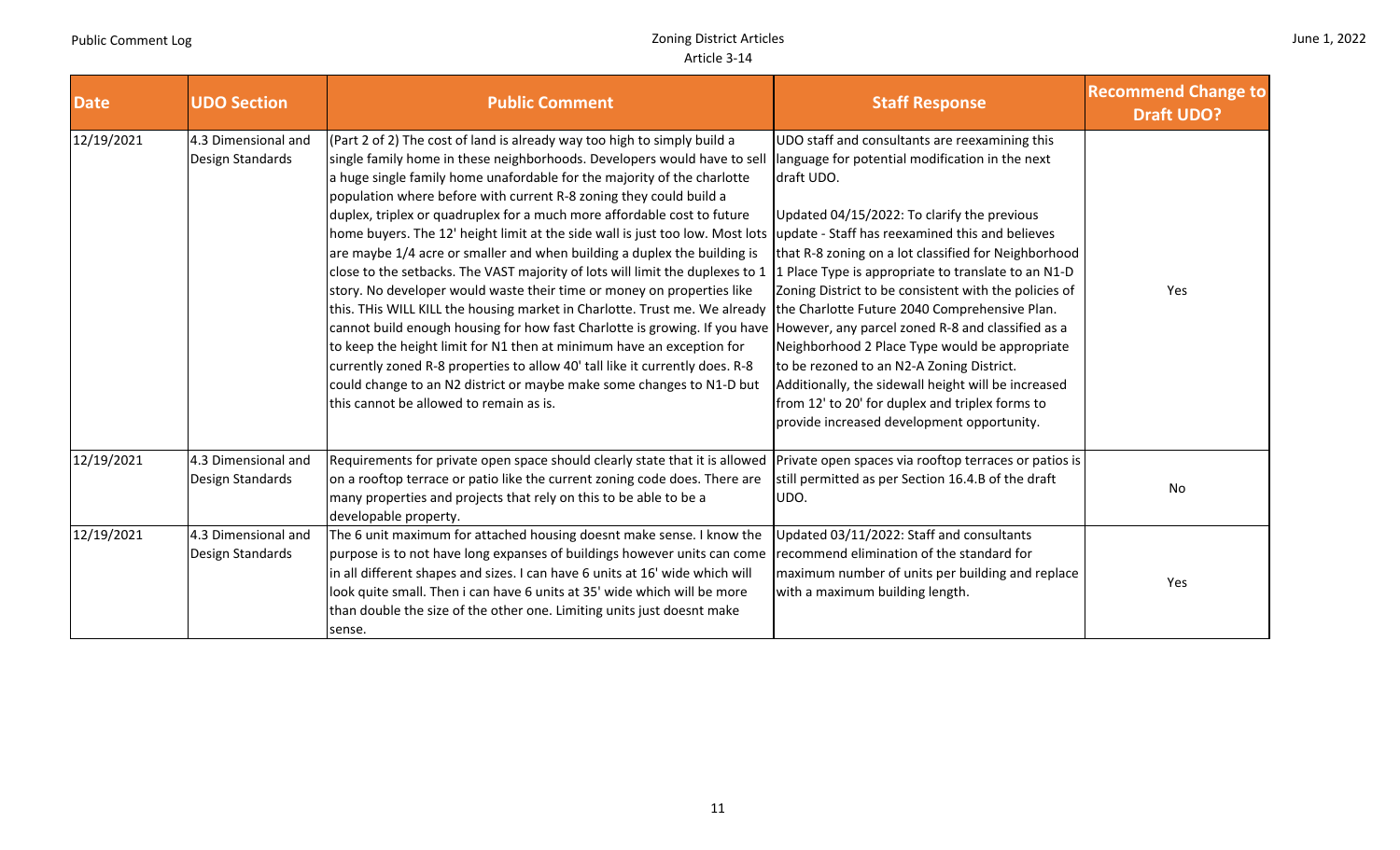|  | June 1, 2022 |
|--|--------------|
|--|--------------|

| <b>Date</b> | <b>UDO Section</b>                      | <b>Public Comment</b>                                                                                                                                                                                                                                                                                                                                                                                                                                                                                                                                                                                                                                                                                                                                                                                                                                                                                                                                                                                                                                                                                                                                       | <b>Staff Response</b>                                                                                                                                                                                                                                                                                                                                        | <b>Recommend Change to</b><br><b>Draft UDO?</b> |
|-------------|-----------------------------------------|-------------------------------------------------------------------------------------------------------------------------------------------------------------------------------------------------------------------------------------------------------------------------------------------------------------------------------------------------------------------------------------------------------------------------------------------------------------------------------------------------------------------------------------------------------------------------------------------------------------------------------------------------------------------------------------------------------------------------------------------------------------------------------------------------------------------------------------------------------------------------------------------------------------------------------------------------------------------------------------------------------------------------------------------------------------------------------------------------------------------------------------------------------------|--------------------------------------------------------------------------------------------------------------------------------------------------------------------------------------------------------------------------------------------------------------------------------------------------------------------------------------------------------------|-------------------------------------------------|
| 12/19/2021  | 4.3 Dimensional and<br>Design Standards | Requiring units to be 1'-5' above sidewalk will cause major issues. There<br>are so many properties where the entrance has to be very close to the<br>sidewalk or it is right beside it. How do you comply with ADA? Nashville<br>Tennessee has the same rule and it caused a HUGE problem with a<br>townhouse project I worked on. It delayed the project a month because<br>the zoning administrator just couldnt understand that ADA laws required a<br>flush entrance. Zoning argued "you can just build a ramp" but there was<br>no room. The entrance was just 1' from the sidewalk and there was<br>litterally no room for a ramp. We had to go all the way up the ladder to<br>the boss's boss just to talk common sense and waive the requirement. Its<br>sad that a city zoning code can conflict with federal law.                                                                                                                                                                                                                                                                                                                               | Updated 03/11/2022: UDO Staff and Consultant<br>will revise language to provide alternative to<br>vertical separation - horizontal separation of 10' or<br>more from back of sidewalk.                                                                                                                                                                       | Yes                                             |
| 1/4/2022    | 4.3 Dimensional and<br>Design Standards | (Part 1 of 2) I'm concerned that the sidewall requirements will greatly limit UDO staff and consultants are reexamining this<br>the ability for people to build duplexes in Charlotte. I was under the<br>impression that the goal of the UDO was more middle/diversity of housing $ $ draft UDO.<br>products. The new sidewall agreement actually makes it harder to build<br>duplexes than is currently possible in the R-8 zoning district.<br>It will be nearly impossible to build any duplexes on lots that are only 50 ft floor can be no more than 4' above adjacent grade.<br>wide. There are many 50 ft wide lots in Charlotte that are located near<br>transportation nodes and higher density areas in Charlotte. This is because Updated 04/13/2022: To clarify the previous<br>a 1 story product is very cost prohibitive and a 2 story product could only<br>be 20 ft wide.<br>Unfortunately, a majority of lots with 60' of width in Charlotte currently<br>have larger homes on them. With larger homes the cost to purchase will<br>be driven up to a point where the only duplexes that can be built will be in<br>ultra high end areas. | language for potential modification in the next<br>Updated 03/17/2022: Change 12' to 20' measure<br>from finish floor elevation of ground floor. Finish<br>update - Staff will change the language from 12' to<br>20' for the sidewall measurement, and the<br>language for the finished floor being no more than<br>4' above adjacent grade will be struck. | Yes                                             |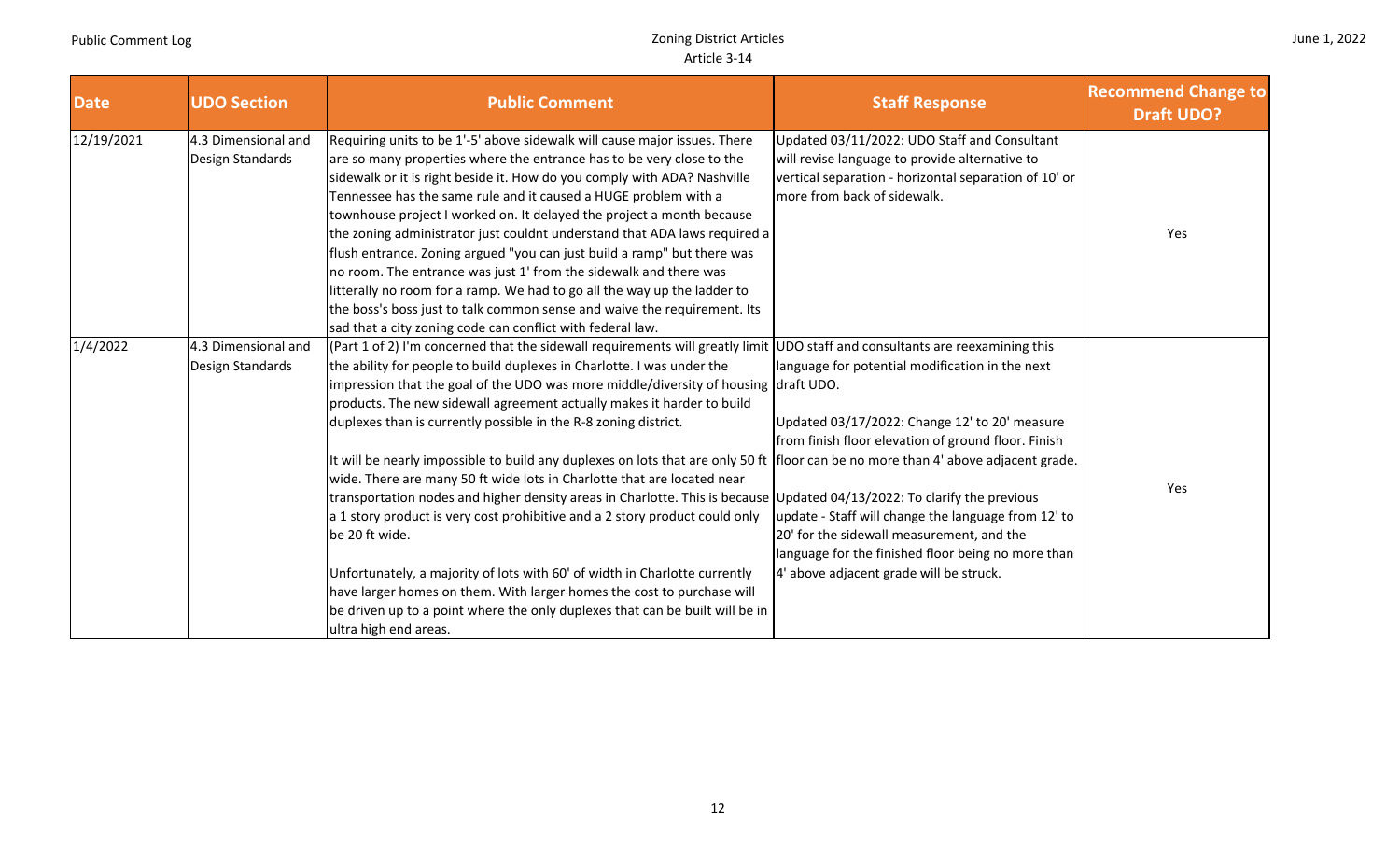| June 1, 2022 |  |  |
|--------------|--|--|
|--------------|--|--|

| <b>Date</b> | <b>UDO Section</b>                      | <b>Public Comment</b>                                                                                                                                                                                                                                                                                                                                                                                                                                                                                               | <b>Staff Response</b>                                                                                                                                                                                                                                                                                                                                                                                                                                                                                                             | <b>Recommend Change to</b><br><b>Draft UDO?</b> |
|-------------|-----------------------------------------|---------------------------------------------------------------------------------------------------------------------------------------------------------------------------------------------------------------------------------------------------------------------------------------------------------------------------------------------------------------------------------------------------------------------------------------------------------------------------------------------------------------------|-----------------------------------------------------------------------------------------------------------------------------------------------------------------------------------------------------------------------------------------------------------------------------------------------------------------------------------------------------------------------------------------------------------------------------------------------------------------------------------------------------------------------------------|-------------------------------------------------|
| 1/4/2022    | 4.3 Dimensional and<br>Design Standards | (Part 2 of 2) Currently, prices are soaring in Charlotte due to a lack of<br>supply. We have a real opportunity to make a difference in this supply if<br>we address the sidewall requirements. My recommendation would be to<br>adjust the sidewall requirement to 22ft. This will allow for standard 2-story<br>products while preventing 3-story boxes from taking over a neighborhood.<br>This will significantly increase the supply of homes while having a balance<br>within the character of neighborhoods. | UDO staff and consultants are reexamining this<br>language for potential modification in the next<br>draft UDO.<br>Updated 03/17/2022: Change 12' to 20' measure<br>from finish floor elevation of ground floor. Finish<br>floor can be no more than 4' above adjacent grade.<br>Updated 04/13/2022: To clarify the previous<br>update - Staff will change the language from 12' to<br>20' for the sidewall measurement, and the<br>language for the finished floor being no more than<br>4' above adjacent grade will be struck. | Yes                                             |
| 1/5/2022    | 4.3 Dimensional and<br>Design Standards | 4.3: I am concerned that the maximum building coverage % on all lots is<br>too low. If a duplex is to be built on 40% of a lot, it could make said<br>development financially unfeasible. I am extremely supportive of the<br>inclusion of duplexes/triplexes in our neighborhoods, and I fear this may<br>deter them from being developed in some neighborhoods. I also do not<br>understand the need for such maximums at all when the setback rules<br>already exist.                                            | Updated 03/11/2022: Will update to increase<br>maximum lot coverage to 40% on lots of 10,000<br>square feet or more and 50% on all other lots.<br>Setbacks are not adequate to address maximum<br>building coverage because accessory structures are<br>allowed to be built in established setbacks in many<br>cases.                                                                                                                                                                                                             | Yes                                             |
| 1/6/2022    | 4.3 Dimensional and<br>Design Standards | Increase maximum height from 48 feet and remove all minimum setbacks.<br>Require all vehicular access be to the rear of the property.                                                                                                                                                                                                                                                                                                                                                                               | The current draft N1 standards in the UDO are<br>designed to preserve the current character of<br>neighborhoods and generally reflect the standards<br>of the current zoning districts transitioning to N1.                                                                                                                                                                                                                                                                                                                       | No                                              |
| 1/11/2022   | 4.3 Dimensional and<br>Design Standards | Page 4-3, Item C, Siting--Why is the front setback modified to be less<br>than the current Charlotte Ordinance? It appears the current ordinance<br>requires generally 30' (or 42' from 'local' streets) while the UDO states 27<br>in a similar situation?                                                                                                                                                                                                                                                         | Staff believes the setbacks of the draft UDO are<br>generally the same or very close to the setback<br>standards of the current zoning ordinance. In the<br>current ordinance the base standards are 27' and<br>17'.                                                                                                                                                                                                                                                                                                              | No                                              |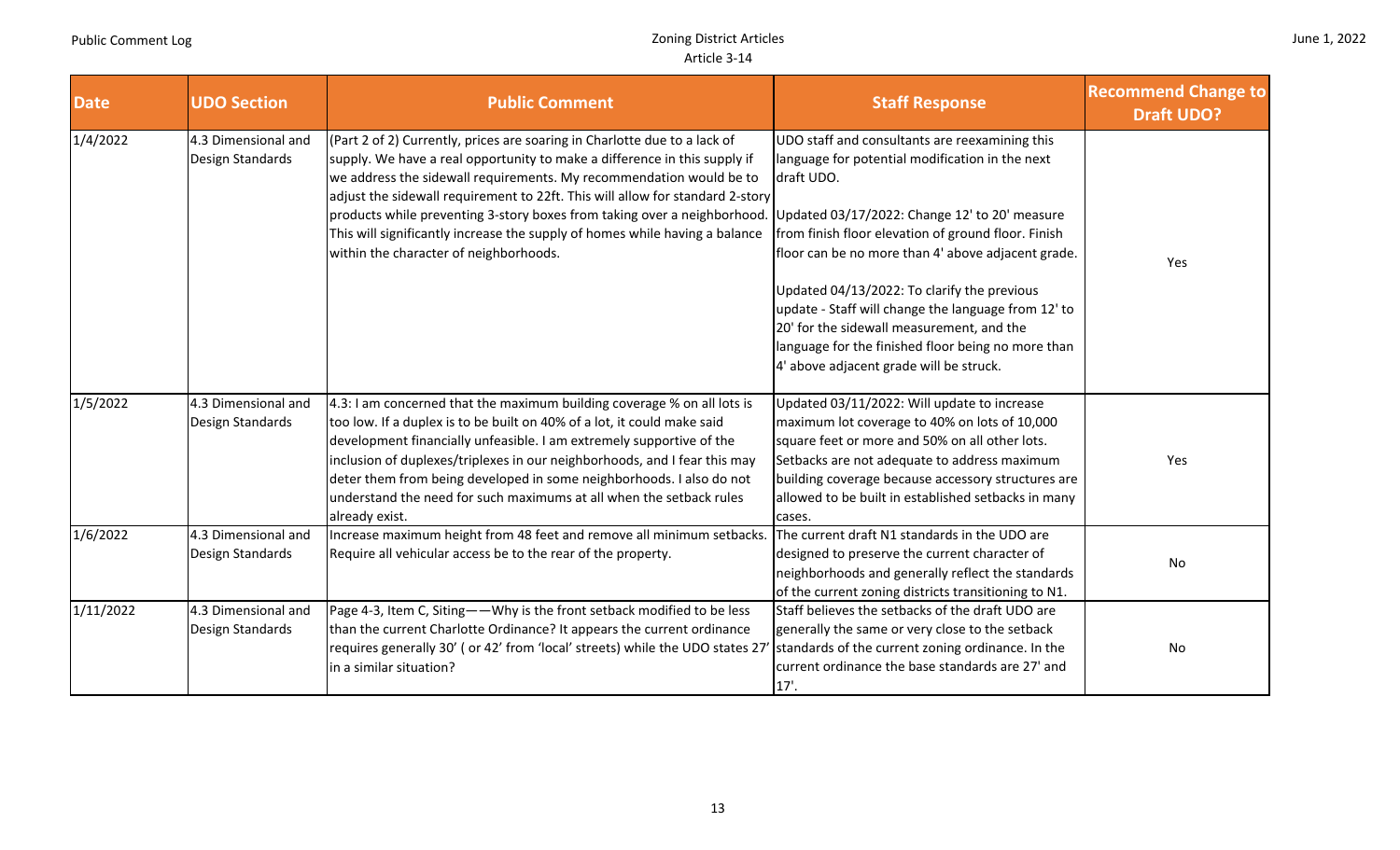|  |  | June 1, 2022 |
|--|--|--------------|
|--|--|--------------|

| <b>Date</b> | <b>UDO Section</b>                      | <b>Public Comment</b>                                                                                                                                                                                                                                                                                                                                                                                                                                                                                                                                                                                                                                                                                                                                                                                                                                                                                                                                                                                                                                                                                                                                                                                                                                                                                                                                                                                                                                                | <b>Staff Response</b>                                                                                                                                                                                                                                                                                                                                                                                                                                                                                                                                                                                                                                                                                                                                                                                                                                                                                                                      | <b>Recommend Change to</b><br><b>Draft UDO?</b> |
|-------------|-----------------------------------------|----------------------------------------------------------------------------------------------------------------------------------------------------------------------------------------------------------------------------------------------------------------------------------------------------------------------------------------------------------------------------------------------------------------------------------------------------------------------------------------------------------------------------------------------------------------------------------------------------------------------------------------------------------------------------------------------------------------------------------------------------------------------------------------------------------------------------------------------------------------------------------------------------------------------------------------------------------------------------------------------------------------------------------------------------------------------------------------------------------------------------------------------------------------------------------------------------------------------------------------------------------------------------------------------------------------------------------------------------------------------------------------------------------------------------------------------------------------------|--------------------------------------------------------------------------------------------------------------------------------------------------------------------------------------------------------------------------------------------------------------------------------------------------------------------------------------------------------------------------------------------------------------------------------------------------------------------------------------------------------------------------------------------------------------------------------------------------------------------------------------------------------------------------------------------------------------------------------------------------------------------------------------------------------------------------------------------------------------------------------------------------------------------------------------------|-------------------------------------------------|
| 1/11/2022   | 4.3 Dimensional and<br>Design Standards | Page 4-4, Item D Height- Why is maximum residential base height 48' on<br>N1-A and N1-B when current ordinance is 40' base height? Note that in NB- maximum building height at the front building line<br>2A base height max is 40'                                                                                                                                                                                                                                                                                                                                                                                                                                                                                                                                                                                                                                                                                                                                                                                                                                                                                                                                                                                                                                                                                                                                                                                                                                  | The current zoning ordinance allows a 48'<br>for the R-3 and R-4 zoning districts. Staff believes<br>the proposed heights in the draft are generally very<br>close to the height standards of the current zoning<br>ordinance.                                                                                                                                                                                                                                                                                                                                                                                                                                                                                                                                                                                                                                                                                                             | No                                              |
| 1/18/2022   | 4.3 Dimensional and<br>Design Standards | (Part 1 of 2) Density is a critical factor in the approval of any project that<br>requires a rezoning petition and public hearing. Under this provision, the<br>concept of determining density using units per acre legislated in every<br>major North Carolina city is eliminated. In its place the only controls on<br>density are minimum lot areas and maximum lot coverages. Minimum lot<br>areas do not effectively control density so that a developer will have the<br>right to build "as of right" significantly more structures and units on lots<br>zoned N1-A through N1-E. This makes Charlotte on outlier regarding<br>similar cities across the US in the method of controlling density. As an<br>example of the impact of these provisions in the first draft of the UDO,<br>consider the number of units that could be built on a 1 acre parcel in<br>Zoning District N1-A, or currently R-3. The minimum lot area is 10,000 sq.<br>ft. in a parcel containing 43,560 sq. ft. Assuming this parcel could be<br>subdivided into 4 lots containing 10,000 sq. ft., 4 structures could be built.<br>If Duplexes, the number of units would be 8, if Triplexes the number of<br>units would be 12, and if Quadraplexes the number of units would be 16.<br>In Zoning District N1-E, or currently UR-1, the number of structures would<br>be 13, and the number of units would increase to 26 for Duplexes, 39 for<br>Triplexes and 52 for Quadraplexes. | Updated 03/11/2022: It is true that the overall<br>density standards have been eliminated and the<br>main control that relates to density is that of<br>minimum lot area. The Comprehensive Plan has<br>established policy that allows duplexes and<br>triplexes in all districts that allow for single-family<br>dwellings, in addition to quadraplexes on arterials,<br>in order to increase the supply of diverse housing<br>options and affordable units; a density cap would<br>work explicitly counter to such policy, artificially<br>limiting the number of dwelling types/units that<br>could be built. The lot area standards set the<br>minimums for all dwelling types, which are then<br>subject to compliance with other standards such as<br>setbacks, parking requirements, coverage, etc.<br>These additional standards, working together, are<br>intended to create compatibility between this mix<br>of dwelling types. | No                                              |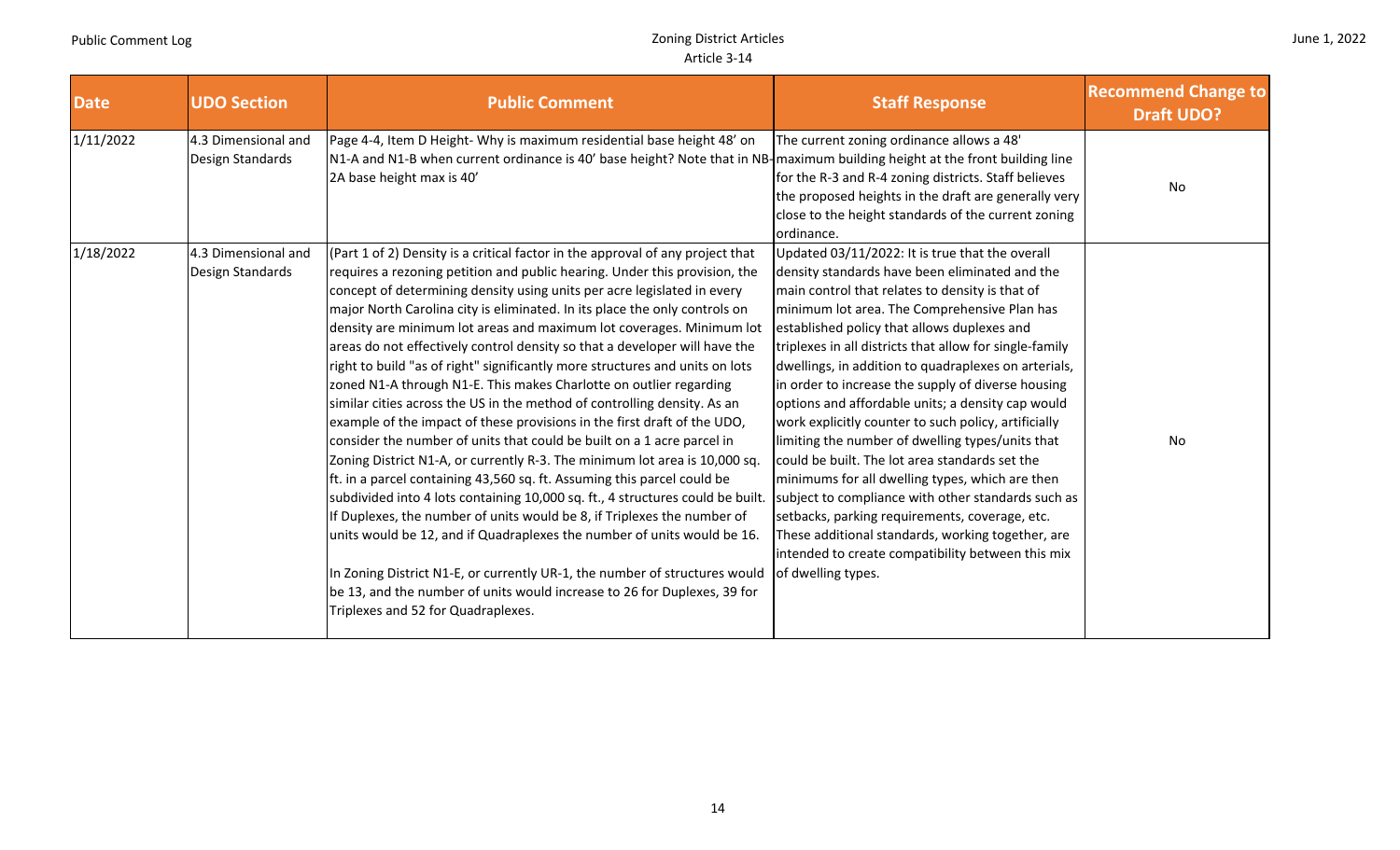|  |  | June 1, 2022 |
|--|--|--------------|
|--|--|--------------|

| <b>Date</b> | <b>UDO Section</b>                                                                                                                                                       | <b>Public Comment</b>                                                                                                                                                                                                                                                                                                                                                                                                                                                                                                                                                                                                                                                                                                                                                                                                                                                                                                                                                                                                                                                                                                                                                                                                                                                                                 | <b>Staff Response</b>                                                                                                                                                                             | <b>Recommend Change to</b><br><b>Draft UDO?</b> |
|-------------|--------------------------------------------------------------------------------------------------------------------------------------------------------------------------|-------------------------------------------------------------------------------------------------------------------------------------------------------------------------------------------------------------------------------------------------------------------------------------------------------------------------------------------------------------------------------------------------------------------------------------------------------------------------------------------------------------------------------------------------------------------------------------------------------------------------------------------------------------------------------------------------------------------------------------------------------------------------------------------------------------------------------------------------------------------------------------------------------------------------------------------------------------------------------------------------------------------------------------------------------------------------------------------------------------------------------------------------------------------------------------------------------------------------------------------------------------------------------------------------------|---------------------------------------------------------------------------------------------------------------------------------------------------------------------------------------------------|-------------------------------------------------|
| 1/18/2022   | 4.3 Dimensional and<br>Design Standards                                                                                                                                  | (Part 2 of 2) To control density assuming duplexes, triplexes and<br>quadraplexes are permitted in N1 neighborhoods, this provision should be<br>revised to limit the number of structures permitted in N1-A through N1-E.<br>It is possible to allow duplexes, triplexes and quadraplexes to be built if<br>there were stringent maximum lot areas applied to these types of<br>structures and you limit the number of duplexes, triplexes and<br>quadraplexes for a parcel in a specific Zoning District. For example in N1-A,<br>N1-B and N1-C, limit duplexes to 2 structures per acre and triplexes and<br>quadraplexes to 1 structure (the equivalent to 4 units/acre). For N1-D, N1-<br>E and N1-F, limit duplexes, triplexes and quadraplexes to 3 structures (the<br>equivalent 6, 8 and 12 units/acre). In summary, this draft of the UDO<br>radically eliminated the concept of units/acre and fails to control density.<br>In addition because these provisions provide for building "by right" City<br>Council, the Planning Department and the surrounding neighborhoods<br>have no input in this uncontrolled development. The technique currently<br>used by City Council of conditional rezonings (CD) to tailor development<br>impacts including density are eliminated completely. | Updated 03/11/2022: See response above                                                                                                                                                            | No                                              |
| 11/27/2021  | 4.3 Dimensional and<br>Design Standards; 4.4<br>Open Space<br>Requirements; 4.5<br>Alternative<br>Development Options;<br>4.6 Pedestrian<br>Connectivity<br>Requirements | N1-F is the same thing as N2-A. Why? What is the reason for having 2<br>identical districts?                                                                                                                                                                                                                                                                                                                                                                                                                                                                                                                                                                                                                                                                                                                                                                                                                                                                                                                                                                                                                                                                                                                                                                                                          | They are not identical. N1-F has no frontages and is<br>limited in scale. Frontages apply to N2-A and is not<br>as limited in scale. There are also dimensional<br>differences, such as lot area. | No                                              |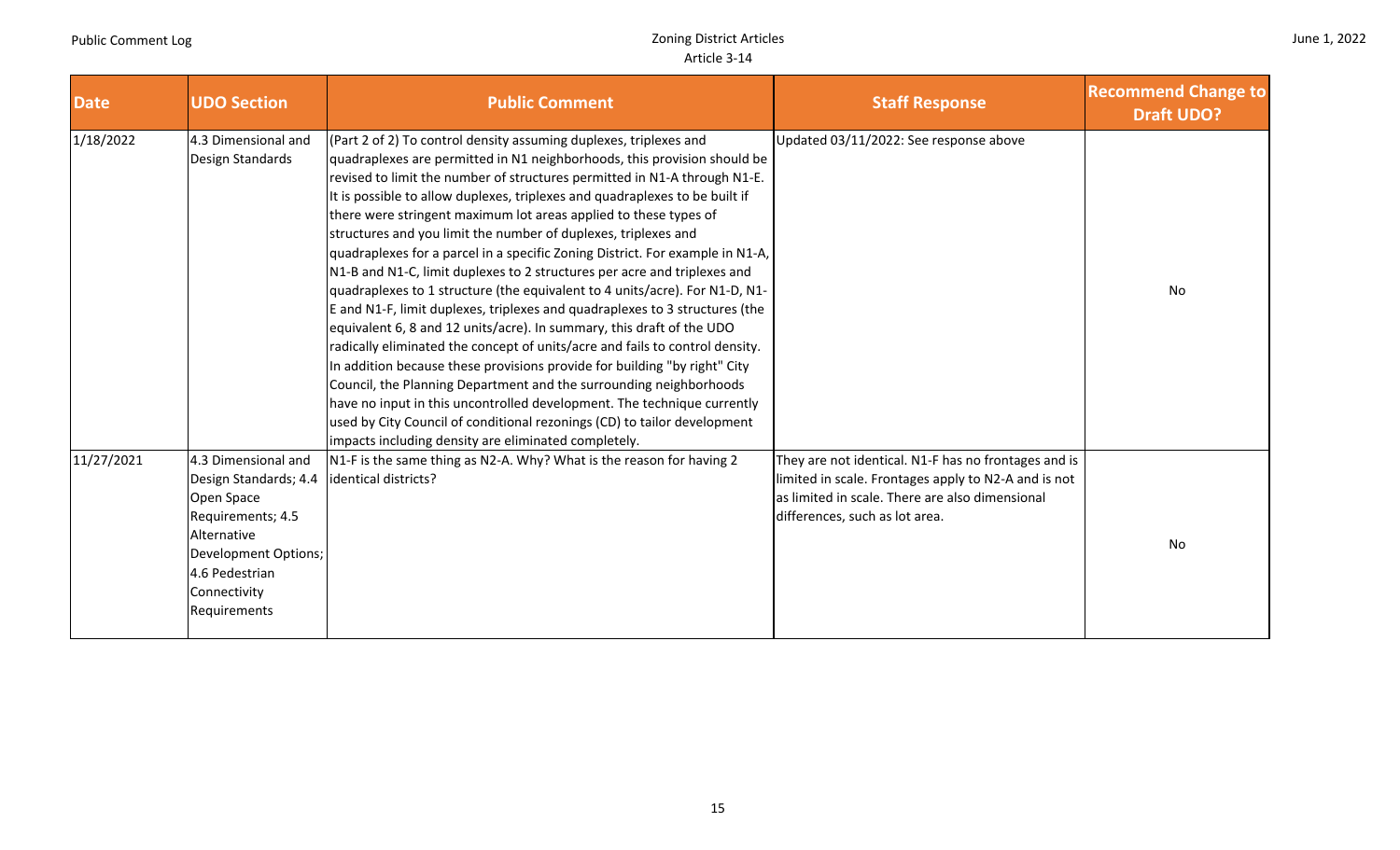| <b>Date</b> | <b>UDO Section</b>                                                                                                                                                       | <b>Public Comment</b>                                                                                                                     | <b>Staff Response</b>                                                                                                                                                                                                                                          | <b>Recommend Change to</b><br><b>Draft UDO?</b> |
|-------------|--------------------------------------------------------------------------------------------------------------------------------------------------------------------------|-------------------------------------------------------------------------------------------------------------------------------------------|----------------------------------------------------------------------------------------------------------------------------------------------------------------------------------------------------------------------------------------------------------------|-------------------------------------------------|
| 11/27/2021  | 4.3 Dimensional and<br>Design Standards; 4.4<br>Open Space<br>Requirements; 4.5<br>Alternative<br>Development Options;<br>4.6 Pedestrian<br>Connectivity<br>Requirements | Unlabeled table on page 4-2 (dimensional table) points out several<br>problems when combined with unlabeled table on page 4-3             | Thank you for this feedback. Can you further help<br>staff by elaborating on the problems you have<br>identified?                                                                                                                                              | No                                              |
| 11/27/2021  | 4.3 Dimensional and<br>Design Standards; 4.4<br>Open Space<br>Requirements; 4.5<br>Alternative<br>Development Options;<br>4.6 Pedestrian<br>Connectivity<br>Requirements | (setbacks): if the goal is to increase density then the dimensions and<br>setbacks and coverage ratios need to allow the greater density. | These standards are designed to protect the<br>character of our existing neighborhoods. However<br>increases in density will be accommodated by the<br>allowance of additional housing types such as<br>duplexes and triplexes.                                | No                                              |
| 11/27/2021  | 4.3 Dimensional and<br>Design Standards; 4.4<br>Open Space<br>Requirements; 4.5<br>Alternative<br>Development Options;<br>4.6 Pedestrian<br>Connectivity<br>Requirements | the height requirements in N1 C to F should be above 48' not dropped to<br>40'                                                            | The maximum heights in the Neighborhood 1<br>zoning districts are consistent with the height<br>maximums in the corresponding current Residential<br>zoning districts. The intent is to have lower heights<br>in the districts with smaller minimum lot sizes. | No                                              |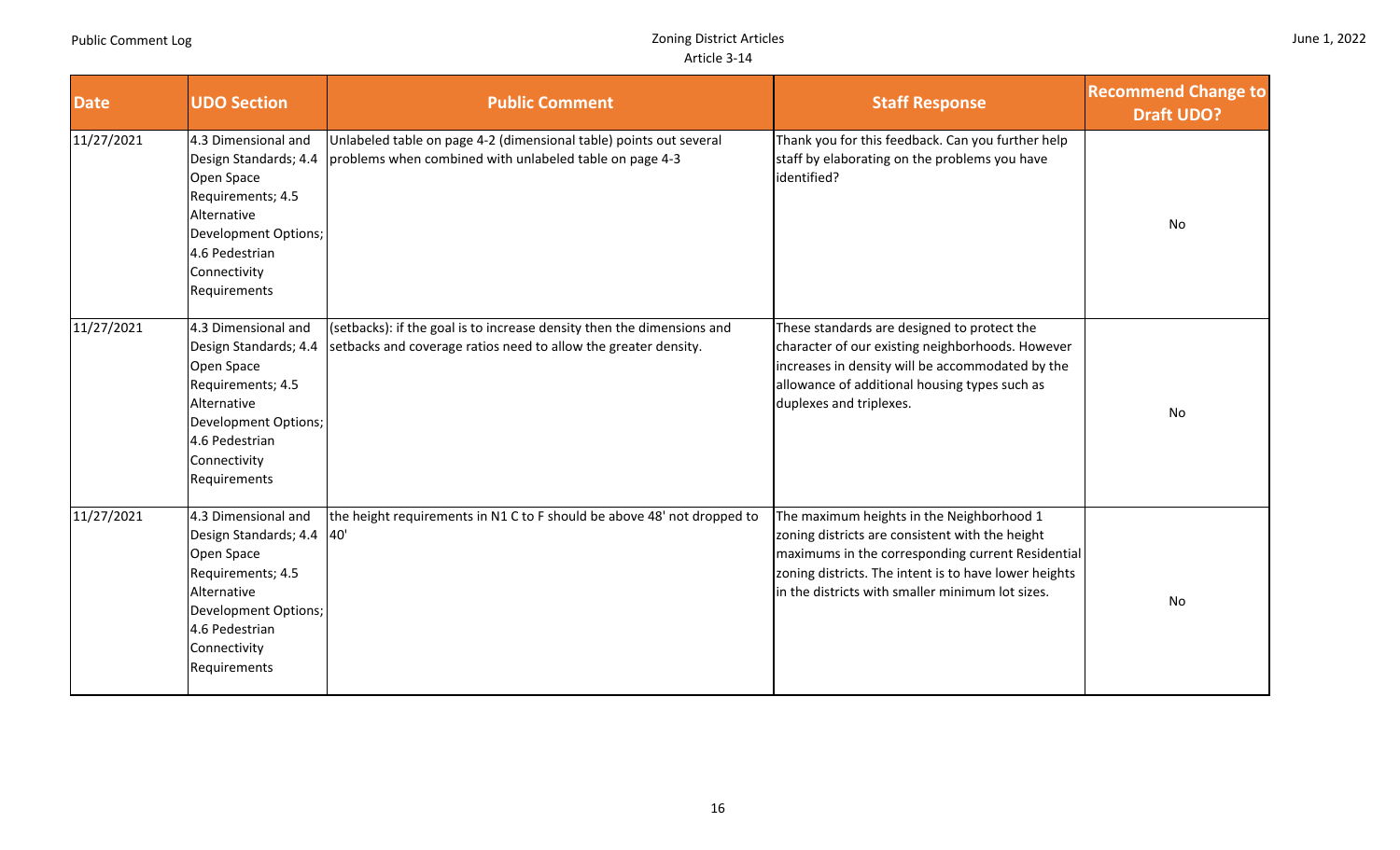n II

|  |  | June 1, 2022 |
|--|--|--------------|
|--|--|--------------|

H.

| <b>Date</b> | <b>UDO Section</b>                                                                                                                                                       | <b>Public Comment</b>                                                                                                                                                                                                                                                                                                | <b>Staff Response</b>                                                                                                                                                                                                                                            | <b>Recommend Change to</b><br><b>Draft UDO?</b> |
|-------------|--------------------------------------------------------------------------------------------------------------------------------------------------------------------------|----------------------------------------------------------------------------------------------------------------------------------------------------------------------------------------------------------------------------------------------------------------------------------------------------------------------|------------------------------------------------------------------------------------------------------------------------------------------------------------------------------------------------------------------------------------------------------------------|-------------------------------------------------|
| 11/27/2021  | 4.3 Dimensional and<br>Design Standards; 4.4<br>Open Space<br>Requirements; 4.5<br>Alternative<br>Development Options;<br>4.6 Pedestrian<br>Connectivity<br>Requirements | You can't reach the Building coverage ratio for N1D, E or F because the<br>setbacks are too big. Reduce the side and rear setbacks.                                                                                                                                                                                  | The standard is designed to be more flexible for<br>smaller lots. Building coverage ratio includes<br>accessory structures, which can be located in<br>required setbacks, and if those exist on the lot it is<br>possible to approach maximum building coverage. | No                                              |
| 11/27/2021  | 4.3 Dimensional and<br>Design Standards; 4.4<br>Open Space<br>Requirements; 4.5<br>Alternative<br>Development Options;<br>4.6 Pedestrian<br>Connectivity<br>Requirements | N1-F for TH has a 13 ft deep building site. You can't build a home 13'<br>deep. Bother the rear and front setbacks are too large                                                                                                                                                                                     | N1-F does not have a requirement for a 13' deep<br>building site.                                                                                                                                                                                                | No                                              |
| 11/27/2021  | 4.3 Dimensional and<br>Design Standards; 4.4<br>Open Space<br>Requirements; 4.5<br>Alternative<br>Development Options;<br>4.6 Pedestrian<br>Connectivity<br>Requirements | The Note 2 on the unlabeled chart on page 4-3 conflicts with the definition Note 2 on 4-3 defines alternative setback and is not<br>of Lot Width pn page 2-20 (drawing on page 2-21) which allows a variance related to lot width. The next draft will include<br>of 30'. 30' variance makes sense, Note 2 does not. | language to clarify this.                                                                                                                                                                                                                                        | Yes                                             |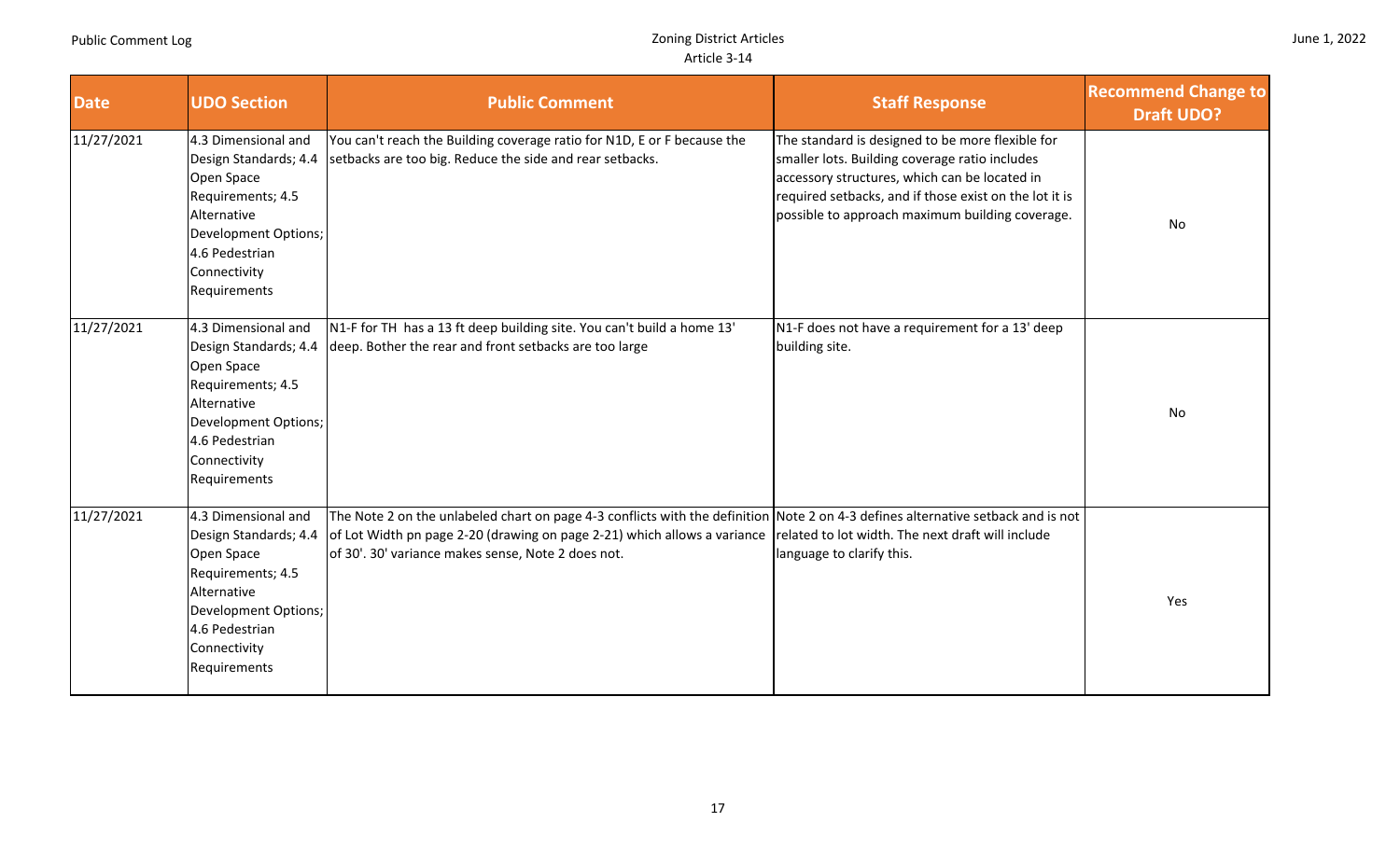| <b>Date</b> | <b>UDO Section</b>                                                                                                                                                       | <b>Public Comment</b>                                                                                                                                                                                                                                                                                              | <b>Staff Response</b>                                                                                                                                                    | <b>Recommend Change to</b><br><b>Draft UDO?</b> |
|-------------|--------------------------------------------------------------------------------------------------------------------------------------------------------------------------|--------------------------------------------------------------------------------------------------------------------------------------------------------------------------------------------------------------------------------------------------------------------------------------------------------------------|--------------------------------------------------------------------------------------------------------------------------------------------------------------------------|-------------------------------------------------|
| 11/27/2021  | 4.3 Dimensional and<br>Design Standards; 4.4<br>Open Space<br>Requirements; 4.5<br>Alternative<br>Development Options;<br>4.6 Pedestrian<br>Connectivity<br>Requirements | Note 5 on the unlabeled chart on page 4-3 needs to change. Having a<br>greater SIDE setback on a corner when the FRONT faces an arterial has no<br>rationale. if it SIDES to an Arterial, maybe, but likely when it fronts to an<br>arterial it sides to a local & the doubling of a side setback is not important | The note is intended for when the side faces an<br>arterial street, not the front. Text will be revised to<br>clarify in the next draft.                                 | Yes                                             |
| 11/27/2021  | 4.3 Dimensional and<br>Design Standards; 4.4<br>Open Space<br>Requirements; 4.5<br>Alternative<br>Development Options;<br>4.6 Pedestrian<br>Connectivity<br>Requirements | Building Height page 4-4. there is no minimum heights listed so it should<br>not say it governs minimum heights                                                                                                                                                                                                    | We will remove the reference to minimum height in<br>the next draft.                                                                                                     | Yes                                             |
| 11/27/2021  | 4.3 Dimensional and<br>Design Standards; 4.4<br>Open Space<br>Requirements; 4.5<br>Alternative<br>Development Options;<br>4.6 Pedestrian<br>Connectivity<br>Requirements | Definition on page 2-8 changes the current measurement to the structure<br>wall not the setback. (as reflected in Note 3) Setback is the correct place<br>to measure relative to the impact on adjacent uses (which is the purpose<br>of this section)                                                             | Updated 03/31/2022: Staff believes this is an<br>incorrect reference and cannot locate the<br>referenced text. Staff recommends retaining the<br>proposed UDO standards. | <b>No</b>                                       |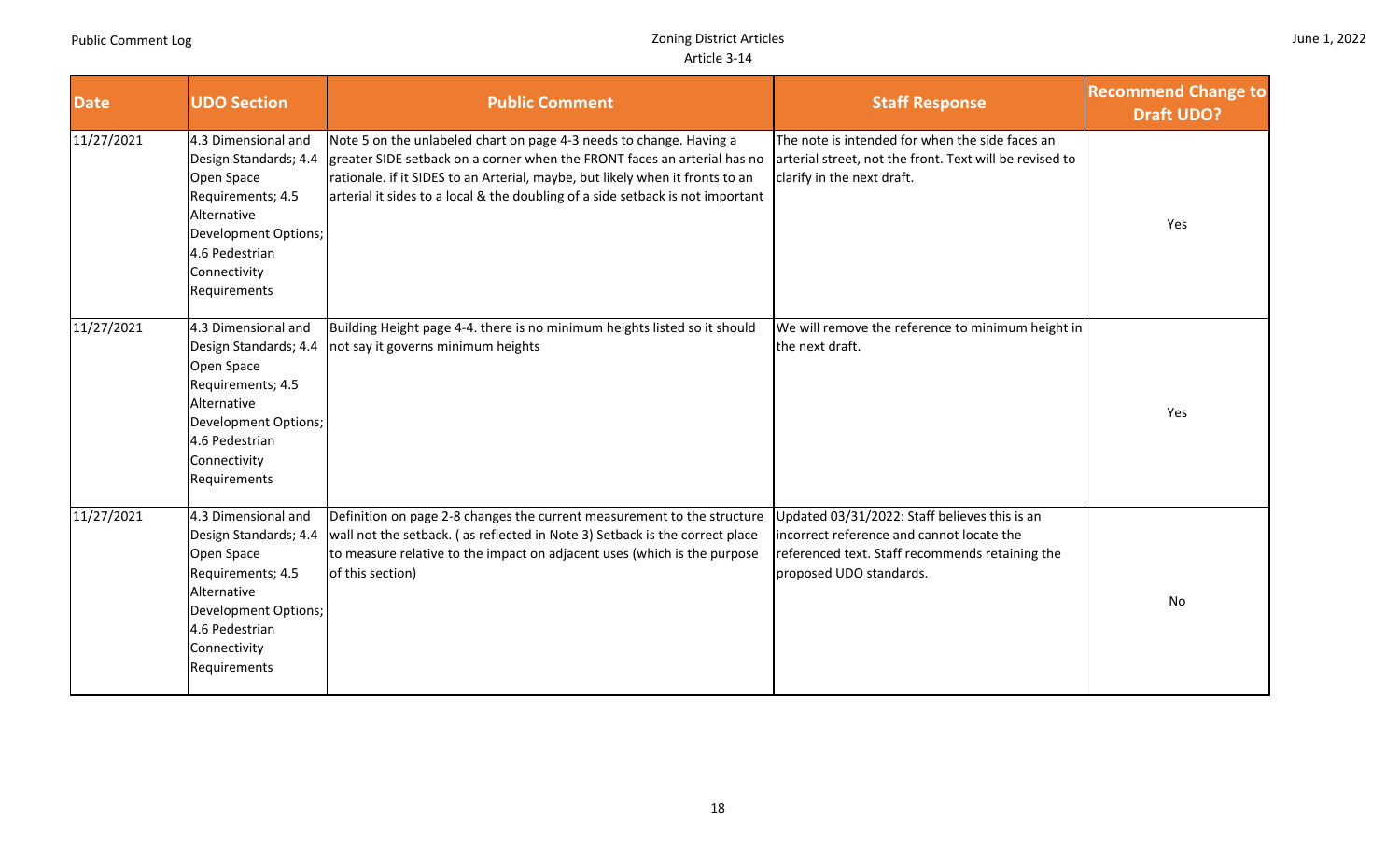| June 1, 2022 |  |  |
|--------------|--|--|
|--------------|--|--|

| <b>Date</b> | <b>UDO Section</b>                                                                                                                                                              | <b>Public Comment</b>                                                                                                                                                                                                                                                                                                                                                                                                                | <b>Staff Response</b>                                                                                                                                                                                                                                                                                                                                                                                                                                                                                                             | <b>Recommend Change to</b><br><b>Draft UDO?</b> |
|-------------|---------------------------------------------------------------------------------------------------------------------------------------------------------------------------------|--------------------------------------------------------------------------------------------------------------------------------------------------------------------------------------------------------------------------------------------------------------------------------------------------------------------------------------------------------------------------------------------------------------------------------------|-----------------------------------------------------------------------------------------------------------------------------------------------------------------------------------------------------------------------------------------------------------------------------------------------------------------------------------------------------------------------------------------------------------------------------------------------------------------------------------------------------------------------------------|-------------------------------------------------|
| 11/27/2021  | 4.3 Dimensional and<br>Design Standards; 4.4<br>Open Space<br>Requirements; 4.5<br>Alternative<br><b>Development Options;</b><br>4.6 Pedestrian<br>Connectivity<br>Requirements | Unlabeled table page 4-4: all 40' heights need to be at least 48' and an<br>argument can be made to go higher since density is the objective.                                                                                                                                                                                                                                                                                        | The maximum heights in the Neighborhood 1<br>zoning districts are consistent with the height<br>maximums in the correesponding current<br>Residential zoning districts. The intent is to have<br>lower heights in the districts with smaller minimum<br>lot sizes.                                                                                                                                                                                                                                                                | No                                              |
| 11/27/2021  | 4.3 Dimensional and<br>Design Standards; 4.4<br>Open Space<br>Requirements; 4.5<br>Alternative<br>Development Options;<br>4.6 Pedestrian<br>Connectivity<br>Requirements        | Note 1: there is no reason to have setbacks for 'structures integral to the<br>operation' of the structure setback the distance equal to the height. And<br>since we are talking ABOUT N1, then are you not saying all setbacks are<br>equal to the height. Clearly the wording is wrong and needs a change                                                                                                                          | Updated 03/11/2022: This note will be eliminated<br>in the N1 zoning districts.                                                                                                                                                                                                                                                                                                                                                                                                                                                   | Yes                                             |
| 11/27/2021  | 4.3 Dimensional and<br>Design Standards; 4.4<br>Open Space<br>Requirements; 4.5<br>Alternative<br>Development Options;<br>4.6 Pedestrian<br>Connectivity<br>Requirements        | D 1 a. page 4-4 restricts duplexes to single story (12' side wall) except is a<br>"SURVEY" is given at permitting. A survey shows horizontal improvements<br>and would not show height. What do you propose to do with said "Survey"<br>To get a 2-story duplex/ tri-plex you'd have to have side setbacks of 5'<br>$\vert$ plus 12' = 17'. What greater good is achieved by wasting that much of the<br>lot (aka lowering density)? | UDO staff and consultants are reexamining this<br>language for potential modification in the next<br>draft UDO.<br>Updated 03/17/2022: Change 12' to 20' measure<br>from finish floor elevation of ground floor. Finish<br>floor can be no more than 4' above adjacent grade.<br>Updated 04/13/2022: To clarify the previous<br>update - Staff will change the language from 12' to<br>20' for the sidewall measurement, and the<br>language for the finished floor being no more than<br>4' above adjacent grade will be struck. | Yes                                             |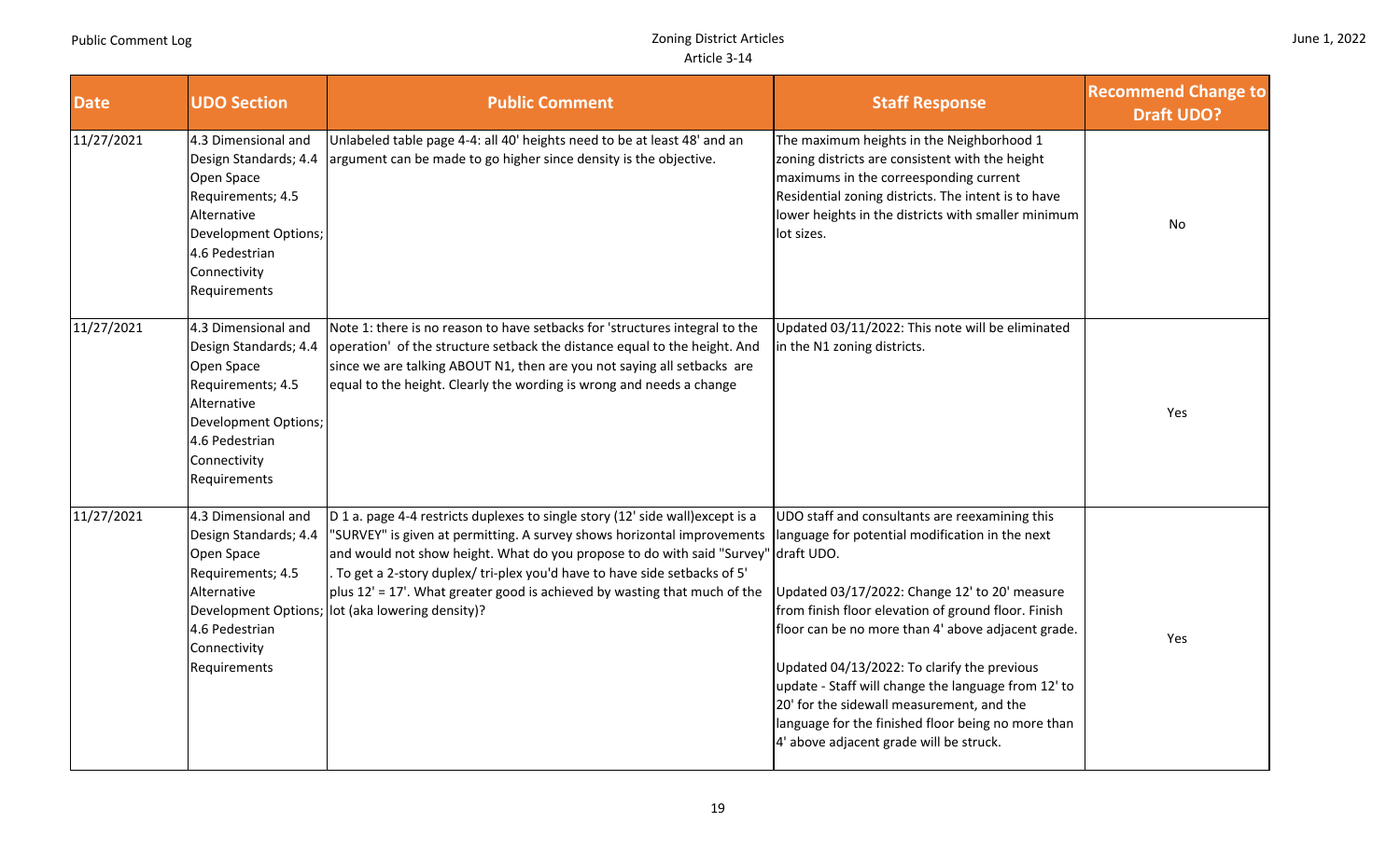П

| <b>Date</b> | <b>UDO Section</b>                                                                                                                               | <b>Public Comment</b>                                                                                                                                                                                                                                                                                                                                                                                                                                                                                            | <b>Staff Response</b>                                                                                                                                                                                                                                                   | <b>Recommend Change to</b><br><b>Draft UDO?</b> |
|-------------|--------------------------------------------------------------------------------------------------------------------------------------------------|------------------------------------------------------------------------------------------------------------------------------------------------------------------------------------------------------------------------------------------------------------------------------------------------------------------------------------------------------------------------------------------------------------------------------------------------------------------------------------------------------------------|-------------------------------------------------------------------------------------------------------------------------------------------------------------------------------------------------------------------------------------------------------------------------|-------------------------------------------------|
| 11/27/2021  | 4.3 Dimensional and<br>Design Standards; 4.4<br>Open Space<br>Requirements; 4.5<br>Alternative<br>4.6 Pedestrian<br>Connectivity<br>Requirements | Building articulation requirements on N1-F can not be applied to TH as<br>such aesthetic requirements are prohibited by § 160D-702. TH's, Duplexes<br>& tri-plexes in NC Building Code are 'A Single-Family dwelling unit<br>constructed in groups of three or more attached units separated by<br>property line in which each unit extends from foundation to roof and with<br>Development Options; a yard or public way on not less than two sides' & can have no regulation<br>in Section E or F on page 4-6; | UDO staff will review these requirements with the<br>City Attorney's Office.<br>Updated 03/10/22: Only building length applies in<br>the articulation section. This is not a design<br>element covered by 160D-702. The application will<br>be clarified in next draft. | Yes                                             |
| 11/27/2021  | 4.3 Dimensional and<br>Design Standards; 4.4<br>Open Space<br>Requirements; 4.5<br>Alternative<br>4.6 Pedestrian<br>Connectivity<br>Requirements | section G mandating garage location and Primary Pedestrian entry AND<br>Section H (Building Design Standards) are aesthetic requirements and are<br>prohibited by § 160D-702. TH's, Duplexes & tri-plexes in NC Building Code<br>are 'A Single-Family dwelling unit constructed in groups of three or more<br>attached units separated by property line in which each unit extends from<br>Development Options; foundation to roof and with a yard or public way on not less than two<br>sides'                  | UDO staff will review these requirements with the<br>City Attorney's Office.<br>Updated 03/10/22: The standards do not apply to<br>townhomes.                                                                                                                           | <b>No</b>                                       |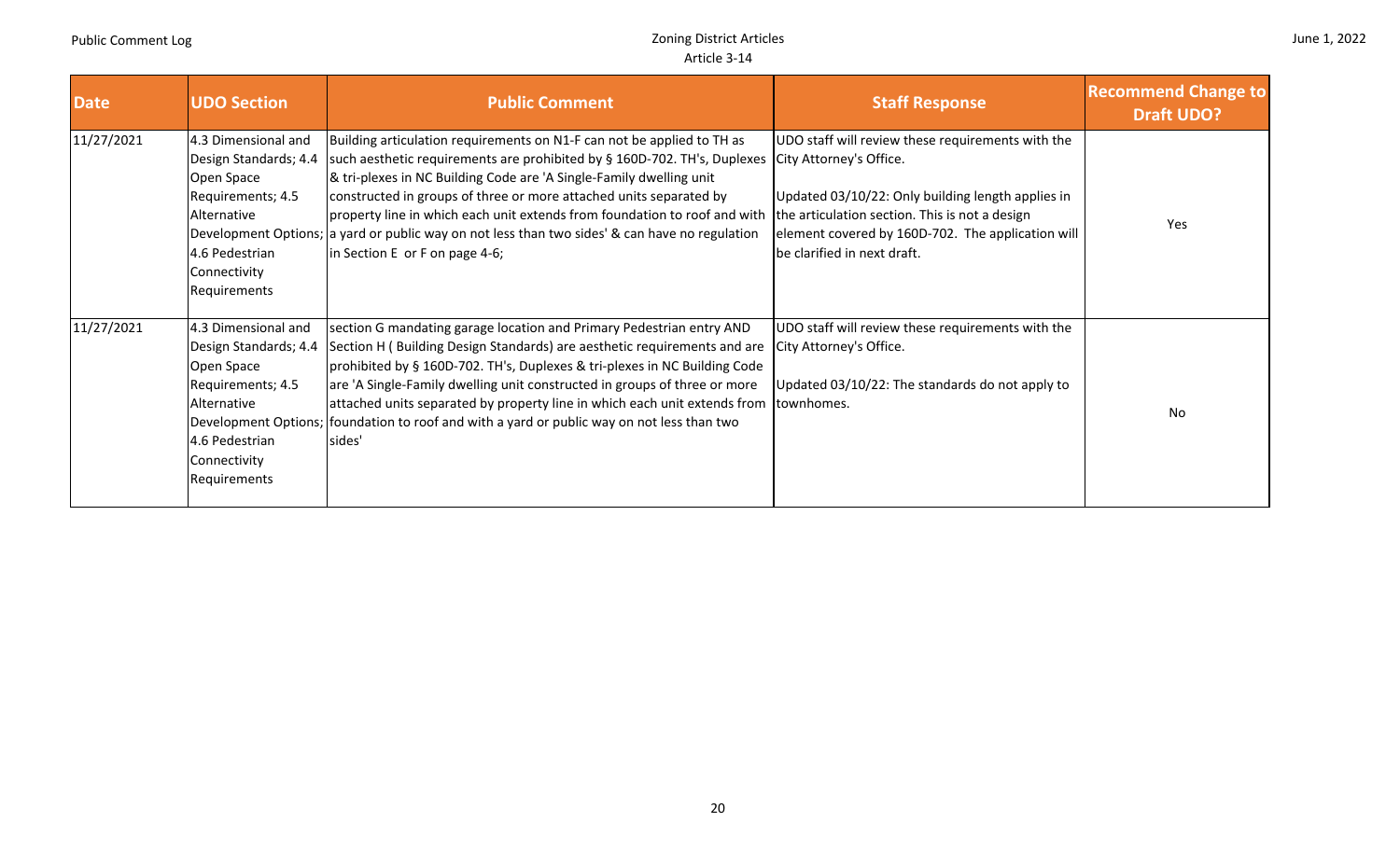| June 1, 2022 |  |  |
|--------------|--|--|
|--------------|--|--|

| <b>Date</b> | <b>UDO Section</b>                                                                                                                                                       | <b>Public Comment</b>                                                                                                                                                                                                                                                                                                                                                                                                                                                                                                                                                                                                                                        | <b>Staff Response</b>                                                                                                                                                                                                                                                                                                                                                                                                                                                                                                                                                                                                                                                                                                           | <b>Recommend Change to</b><br><b>Draft UDO?</b> |
|-------------|--------------------------------------------------------------------------------------------------------------------------------------------------------------------------|--------------------------------------------------------------------------------------------------------------------------------------------------------------------------------------------------------------------------------------------------------------------------------------------------------------------------------------------------------------------------------------------------------------------------------------------------------------------------------------------------------------------------------------------------------------------------------------------------------------------------------------------------------------|---------------------------------------------------------------------------------------------------------------------------------------------------------------------------------------------------------------------------------------------------------------------------------------------------------------------------------------------------------------------------------------------------------------------------------------------------------------------------------------------------------------------------------------------------------------------------------------------------------------------------------------------------------------------------------------------------------------------------------|-------------------------------------------------|
| 11/27/2021  | 4.3 Dimensional and<br>Design Standards; 4.4<br>Open Space<br>Requirements; 4.5<br>Alternative<br>Development Options;<br>4.6 Pedestrian<br>Connectivity<br>Requirements | Limiting the # of units in a row of One- & Two Family dwellings is a<br>violation of § 160D-702. ; In addition to violating § 160D-702, the<br>mandating of foundation heights is an ADA violations. Homes need to be<br>able to meet wheelchair accessibility if the customer so chooses; in<br>section 4.4 - there is not enough clarity to figure out how Open Space<br>conflicts or overlaps with Green Area. And there is Zero clarity on how it<br>will be applied to all expansions of buildings. And since Open Space is not<br>required for Single family detached the section 4.5 A (conservation<br>Residential) has no reason for being written) | UDO staff will review the limit on number of units<br>with the City Attorney's Office.<br>Updated 03/10/22: The maximum number of<br>dwelling units in a row is not addressed by 160D-<br>702. Standards related to the foundation height<br>will be revised in the next draft so that residential<br>buildings can be setback and remain at grade. Also,<br>the Zoning Administrator may allow adjustments to<br>standards to meet state and federal law.<br>Updated 03/12/22: (Response to the remainder of<br>the comment.) Open space requirements, including<br>overlap and building expansion, will be addressed<br>in the next UDO draft. The conservation residential<br>option work without an open space requirement. | Yes                                             |
| 11/27/2021  | 4.3 Dimensional and<br>Design Standards; 4.4<br>Open Space<br>Requirements; 4.5<br>Alternative<br>Development Options;<br>4.6 Pedestrian<br>Connectivity<br>Requirements | 4.5A is not needed since there is no required Open Space in N1A to N1D.                                                                                                                                                                                                                                                                                                                                                                                                                                                                                                                                                                                      | Article 4.5 provides an alternative development<br>layout with smaller lots and setbacks and the<br>addition of common open space and additional<br>tree save areas.                                                                                                                                                                                                                                                                                                                                                                                                                                                                                                                                                            | No                                              |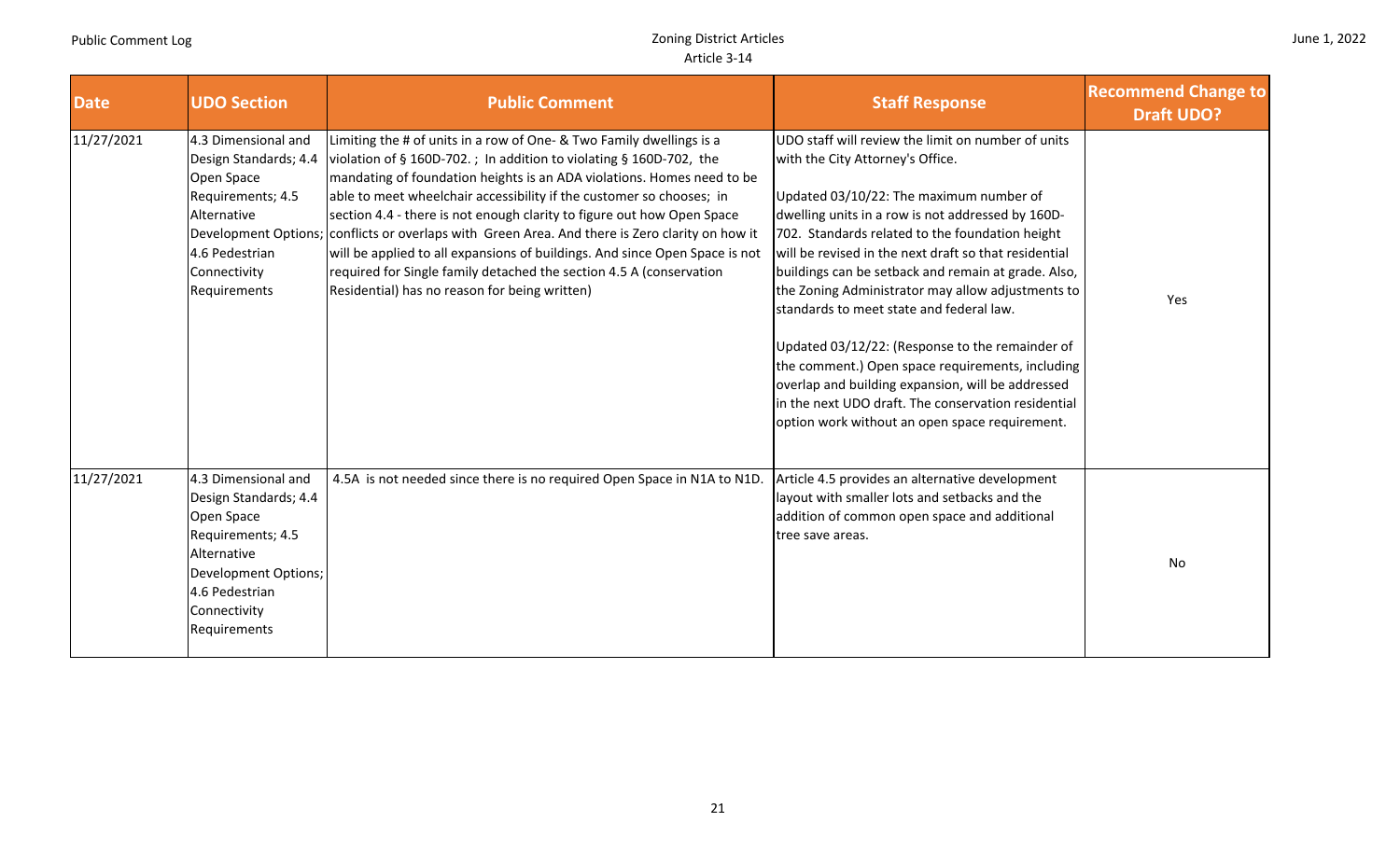Requirements

| <b>Date</b> | <b>UDO Section</b>                                                                                                                                                       | <b>Public Comment</b>                                                                                                                                                                                                                             | <b>Staff Response</b>                                                                                                                                              | <b>Recommend Change to</b><br><b>Draft UDO?</b> |  |
|-------------|--------------------------------------------------------------------------------------------------------------------------------------------------------------------------|---------------------------------------------------------------------------------------------------------------------------------------------------------------------------------------------------------------------------------------------------|--------------------------------------------------------------------------------------------------------------------------------------------------------------------|-------------------------------------------------|--|
| 11/27/2021  | 4.3 Dimensional and<br>Design Standards; 4.4<br>Open Space<br>Requirements; 4.5<br>Alternative<br>Development Options;<br>4.6 Pedestrian<br>Connectivity<br>Requirements | Assuming there is some clarity you could add that makes this section<br>usable the following also need changes: the setbacks need some variability Alternatives are provided for recorded plats and for<br>from the base requirements on page 4-3 | These are minimum setback requirements.<br>setback averaging.                                                                                                      | No                                              |  |
| 11/27/2021  | 4.3 Dimensional and<br>Design Standards; 4.4<br>Open Space<br>Requirements; 4.5<br>Alternative<br>Development Options;<br>4.6 Pedestrian<br>Connectivity<br>Requirements | the Voluntary Mixed-Income Development still has provisions that will<br>make it unable to achieve the Mixed-Income Objective. Changes needed:<br>The 50% + Affordable Units is too high (3 a & 3 c). that number needs to<br>be 20%.             | Updated 03/11/2022: Text will be clarified to<br>indicate that only 50% of the additional units must<br>be affordable, not 50% of all units in the<br>development. | Yes                                             |  |
| 11/27/2021  | 4.3 Dimensional and<br>Design Standards; 4.4<br>Open Space<br>Requirements; 4.5<br>Alternative<br>Development Options;<br>4.6 Pedestrian<br>Connectivity                 | 4D- the required 'dispersion' of units can not be done when you have only Staff believes the distribution of affordable units is<br>1 or 2 affordable units.                                                                                      | an important aspect of the proposed zoning<br>regulations.                                                                                                         | No                                              |  |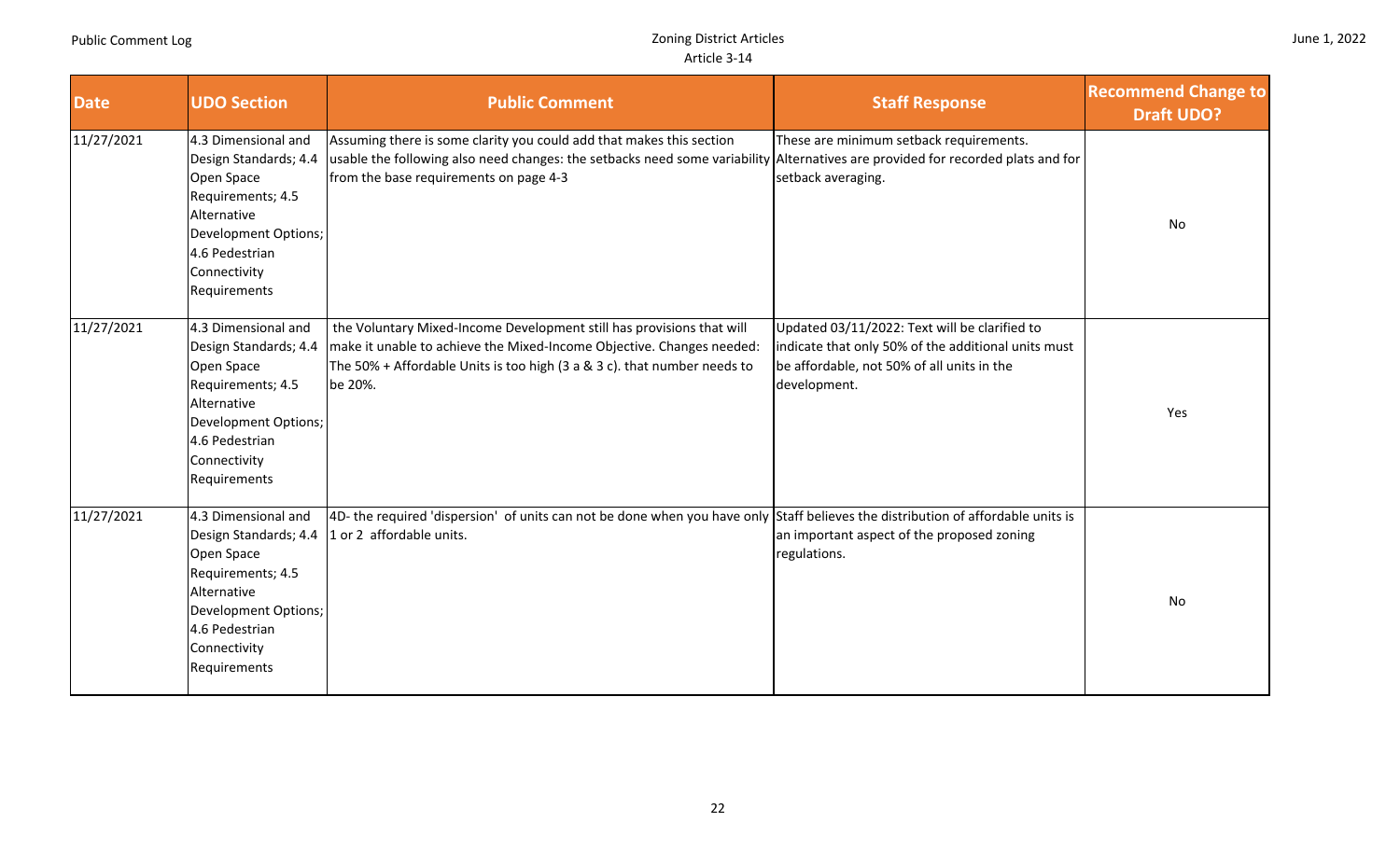a T

| June 1, 2022 |  |  |
|--------------|--|--|
|--------------|--|--|

| <b>Date</b> | <b>UDO Section</b>                                                                                                                                                       | <b>Public Comment</b>                                                                                                                                                                                                                                                                                                                                                                                  | <b>Staff Response</b>                                                                                                | <b>Recommend Change to</b><br><b>Draft UDO?</b> |
|-------------|--------------------------------------------------------------------------------------------------------------------------------------------------------------------------|--------------------------------------------------------------------------------------------------------------------------------------------------------------------------------------------------------------------------------------------------------------------------------------------------------------------------------------------------------------------------------------------------------|----------------------------------------------------------------------------------------------------------------------|-------------------------------------------------|
| 11/27/2021  | 4.3 Dimensional and<br>Design Standards; 4.4<br>Open Space<br>Requirements; 4.5<br>Alternative<br>Development Options;<br>4.6 Pedestrian<br>Connectivity<br>Requirements | 4e - requiring that the product type not be altered for the Affordable Units Staff believes the form of affordable units provided<br>isn't how the real world works. Adding Townhouses/ Duplex would<br>naturally be affordable relative to the Single Family detached. & you can't<br>disperse a TH or Duplex so conflicts with item D again                                                          | through this voluntary bonus provision should be<br>consistent with the surrounding community.                       | No                                              |
| 11/27/2021  | 4.3 Dimensional and<br>Design Standards; 4.4<br>Open Space<br>Requirements; 4.5<br>Alternative<br>Development Options;<br>4.6 Pedestrian<br>Connectivity<br>Requirements | On-site pedestrian connectivity in Section 16.5 can not require the lead<br>walk to homes be a certain standard as it is an aesthetic requirements and Office.<br>are prohibited by § 160D-702.                                                                                                                                                                                                        | UDO staff will review this with the City Attorney's<br>Updated 03/10/22: Sidewalks are not addressed by<br>160D-702. | No                                              |
| 11/12/2021  | 4.4 Open Space<br>Requirements                                                                                                                                           | Open space is good, but not all open space is good. To make a blanket<br>requirement all development should have open space is a taking of land<br>by government. This type of taking also make Affordable/Market Rate<br>Houses more unattainable. Example, R-3 land is zoned for 3 houses per<br>acre. The additional open space/tree save actually lowers the density<br>down to about 2.25 DUA.    | Updated 03/11/2022: N1-A through N1-E districts<br>do not have open space requirements.                              | No                                              |
| 12/13/2021  | 4.5 Alternative<br><b>Development Options</b>                                                                                                                            | In 4.5 section B (Voluntary Mixed-Income Residential Development), part<br>3(a) stipulates that the period of affordability for rental properties is 15<br>years. I believe that a longer period of affordability, perhaps 30 years or<br>even longer, would better protect the mixed-income nature of the<br>residential development in this section and preserve affordable housing in<br>Charlotte. | Staff believes 15 years is an appropriate time<br>period to ensure program viability.                                | No                                              |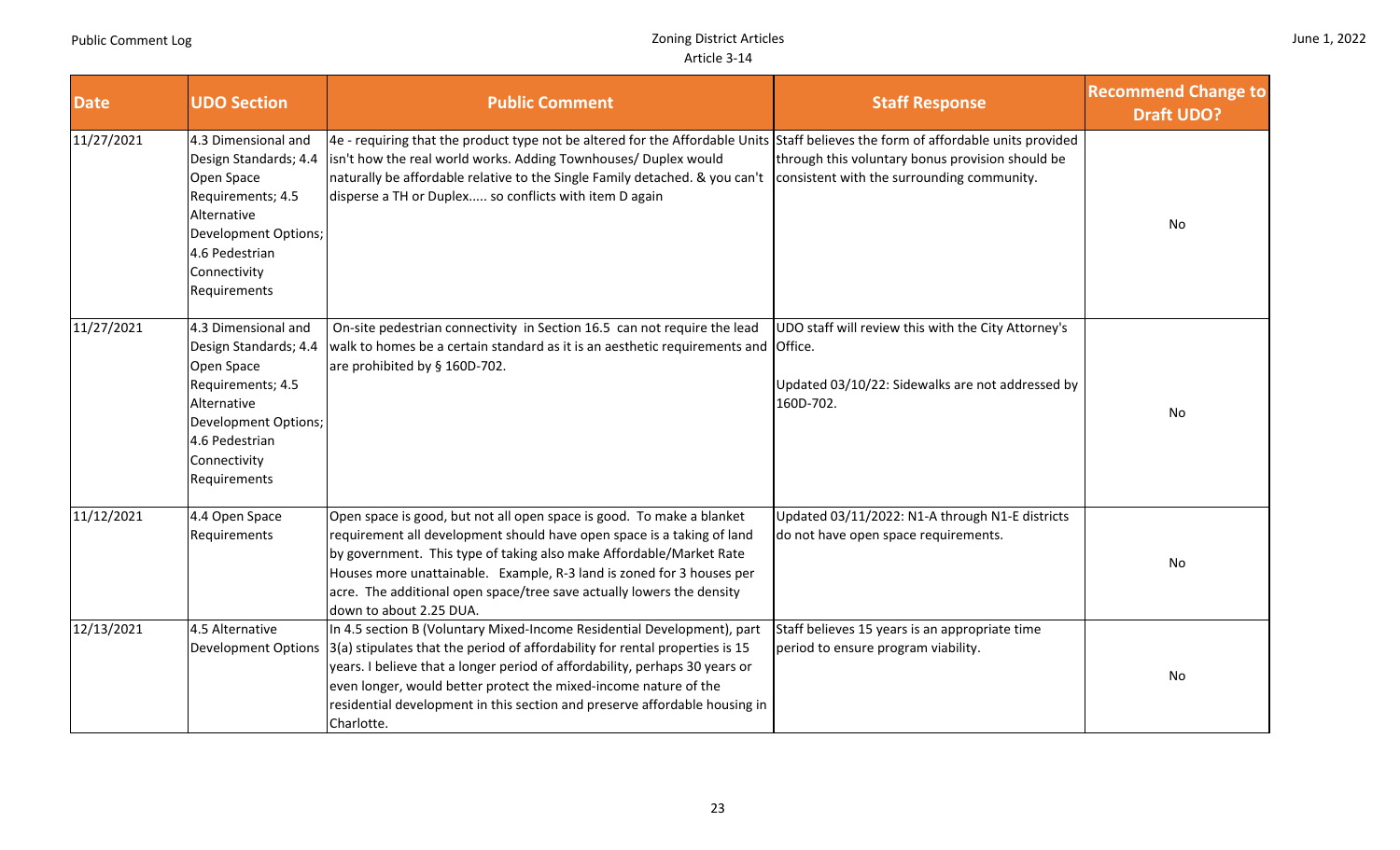|  |  | June 1, 2022 |
|--|--|--------------|
|--|--|--------------|

| <b>Date</b> | <b>UDO Section</b>                             | <b>Public Comment</b>                                                                                                                                                                                                                                                                                                                                                                                                                                                                                                                                                                                                                                                                                                                                                                                                                                                                                                                                                                                                                                                                                                                                                                                                                                                                                                                                                                                                         | <b>Staff Response</b>                                                                                                                                                                                     | <b>Recommend Change to</b><br><b>Draft UDO?</b> |
|-------------|------------------------------------------------|-------------------------------------------------------------------------------------------------------------------------------------------------------------------------------------------------------------------------------------------------------------------------------------------------------------------------------------------------------------------------------------------------------------------------------------------------------------------------------------------------------------------------------------------------------------------------------------------------------------------------------------------------------------------------------------------------------------------------------------------------------------------------------------------------------------------------------------------------------------------------------------------------------------------------------------------------------------------------------------------------------------------------------------------------------------------------------------------------------------------------------------------------------------------------------------------------------------------------------------------------------------------------------------------------------------------------------------------------------------------------------------------------------------------------------|-----------------------------------------------------------------------------------------------------------------------------------------------------------------------------------------------------------|-------------------------------------------------|
| 1/19/2022   | 4.5 Alternative<br><b>Development Options</b>  | Part B Voluntary Mixed-Income Residential Development<br>Comment: Add the N1-E/F and N2-A/B Districts to subsection 1.<br>Applicability. These districts are left out of Article 16.3 Development<br>Bonus and Article 4.5.                                                                                                                                                                                                                                                                                                                                                                                                                                                                                                                                                                                                                                                                                                                                                                                                                                                                                                                                                                                                                                                                                                                                                                                                   | Updated 03/11/2022: UDO staff and consultants do<br>not recommend changing this. The structure of<br>these districts do not lend themselves for inclusion<br>in this development option.                  | No                                              |
| 10/14/2021  | 4.7 General<br>Development<br><b>Standards</b> | Can existing Single family Homes in Home Owner Association areas be<br>converted under the new UDO? Will the new UDO rules override existing<br>Home Owner Association rules? Or will HOA's have the ability to prevent<br>duplex conversions? Also for some reason I cannot search the UDO<br>documents for key phrases. Perhaps the document can be released so<br>keywords can be searched in it?; will the UDO allow a deed restricted<br>single family home in a single family Home Owners Association to be<br>converted to a duplex? Or do the HOA's bylaws override the UDO's<br>authority?                                                                                                                                                                                                                                                                                                                                                                                                                                                                                                                                                                                                                                                                                                                                                                                                                           | UDO standards typically apply to all development,<br>even for properties subject to HOA covenants.<br>However, if HOA covenants are more restrictive<br>than the UDO, then those covenants would prevail. | No                                              |
| 10/15/2021  | 4.7 General<br>Development<br><b>Standards</b> | (Part 1 of 2) The current draft does not allow for ADU's (Accessory Dwelling UDO staff and consultants are reexamining this<br>Units) to be built on lots with duplexes (existing or new) as the principle<br>structure. I believe this to be inconsistent with the desired goals of the City draft UDO.<br>for the following reasons.<br>1.Affordable Housing - Allowing ADU's to be added to existing duplexes<br>would enable hundreds of current older NOAH units (of which I own two)<br>to potentially add a third rental unit to the property. This would<br>encourage owners of these affordable units to resist the offers to tear<br>them down for newer, more expensive housing. The City wants to keep as<br>many NOAH units as possible and this would be a logical incentive,<br>consistent with that objective. Otherwise, it puts tremendous economic<br>pressure on these owners to sell the properties to builders and developers<br>as tear downs.<br>2. Logical Consistency - The current draft would enable owners to tear<br>down the existing structure and build a triplex in its place but it won't<br>allow a third unit to be added to the current duplex. That seems illogical. If<br>an attached ADU was added to an existing duplex (or built unattached) it<br>would look similar to a triplex, yet would probably have cheaper rents on<br>the two older units because newer units cost more. | requirement for potential modification in the next<br>Updated 05/01/2022: The 2nd draft UDO will be<br>revised to allow an ADU with a duplex building, as<br>long as the duplexes are not on sublots.     | Yes                                             |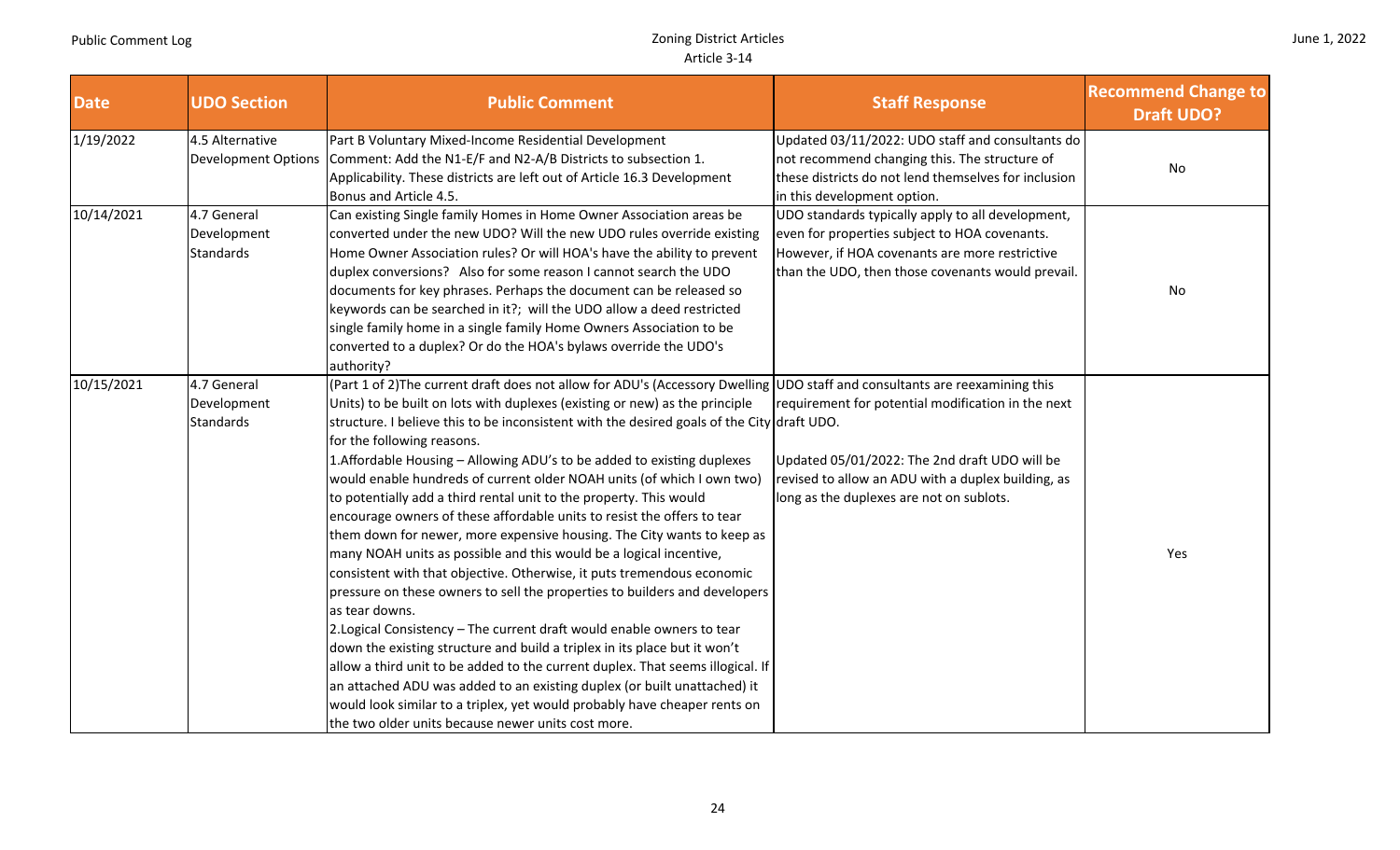| <b>Date</b> | <b>UDO Section</b>                             | <b>Public Comment</b>                                                                                                                                                                                                                                                                                                                                                                                                                                                                                                                                                                                                                                                                                                                                                                                                                                                                                                                                                                                                                                                                                                                                                                                                                                           | <b>Staff Response</b>                                                                                                                                                                                                      | <b>Recommend Change to</b><br><b>Draft UDO?</b> |
|-------------|------------------------------------------------|-----------------------------------------------------------------------------------------------------------------------------------------------------------------------------------------------------------------------------------------------------------------------------------------------------------------------------------------------------------------------------------------------------------------------------------------------------------------------------------------------------------------------------------------------------------------------------------------------------------------------------------------------------------------------------------------------------------------------------------------------------------------------------------------------------------------------------------------------------------------------------------------------------------------------------------------------------------------------------------------------------------------------------------------------------------------------------------------------------------------------------------------------------------------------------------------------------------------------------------------------------------------|----------------------------------------------------------------------------------------------------------------------------------------------------------------------------------------------------------------------------|-------------------------------------------------|
| 10/15/2021  | 4.7 General<br>Development<br><b>Standards</b> | (Part 2 of 2) 3. Increased Density $-$ Increasing the density in older<br>neighborhoods enables the City to provide services at reduced costs per<br>person. By adding these smaller units throughout the community that<br>objective is accomplished without encountering the typical resistance<br>toward new development. 4. Housing Variety within Communities -<br>enabling ADU's to be built on lots with duplexes, increases the variety of<br>housing types available within a community. Typically, the ADU's are small long as the duplexes are not on sublots.<br>and appeal to single people (both younger and much older) not interested<br>in apartment living for any number of reasons. This demographic has<br>trouble finding housing currently as the supply is very limited. Mixing this<br>type of housing in neighborhoods with larger housing provides a welcome<br>mix. Also, I would appreciate feedback on how the staff views this<br>suggestion. Should they opt not to include this provision I would like to<br>hear the reasons against it, so I better understand the thought process. If<br>there are practical reasons for excluding this option, that I am overlooking,<br>I would appreciate knowing what they are. Thanks. | UDO staff and consultants are reexamining this<br>requirement for potential modification in the next<br>draft UDO.<br>Updated 05/01/2022: The 2nd draft UDO will be<br>revised to allow an ADUs with a duplex building, as | Yes                                             |
| 10/11/2021  | 5.1 Purpose                                    | am against building duplexes and triplexes on any available lot. I live in a The allowance for duplexes and triplexes is based<br>Dilworth where we have carefully managed development. Please stop<br>the madness!                                                                                                                                                                                                                                                                                                                                                                                                                                                                                                                                                                                                                                                                                                                                                                                                                                                                                                                                                                                                                                             | on the policies of the City Council-adopted<br>Comprehensive Plan.                                                                                                                                                         | No                                              |
| 1/5/2022    | 5.1 Purpose                                    | 5.1: I love the density that is being sought in N2-A/B/C! More -plex<br>buildings and apartments distributed throughout our neighborhoods and<br>not just on crowded, loud arterials is great for renters and lower-income<br>people!                                                                                                                                                                                                                                                                                                                                                                                                                                                                                                                                                                                                                                                                                                                                                                                                                                                                                                                                                                                                                           | Thank you for this feedback.                                                                                                                                                                                               | No                                              |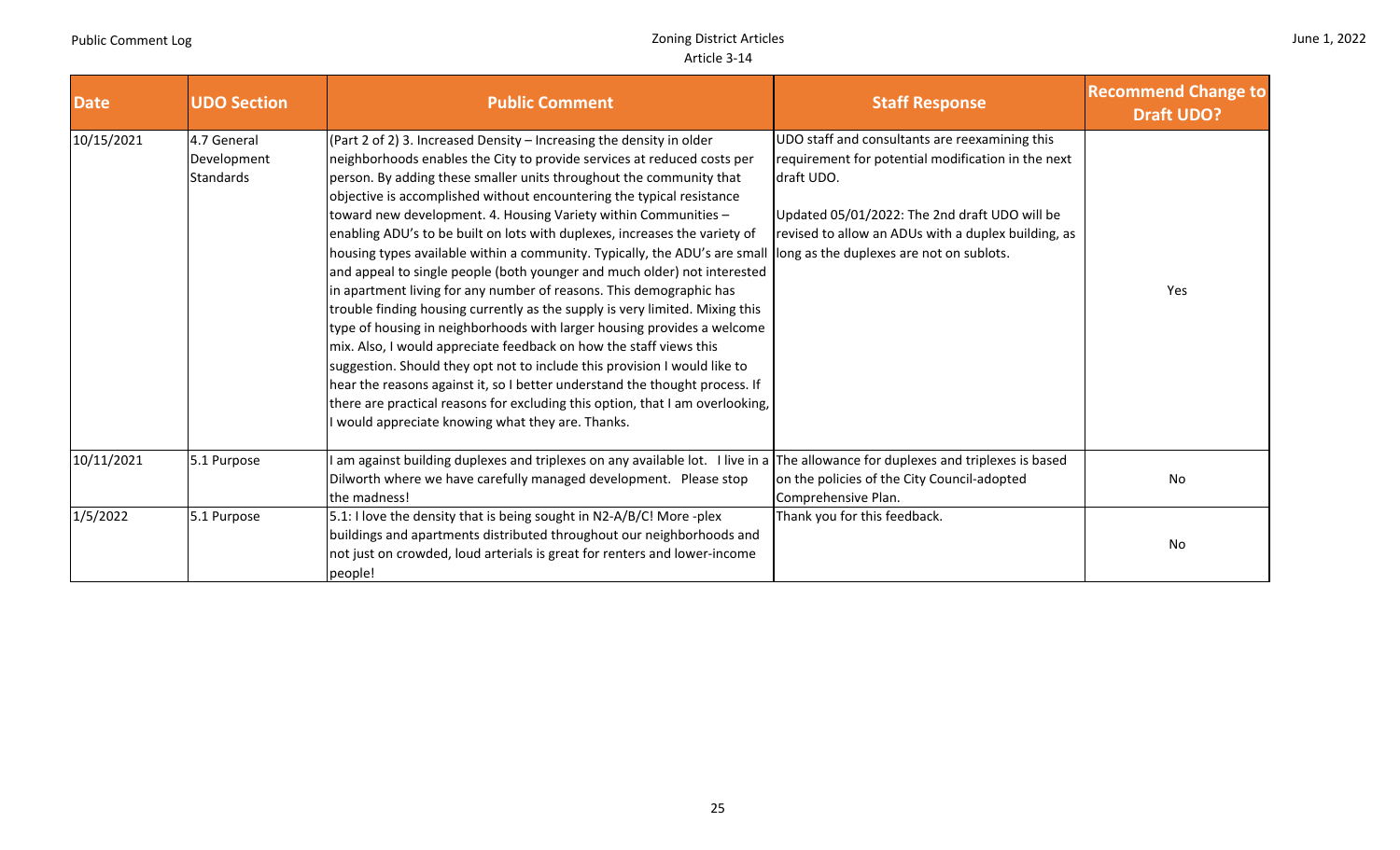| June 1, 2022 |  |  |
|--------------|--|--|
|--------------|--|--|

| <b>Date</b> | <b>UDO Section</b>                      | <b>Public Comment</b>                                                                                                                                                                                                                                                                                                                                                                | <b>Staff Response</b>                                                                                                                                                                                                                                                                                                                                                                                                                                                                                                                                                                                                                                                                                                                                  | <b>Recommend Change to</b><br><b>Draft UDO?</b> |
|-------------|-----------------------------------------|--------------------------------------------------------------------------------------------------------------------------------------------------------------------------------------------------------------------------------------------------------------------------------------------------------------------------------------------------------------------------------------|--------------------------------------------------------------------------------------------------------------------------------------------------------------------------------------------------------------------------------------------------------------------------------------------------------------------------------------------------------------------------------------------------------------------------------------------------------------------------------------------------------------------------------------------------------------------------------------------------------------------------------------------------------------------------------------------------------------------------------------------------------|-------------------------------------------------|
| 12/19/2021  | 5.2 Uses                                | Current R-8 zoning should be bumped up to N2 district. It is a HUGE<br>mistake leaving R-8 as an N1 district with its current restrictions.                                                                                                                                                                                                                                          | UDO staff and consultants are reexamining this<br>language for potential modification in the next<br>draft UDO.<br>Updated 04/15/2022: To clarify the previous<br>update - Staff has reexamined this and believes<br>that R-8 zoning on a lot classified for Neighborhood<br>1 Place Type is appropriate to translate to an N1-D<br>Zoning District to be consistent with the policies of<br>the Charlotte Future 2040 Comprehensive Plan.<br>However, any parcel zoned R-8 and classified as a<br>Neighborhood 2 Place Type would be appropriate<br>to be rezoned to an N2-A Zoning District.<br>Additionally, the sidewall height will be increased<br>from 12' to 20' for duplex and triplex forms to<br>provide increased development opportunity. | No                                              |
| 10/27/2021  | 5.3 Dimensional and<br>Design Standards | If the goal of allowing commerical uses in a neighborhood district is to<br>support the notion of a 15-minute city, why is the minimum lot size for a<br>commercial use so big? A 12,000sf lot with a minimum width of 50'-80' is<br>not a "corner store"                                                                                                                            | Commercial uses in an N1 include not only retail<br>but other uses such as schools and places of<br>worship. Neighborhood commercial establishments<br>in both the N1 & N2 place types have their own<br>standards on p. 15-24.                                                                                                                                                                                                                                                                                                                                                                                                                                                                                                                        | No                                              |
| 11/11/2021  | 5.3 Dimensional and<br>Design Standards | know that height limits will be based on zoning but are the 48' height<br>limits for multifamily buildings in N2-B stop at 4 stories (assuming each<br>story is 12') and what about multifamily over a commercial use? It seems<br>that the 48' limit might force flat roofs especially if a developer wants to<br>go the maximum height. How will roofs play into the height limit? | UDO staff and consultants are reexamining the<br>maximum height requirements for potential<br>modification in the next draft UDO.<br>Updated 05/02/2022: There is a height plane for a<br>mixed-use building that allows height to be<br>increased to 60' feet on a 1:1 basis for every<br>additional foot of side setback.<br>Staff will add a height bonus provision for the N2-B<br>zoning district allowing a maximum height of 80'<br>with that bonus.                                                                                                                                                                                                                                                                                            | Yes                                             |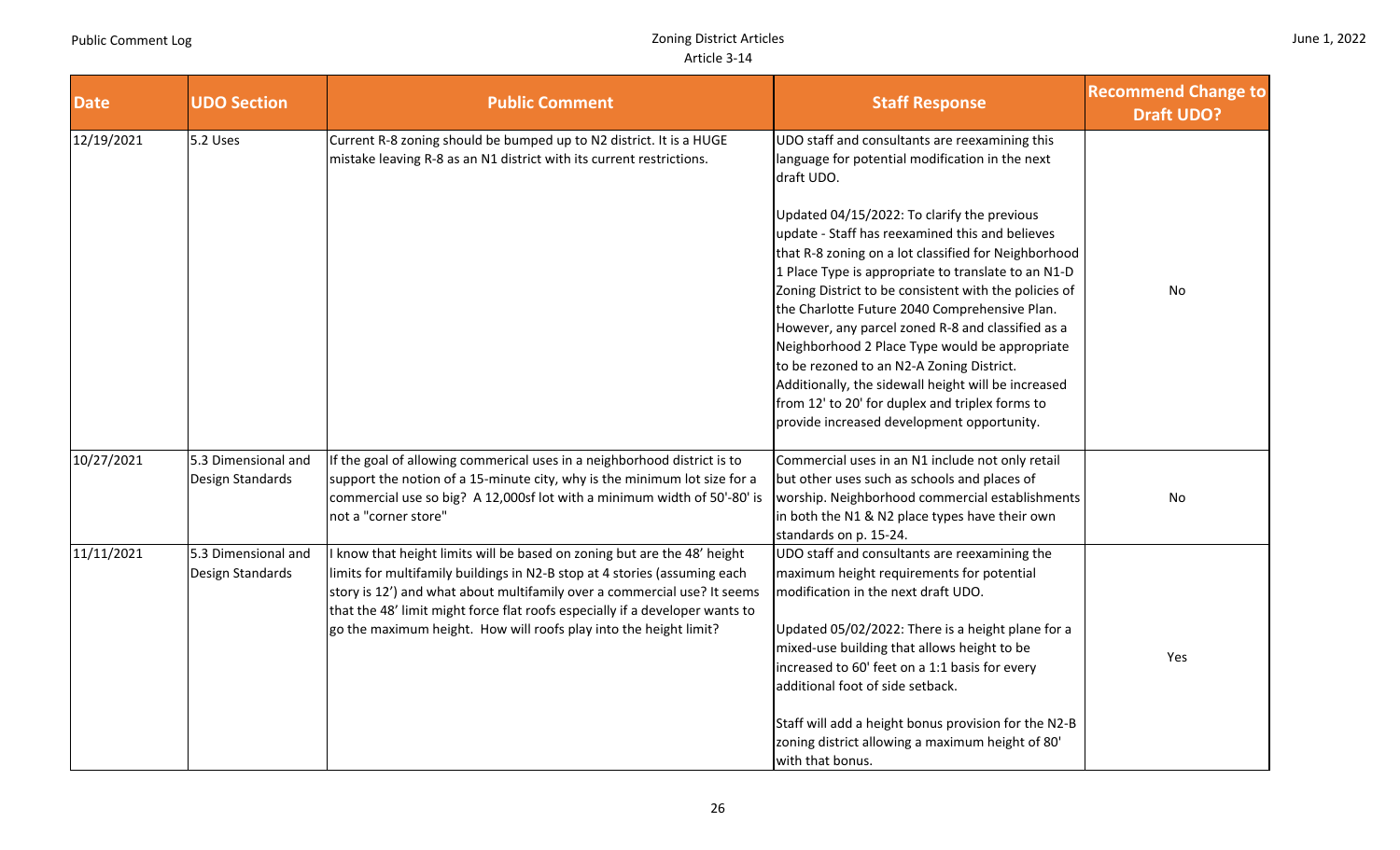| <b>Date</b> | <b>UDO Section</b>                      | <b>Public Comment</b>                                                                                                                                                                                                                                                                                                                                                                                                                                                                                                                                                                                                                                                                                                                                                                                                                                                                                                                                                    | <b>Staff Response</b>                                                                                                                                                                                                                                                                                                                                                                                | <b>Recommend Change to</b><br><b>Draft UDO?</b> |
|-------------|-----------------------------------------|--------------------------------------------------------------------------------------------------------------------------------------------------------------------------------------------------------------------------------------------------------------------------------------------------------------------------------------------------------------------------------------------------------------------------------------------------------------------------------------------------------------------------------------------------------------------------------------------------------------------------------------------------------------------------------------------------------------------------------------------------------------------------------------------------------------------------------------------------------------------------------------------------------------------------------------------------------------------------|------------------------------------------------------------------------------------------------------------------------------------------------------------------------------------------------------------------------------------------------------------------------------------------------------------------------------------------------------------------------------------------------------|-------------------------------------------------|
| 12/13/2021  | 5.3 Dimensional and<br>Design Standards | In section 5.3 section A part 3, I am skeptical as to why public paths, public Updated 03/11/2022: Staff believes projects will be<br>parks, and transit stations are not considered frontages for N2-A and N2-B<br>districts. Shouldn't development orient itself toward these uses as<br>frontages in order to encourage development that is friendly to<br>pedestrians, transit, and green space?                                                                                                                                                                                                                                                                                                                                                                                                                                                                                                                                                                     | designed to orient to these adjacent facilities where<br>possible. Requiring this standard for residential<br>dwellings in N1-A and N1-B may not always be<br>feasible.                                                                                                                                                                                                                              | No                                              |
| 1/11/2022   | 5.3 Dimensional and<br>Design Standards | Page 5-5- Chart should be modified to show 40' maximum for Row B, N2-A<br>and N2-B- subject to 'Note 4K'- which then allows a height bonus<br>increase to 65' within 200 feet.                                                                                                                                                                                                                                                                                                                                                                                                                                                                                                                                                                                                                                                                                                                                                                                           | Updated 03/16/2022: The 48' height for non-<br>residential and mixed-use buildings allows for a<br>taller ground floor, which is typical of that building<br>type.                                                                                                                                                                                                                                   | No                                              |
| 1/11/2022   | 5.3 Dimensional and<br>Design Standards | Page 5-5 'Note 3' - " contiguous area of two or fewer parcels" The word<br>'contiguous' needs better definition. The intent to not let just two parcels<br>by themselves dictate is understood, but when part of a larger context,<br>two should be sufficient.                                                                                                                                                                                                                                                                                                                                                                                                                                                                                                                                                                                                                                                                                                          | Updated 03/10/2022: UDO staff and consultants<br>will update language to clarify the intent.                                                                                                                                                                                                                                                                                                         | Yes                                             |
| 1/18/2022   | 5.3 Dimensional and<br>Design Standards | Density is currently controlled in zoning districts R-8MF through R 43MF<br>based on units/acre, and is eliminated in this draft of the UDO. In its place,<br>minimum lot areas are used. For N2-A and N2-B zoning districts, the<br>minimum lot area is 3,000 sq. ft. for townhouses (TH) and multi-family<br>attached (MF-A), and 12,000 sq. ft. for multi-family stacked (MF-S). These<br>minimum lot areas do not effectively control density. Instead increase the<br>size of minimum lot areas particularly for N2-A and N2-B, and limit the<br>number of structures/acre similar to units/acre under the current R-8MF<br>through R-43MF. See comments to Article 4.3 in Part III regarding density<br>under zoning districts N1-A through N1-E. This proposed change in the<br>method of determining density significantly increases the density of N2<br>neighborhoods, and is contrary to the method of units/acre used in all<br>major North Carolina cities. | Updated 03/11/2022: For the N2 districts, it is<br>correct that the overall density standards have<br>been eliminated. Development is controlled by<br>minimum setbacks, maximum building heights,<br>maximum building coverage, and required<br>landscape yards. These standards better manage<br>the scale of development than density, as density<br>doesn't take into account the size of units. | No                                              |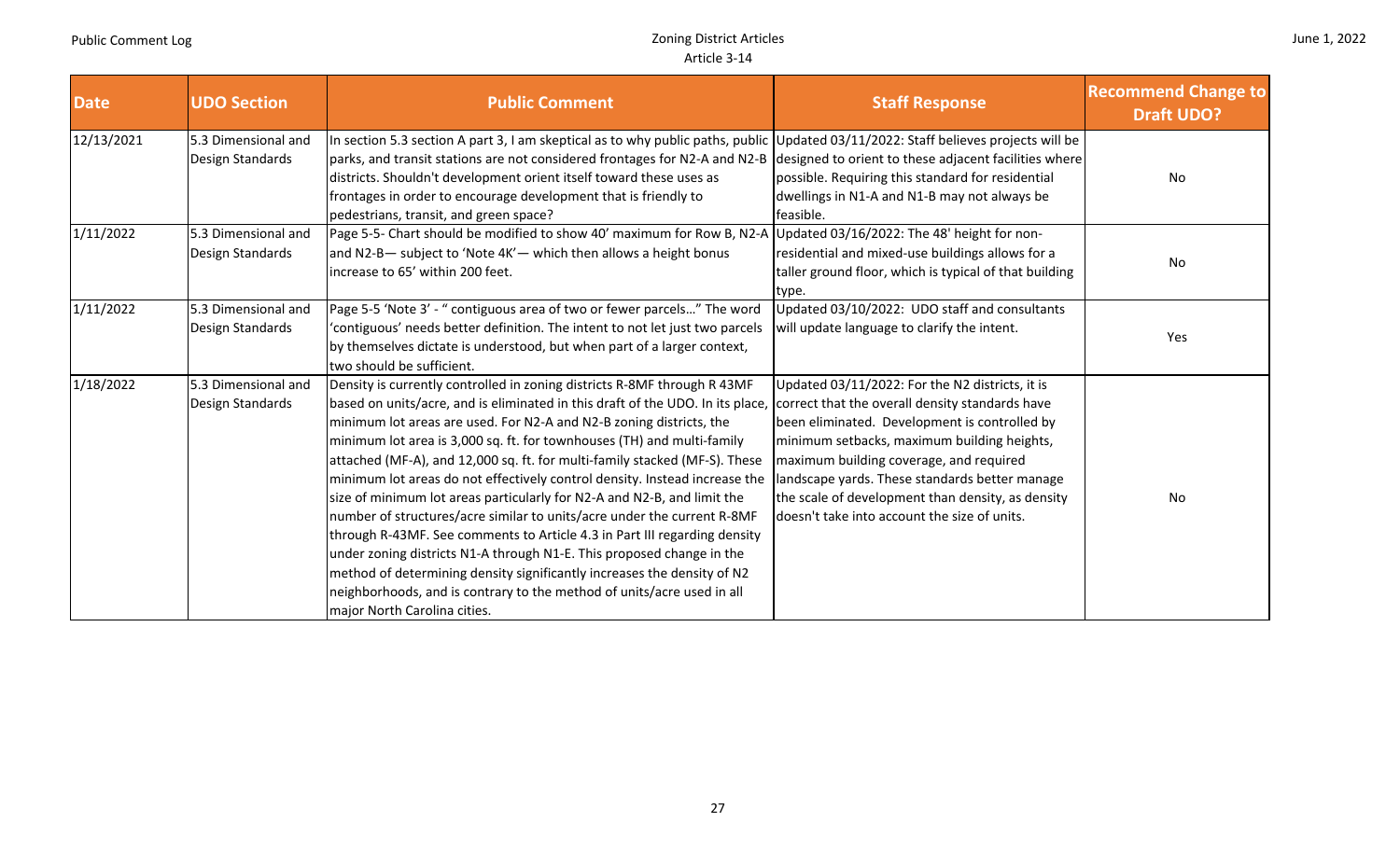|  |  | June 1, 2022 |
|--|--|--------------|
|--|--|--------------|

| <b>Date</b> | <b>UDO Section</b>                                                                                                            | <b>Public Comment</b>                                                                                                                                                                                                                                                                                                                                                                                                                                                                      | <b>Staff Response</b>                                                                                                                                                                                                                                                                                                                                                                                                                                                            | <b>Recommend Change to</b><br><b>Draft UDO?</b> |
|-------------|-------------------------------------------------------------------------------------------------------------------------------|--------------------------------------------------------------------------------------------------------------------------------------------------------------------------------------------------------------------------------------------------------------------------------------------------------------------------------------------------------------------------------------------------------------------------------------------------------------------------------------------|----------------------------------------------------------------------------------------------------------------------------------------------------------------------------------------------------------------------------------------------------------------------------------------------------------------------------------------------------------------------------------------------------------------------------------------------------------------------------------|-------------------------------------------------|
| 1/19/2022   | 5.3 Dimensional and<br>Design Standards                                                                                       | Comment: Concerned the height may not be adequate for townhome<br>development/multifamily stacked. The solution could be achieved using<br>the additional footage by using the side setback up to 42' in N2-A and 52'<br>for N2-B. This would provide flexibility in ceiling heights up to 10' ceilings<br>and a greater height on the ground floor up to 14'. This additional building Updated 03/17/2022: Change 12' to 20' measure<br>height would not apply if adjacent to HDO or NCO. | UDO staff and consultants are reexamining this<br>language for potential modification in the next<br>draft UDO.<br>from finish floor elevation of ground floor. Finish<br>floor can be no more than 4' above adjacent grade.<br>Updated 04/13/2022: To clarify the previous<br>update - Staff will change the language from 12' to<br>20' for the sidewall measurement, and the<br>language for the finished floor being no more than<br>4' above adjacent grade will be struck. | Yes                                             |
| 11/27/2021  | 5.3 Dimensional and<br>Design Standards; 5.4<br>Open Space<br>Requirements; 5.5<br>Pedestrian<br>Connectivity<br>Requirements | Section C & C continue to indicate that the Staff is not aware that state<br>law classifies ANY housing unit extends from foundation to roof and with<br>a yard or public way on not less than two sides as a One- and Two-Family<br>Dwelling. The UDO may not impose requirements not allowed by Law on<br>One- and Two-Family dwellings whether part of a mixture of dwelling<br>types or Not                                                                                            | UDO staff will review these requirements with the<br>City Attorney's Office.<br>Updated 03/10/22: 160D-702 does not prohibit<br>building siting standards.                                                                                                                                                                                                                                                                                                                       | No                                              |
| 11/27/2021  | 5.3 Dimensional and<br>Design Standards; 5.4<br>Open Space<br>Requirements; 5.5<br>Pedestrian<br>Connectivity<br>Requirements | 5.2 B - what is the rationale for 2/3 maximum unit type?                                                                                                                                                                                                                                                                                                                                                                                                                                   | The intent is to create a diversity of dwelling types<br>on large sites.                                                                                                                                                                                                                                                                                                                                                                                                         | No                                              |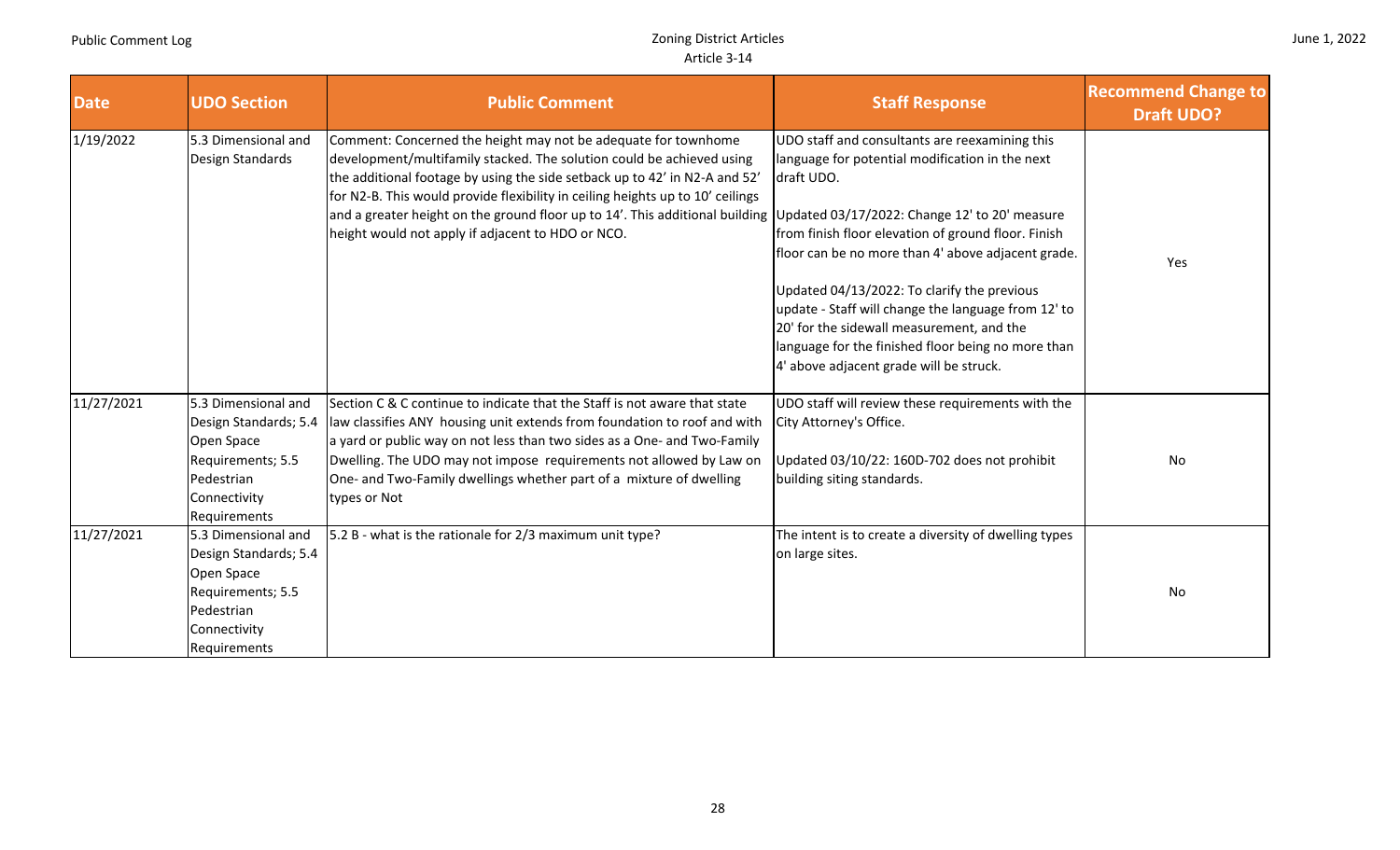|  |  | June 1, 2022 |
|--|--|--------------|
|--|--|--------------|

| <b>Date</b> | <b>UDO Section</b>                                                                                                            | <b>Public Comment</b>                                                                                                                                                                                                                                                                                                          | <b>Staff Response</b>                                                                                                                                                                                                     | <b>Recommend Change to</b><br><b>Draft UDO?</b> |
|-------------|-------------------------------------------------------------------------------------------------------------------------------|--------------------------------------------------------------------------------------------------------------------------------------------------------------------------------------------------------------------------------------------------------------------------------------------------------------------------------|---------------------------------------------------------------------------------------------------------------------------------------------------------------------------------------------------------------------------|-------------------------------------------------|
| 11/27/2021  | 5.3 Dimensional and<br>Design Standards; 5.4<br>Open Space<br>Requirements; 5.5<br>Pedestrian<br>Connectivity<br>Requirements | Section D page 5-5 says it's minimum and maximum heights but no<br>minimum is listed. change the language                                                                                                                                                                                                                      | The reference to minimum height will be removed<br>in subsequent drafts.                                                                                                                                                  | Yes                                             |
| 11/27/2021  | 5.3 Dimensional and<br>Design Standards; 5.4<br>Open Space<br>Requirements; 5.5<br>Pedestrian<br>Connectivity<br>Requirements | in the unlabeled table on that page you again reference the FAA regs. (see<br>page 4-4) it would be simpler to add this note ONLY in districts that<br>actually have a possibility of getting over 200'                                                                                                                        | The intent is to maintain some consistency in tables<br>and footnotes across zoning districts for clarity.                                                                                                                | No                                              |
| 11/27/2021  | 5.3 Dimensional and<br>Design Standards; 5.4<br>Open Space<br>Requirements; 5.5<br>Pedestrian<br>Connectivity<br>Requirements | Section E page 5-6 - the maximum building length is too short. Explain the<br>reasoning for such a limitation                                                                                                                                                                                                                  | The intent is to avoid long monolithic buildings that<br>are out of character with the surrounding context.                                                                                                               | No                                              |
| 11/27/2021  | 5.3 Dimensional and<br>Design Standards; 5.4<br>Open Space<br>Requirements; 5.5<br>Pedestrian<br>Connectivity<br>Requirements | Section E (articulation) pg 5-6 through 5-8 contain Building Design<br>Elements that are not legal on all allowed uses in N2-A, B, & C. Housing<br>Units regulated by the North Carolina Residential Code for One- and Two-<br>Family Dwellings can NOT have regulations on Building Articulations<br>(especially footnote 3). | UDO staff will review these requirements with the<br>City Attorney's Office.<br>Updated 03/10/22: Building length is the only<br>standard that applies to townhomes, and building<br>length is not addressed by 160D-702. | No                                              |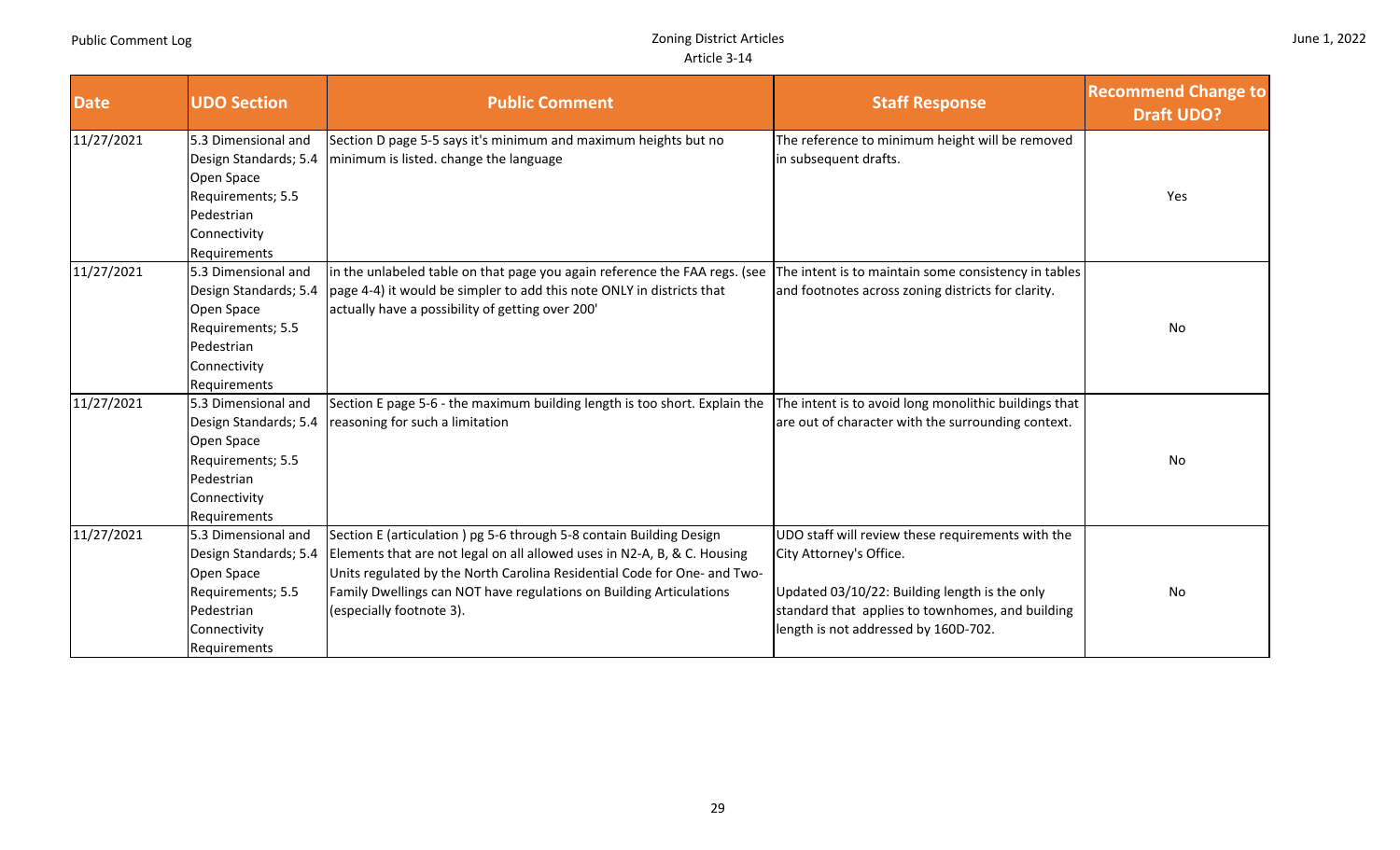a T

T

a sa kacamatan ing Kabupatèn Kabupatèn Kabupatèn Kabupatèn Kabupatèn Kabupatèn Kabupatèn Kabupatèn Kabupatèn K

an Barat

a sa kacamatan ing Kabupatèn Kabupatèn Kabupatèn Kabupatèn Kabupatèn Kabupatèn Kabupatèn Kabupatèn Kabupatèn K

|  |  | June 1, 2022 |
|--|--|--------------|
|--|--|--------------|

÷

| <b>Date</b> | <b>UDO Section</b>              | <b>Public Comment</b>                                                                            | <b>Staff Response</b>                              | <b>Recommend Change to</b><br><b>Draft UDO?</b> |
|-------------|---------------------------------|--------------------------------------------------------------------------------------------------|----------------------------------------------------|-------------------------------------------------|
| 11/27/2021  | 5.3 Dimensional and             | Note on Transparency section F is the only time UDO correctly excepts                            | UDO staff will review these requirements with the  |                                                 |
|             | Design Standards; 5.4           | townhouses.                                                                                      | City Attorney's Office.                            |                                                 |
|             | Open Space                      |                                                                                                  |                                                    |                                                 |
|             | Requirements; 5.5               |                                                                                                  | Updated 03/10/22: No change requested.             | No                                              |
|             | Pedestrian                      |                                                                                                  |                                                    |                                                 |
|             | Connectivity                    |                                                                                                  |                                                    |                                                 |
|             | Requirements                    |                                                                                                  |                                                    |                                                 |
| 11/27/2021  | 5.3 Dimensional and             | Item G page 5-10 can not regulate building length on Townhomes as they                           | UDO staff will review these requirements with the  |                                                 |
|             | Design Standards; 5.4           | are regulated by North Carolina Residential Code for One- and Two-Family City Attorney's Office. |                                                    |                                                 |
|             | Open Space                      | Dwellings.                                                                                       | Updated 03/10/22: Building length is not addressed | No                                              |
|             | Requirements; 5.5<br>Pedestrian |                                                                                                  | by 160D-702.                                       |                                                 |
|             | Connectivity                    |                                                                                                  |                                                    |                                                 |
|             | Requirements                    |                                                                                                  |                                                    |                                                 |
| 11/27/2021  | 5.3 Dimensional and             | page 5-11: Building design Standards for entrances, grade heights,                               | UDO staff will review these requirements with the  |                                                 |
|             | Design Standards; 5.4           | sidewalk width to the entrances, facade variations, architectural features                       | City Attorney's Office.                            |                                                 |
|             | Open Space                      | all violate § 160D-702 when the product is a townhome (Roof &                                    |                                                    |                                                 |
|             | Requirements; 5.5               | foundation connected on no more then 2 sides)                                                    | Updated 03/10/22: These standards apply to         | No                                              |
|             | Pedestrian                      |                                                                                                  | multifamily, but are not applicable to             |                                                 |
|             | Connectivity                    |                                                                                                  | townhomes/single family attached.                  |                                                 |
|             | Requirements                    |                                                                                                  |                                                    |                                                 |
| 11/27/2021  | 5.3 Dimensional and             | page 5-13 section I (Building Material Restrictions) can not be applied to                       | UDO staff will review these requirements with the  |                                                 |
|             | Design Standards; 5.4           | triplexes, quads etc regardless of if they are on sub-lots. § 160D-702 does                      | City Attorney's Office.                            |                                                 |
|             | Open Space                      | not differentiate based on how you plat it.                                                      |                                                    |                                                 |
|             | Requirements; 5.5               |                                                                                                  | Updated 03/10/22: Triplexes and quadplexes that    | No                                              |
|             | Pedestrian                      |                                                                                                  | are not on sublots are not two-family and 160D-702 |                                                 |
|             | Connectivity                    |                                                                                                  | does not apply.                                    |                                                 |
|             | Requirements                    |                                                                                                  |                                                    |                                                 |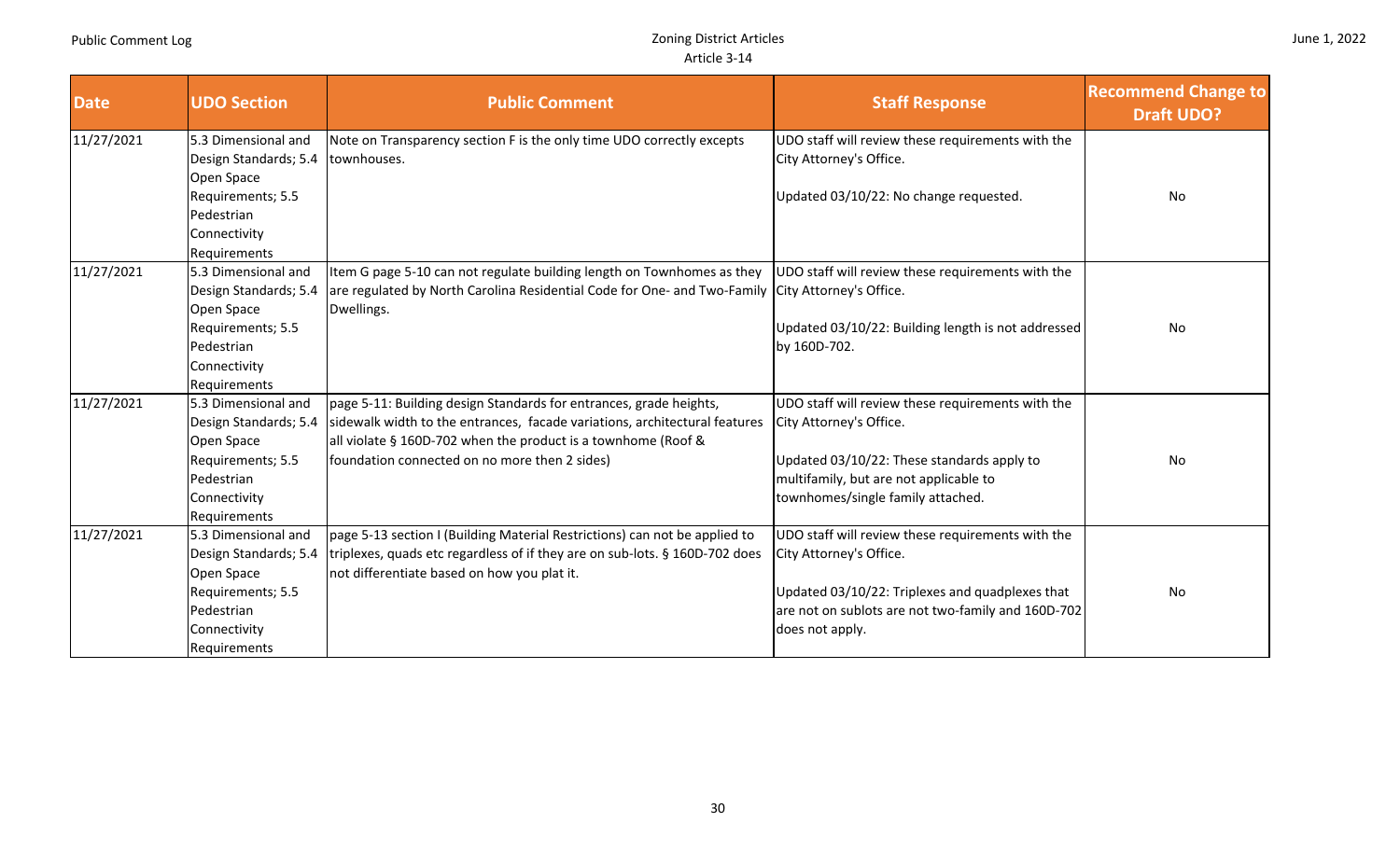| <b>Date</b> | <b>UDO Section</b>                                                                                                            | <b>Public Comment</b>                                                                                                                      | <b>Staff Response</b>                                                                                                                                                                                                                                                                                        | <b>Recommend Change to</b><br><b>Draft UDO?</b> |
|-------------|-------------------------------------------------------------------------------------------------------------------------------|--------------------------------------------------------------------------------------------------------------------------------------------|--------------------------------------------------------------------------------------------------------------------------------------------------------------------------------------------------------------------------------------------------------------------------------------------------------------|-------------------------------------------------|
| 11/27/2021  | 5.3 Dimensional and<br>Design Standards; 5.4<br>Open Space<br>Requirements; 5.5<br>Pedestrian<br>Connectivity<br>Requirements | pg 5-13 Except for trying to raise the cost of structures what would be a<br>legitimate reason to regulate exterior building materials     | The purpose of regulating exterior building<br>materials is to ensure and encourage quality,<br>variety, and durability. Even limited, these<br>materials are permitted to be used for up to 25% of<br>a façade.                                                                                             | No                                              |
| 11/27/2021  | 5.3 Dimensional and<br>Design Standards; 5.4<br>Open Space<br>Requirements; 5.5<br>Pedestrian<br>Connectivity<br>Requirements | section 5.4- please explain how you intend to regulate the addition of<br>Open Space for a change of use or expansion?                     | UDO staff and consultants are reexamining this for<br>potential modification in the next draft UDO.<br>Updated 04/07/2022: Staff will amend the<br>language in the second draft UDO to elminate<br>change of use as an open space trigger and to<br>change the expansion trigger from 1,000sf to<br>5,000sf. | Yes                                             |
| 11/27/2021  | 5.3 Dimensional and<br>Design Standards; 5.4<br>Open Space<br>Requirements; 5.5<br>Pedestrian<br>Connectivity<br>Requirements | For new Development what is Open Space if not Green Area / Tree Save?                                                                      | Open Space in the UDO is defined as usable space,<br>which is different from tree save areas and other<br>Green Space.                                                                                                                                                                                       | No                                              |
| 11/27/2021  | 5.3 Dimensional and<br>Design Standards; 5.4<br>Open Space<br>Requirements; 5.5<br>Pedestrian<br>Connectivity<br>Requirements | The requirements for sidewalk onsite aesthetics (width) are not legal<br>when applied to Townhomes, Duplex, Quads & triplex per § 160D-702 | UDO staff will review these requirements with the<br>City Attorney's Office.<br>Updated 03/10/22: Sidewalks are not covered by<br>160D-702.                                                                                                                                                                  | No                                              |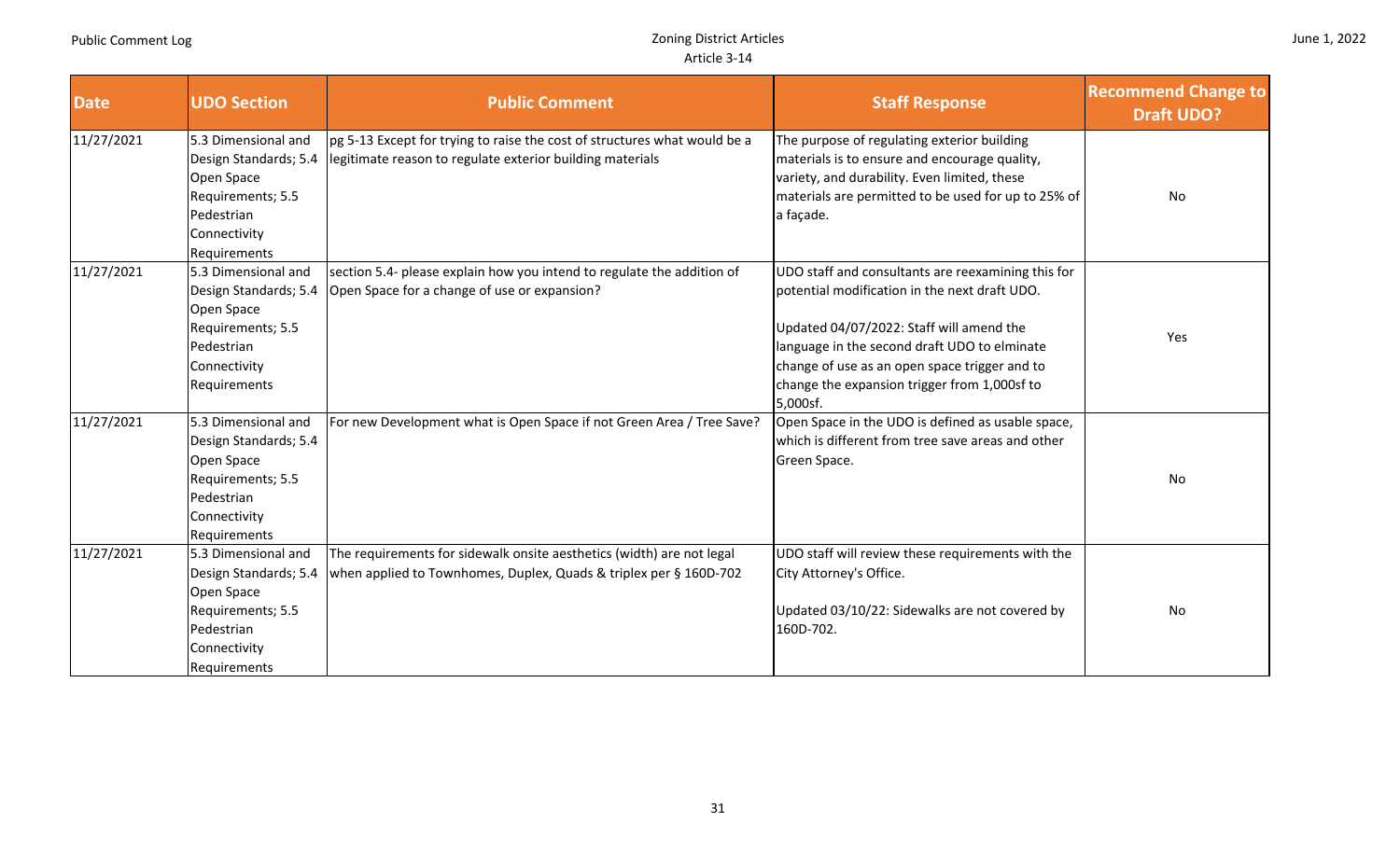| June 1, 2022 |  |  |
|--------------|--|--|
|--------------|--|--|

| <b>Date</b> | <b>UDO Section</b>                      | <b>Public Comment</b>                                                                                                                                                                                                                                                                                                                                                                                                                                                                                   | <b>Staff Response</b>                                                                                                                                                                                                                                                                                                                                                                                                                                                                                                                                                                               | <b>Recommend Change to</b><br><b>Draft UDO?</b> |
|-------------|-----------------------------------------|---------------------------------------------------------------------------------------------------------------------------------------------------------------------------------------------------------------------------------------------------------------------------------------------------------------------------------------------------------------------------------------------------------------------------------------------------------------------------------------------------------|-----------------------------------------------------------------------------------------------------------------------------------------------------------------------------------------------------------------------------------------------------------------------------------------------------------------------------------------------------------------------------------------------------------------------------------------------------------------------------------------------------------------------------------------------------------------------------------------------------|-------------------------------------------------|
| 10/27/2021  | 6.3 Dimensional and<br>Design Standards | In Section E (Building Articulation), exceptions should be built in for<br>historic/existing buildings. As written, the section makes every large, long<br>commercial building non-conforming and means you can't improve<br>those, because it "worsens" the non-conformance.                                                                                                                                                                                                                           | The UDO staff and consultants are reexamining this<br>section for potential modification in the next draft<br>UDO.<br>Updated 03/18/2022: Existing buildings that do not<br>meet the articulation standards are considered to<br>be legally nonconforming. The standards apply to<br>new development, including expansion and<br>additions. Any expansion or addition must not<br>decrease the nonconformity. This is consistent with<br>current practice for legal nonconforming structures.<br>Properties in historic districts are subject to the<br>standards of the Historic District Overlay. | No                                              |
| 1/17/2022   | 6.3 Dimensional and<br>Design Standards | IN 6.3 A 2, why should public parks, off-street public paths, transit-<br>stations, etc. not be considered frontages? Orienting such development<br>towards corridors that aren't auto-intensive seems like the right move<br>here.                                                                                                                                                                                                                                                                     | Updated 03/31/2022: The typical form of<br>development in the Commercial zoning districts<br>does not lend itself to buildings having multiple<br>orientations and staff does not believe this would<br>be feasible in most cases.                                                                                                                                                                                                                                                                                                                                                                  | No                                              |
| 1/11/2022   | 7.3 Dimensional and<br>Design Standards | Page 7-5- 'Note 3' provides as written a 62% increase in base height over<br>existing OFFICE and BUSINESS zoning, which are the likely current zoning<br>adjacent to NB-1 PlaceType locations.<br>Note should be changed to read " The maximum building height of any<br>structure within 200 feet of residential uses or vacant land in a<br>Neighborhood 1 place type is limited to 65 feet (40' limit if the property<br>abuts residential use or NB-1 Place Type). These standards apply only<br>to | The height transition for development adjacent to<br>Neighborhood 1 places types has been adjusted.                                                                                                                                                                                                                                                                                                                                                                                                                                                                                                 | Yes                                             |
| 1/11/2022   | 7.3 Dimensional and<br>Design Standards | Also this definition needs to be examined-see " contiguous area of two<br>or fewer parcels" The word 'contiguous' needs better definition. The<br>intent to not let just two parcels by themselves dictate is understood, but<br>when part of a larger context, two should be sufficient.                                                                                                                                                                                                               | UDO staff and consultants are reexamining this<br>language for potential modification in the next<br>draft UDO.<br>Updated 03/10/2022: UDO staff and consultants<br>will update language to clarify the intent.                                                                                                                                                                                                                                                                                                                                                                                     | Yes                                             |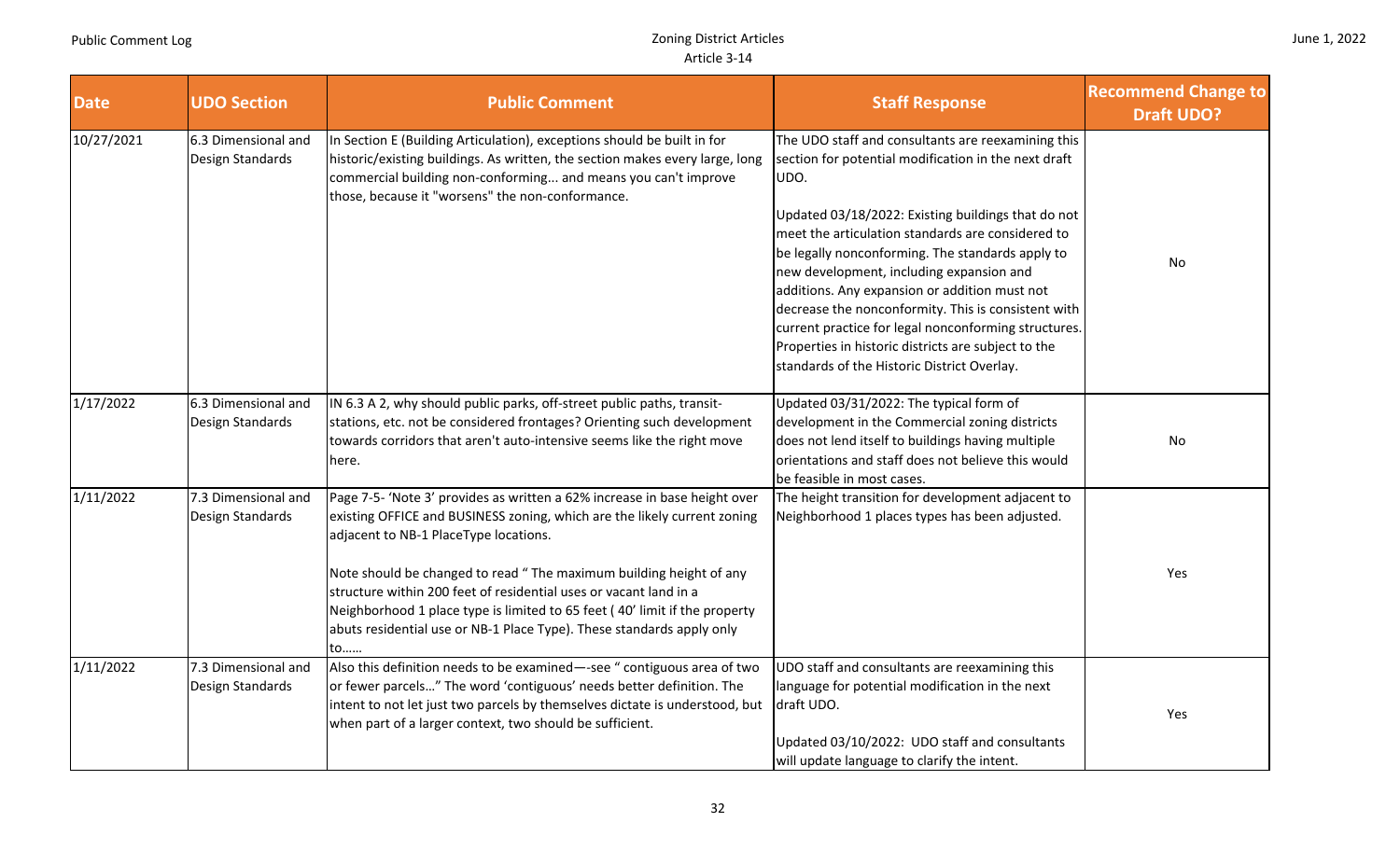|  |  | June 1, 2022 |
|--|--|--------------|
|--|--|--------------|

| <b>Date</b> | <b>UDO Section</b>                       | <b>Public Comment</b>                                                                                                                                                                                                                                                                                                                                                                                                                                                                                                                                                                                                                                                                                                                                                                                              | <b>Staff Response</b>                                                                                                                                                                                                    | <b>Recommend Change to</b><br><b>Draft UDO?</b> |
|-------------|------------------------------------------|--------------------------------------------------------------------------------------------------------------------------------------------------------------------------------------------------------------------------------------------------------------------------------------------------------------------------------------------------------------------------------------------------------------------------------------------------------------------------------------------------------------------------------------------------------------------------------------------------------------------------------------------------------------------------------------------------------------------------------------------------------------------------------------------------------------------|--------------------------------------------------------------------------------------------------------------------------------------------------------------------------------------------------------------------------|-------------------------------------------------|
| 10/27/2021  | 9.3 Dimensional and<br>Design Standards  | Innovation and Mixed-Use Districts should allow greater density than<br>shown here. See, for example, the Innovation District in Winston-Salem<br>that council just visited.                                                                                                                                                                                                                                                                                                                                                                                                                                                                                                                                                                                                                                       | Updated 03/31/2022: The maximum heights are<br>based on the IMU Place Type from the<br>Comprehensive Plan. The 6 stories recommended<br>in the Place Type can be accommodated using the<br>IMU maximum height standards. | No                                              |
| 2/3/2022    | 12.3 Dimensional and<br>Design Standards | The UDO limits the use of "exposed aggregate concrete wall panels" but<br>there's not a definition anywhere that I can find. Taken literally, just<br>about every precast concrete office building in Charlotte would violate the<br>proposed limits. What is really meant by this term?                                                                                                                                                                                                                                                                                                                                                                                                                                                                                                                           | Updated 04/07/2022: Staff will eliminate exposed<br>aggregate concrete wall panels from the language<br>in the second UDO draft.                                                                                         | Yes                                             |
| 2/4/2022    | 4.3 Dimensional and<br>Design Standards  | In section 4.3 there are restrictions on building materials such as<br>corrugated steel, plastic, vinyl and others.<br>Is there any reason behind those restrictions? Do they pose any issues<br>with safety and structural integrity of the buildings? or Are they not<br>approved by the state's building council?<br>If our policy is to make Charlotte city housing affordable, these restrictions<br>act against that policy. Moreover the city should remove these restrictions<br>that do not make any sense and encourage and allow eco-friendly<br>buildings that are made of shipping containers(where the siding is<br>corrugated steel), recycled plastic, and other options. The city should<br>leave the appearances and looks of the buildings to HOAs and individual<br>property owners to decide. | Updated 04/07/2022: The materials restrictions do<br>not apply to residential single-family and duplex<br>development.                                                                                                   | No                                              |
| 2/17/2022   | 3.2 Zoning District<br>Translation       | There is no N1F in table 3.2 but it is in 3.3                                                                                                                                                                                                                                                                                                                                                                                                                                                                                                                                                                                                                                                                                                                                                                      | Updated 03/12/22: That is correct. There are not<br>existing zoning districts proposed to be translated<br>to the new N1-F zoning district in the UDO.                                                                   | No                                              |
| 2/16/2022   | 4.1 Purpose                              | I understand the reasons behind allowing multi-family housing in single<br>family residential but I believe more information is needed before<br>implementing. We are following in Minneapolis' footsteps without even<br>knowing where it will lead. There are a lot of assumptions about how this<br>will improve things although that is yet to be seen in Minneapolis.                                                                                                                                                                                                                                                                                                                                                                                                                                         | Updated 03/12/22: The allowance for duplexes and<br>triplexes is based on the policies of the City Council-<br>adopted Comprehensive Plan.                                                                               | No                                              |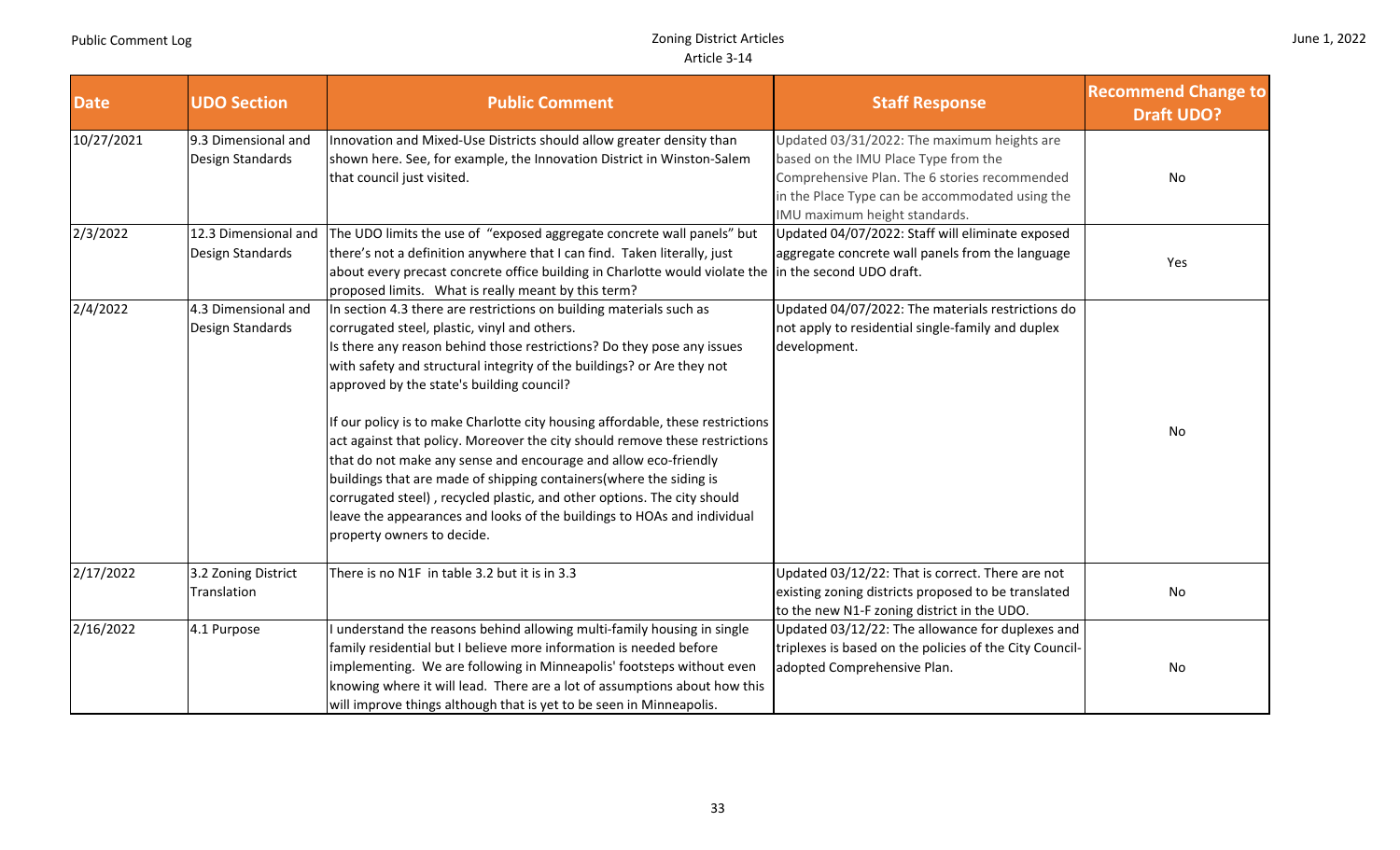П

|  |  | June 1, 2022 |
|--|--|--------------|
|--|--|--------------|

П

| <b>Date</b> | <b>UDO Section</b>                      | <b>Public Comment</b>                                                                                                                                                                                                                                                                                                                                                                                                                                                                                                                                                                                                                                                                                                                                                                                                                                                                                                                                                                                                                                                                                                                                                                                                                                                                                                                                                                                                                                             | <b>Staff Response</b>                                                                                                                                                                                                                                                                                                                                                                                                         | <b>Recommend Change to</b><br><b>Draft UDO?</b> |
|-------------|-----------------------------------------|-------------------------------------------------------------------------------------------------------------------------------------------------------------------------------------------------------------------------------------------------------------------------------------------------------------------------------------------------------------------------------------------------------------------------------------------------------------------------------------------------------------------------------------------------------------------------------------------------------------------------------------------------------------------------------------------------------------------------------------------------------------------------------------------------------------------------------------------------------------------------------------------------------------------------------------------------------------------------------------------------------------------------------------------------------------------------------------------------------------------------------------------------------------------------------------------------------------------------------------------------------------------------------------------------------------------------------------------------------------------------------------------------------------------------------------------------------------------|-------------------------------------------------------------------------------------------------------------------------------------------------------------------------------------------------------------------------------------------------------------------------------------------------------------------------------------------------------------------------------------------------------------------------------|-------------------------------------------------|
| 2/17/2022   | 4.1 Purpose                             | 4.1 Purpose<br>Triplex and quadruplex should not be allowed in the N1-A, N1-B, and N1-C triplexes is based on the policies of the City Council-<br>districts period. It is a terrible way to allow for infill in older established<br>neighborhoods. The word "typically" should never be followed by the<br>words "intended for application" in an ordinance. It leaves too much open The use of "typically" and "intended for<br>interpretation in the sentence for N1-F allowing allowing all dwelling types application" are an appropriate for a Purpose<br>in N1-A through N1-E zoning districts, as well as small scale townhouse<br>and multi-family dwellings, and is intended for application typically on<br>arterial streets within Neighborhood one place type.<br>What exactly is small scale here?!!?                                                                                                                                                                                                                                                                                                                                                                                                                                                                                                                                                                                                                                              | Updated 03/12/22: The allowance for duplexes and<br>adopted Comprehensive Plan.<br>Statement which describes the intent of a district.<br>The standards in later sections govern what is<br>allowed to be built. Small scale is defined by what<br>is allowed in N-1F.                                                                                                                                                        | No                                              |
| 2/17/2022   | 4.3 Dimensional and<br>Design Standards | 4.3. D. 1. a.<br>I think there are some serious issues here with the amount of restrictions<br>on duplex/triplexes. In the 2040 plan the themes expressed include "the<br>need for missing middle, diverse, and affordable housing options". You<br>don't get to that by severely limiting the number of plex's that can be<br>built. It makes zero sense to limit plex's where a single family house<br>wouldn't be limited. How does a two story duplex next to a one story<br>house ruin the character of a neighborhood while a single family detached<br>house in the same location and same two story height doesn't? In fact (if<br>I'm not reading this wrong) the single family house could be built up to the update - Staff will change the language from 12' to<br>maximum allowable height of 40 or 48 ft. You're already limiting buildings  20' for the sidewall measurement, and the<br>to about 3 or 4 stories, why add more restrictions on the plex's? My<br>recommendation is to remove the distinctions between plex's and single<br>family all together.<br>We won't be able to improve access to housing opportunities (as<br>mentioned in the 2040 plan) if we proceed to kneecap the ways we create<br>more housing. N1 zoning is a huge part of the land in Charlotte and if we<br>restrict it so much to prevent multi-unit/missing middle housing, the<br>scarcity of housing and thus the housing crisis will continue to get worse. | UDO staff and consultants are reexamining this<br>language for potential modification in the next<br>draft UDO.<br>Updated 03/17/2022: Change 12' to 20' measure<br>from finish floor elevation of ground floor. Finish<br>floor can be no more than 4' above adjacent grade.<br>Updated 04/13/2022: To clarify the previous<br>language for the finished floor being no more than<br>4' above adjacent grade will be struck. | Yes                                             |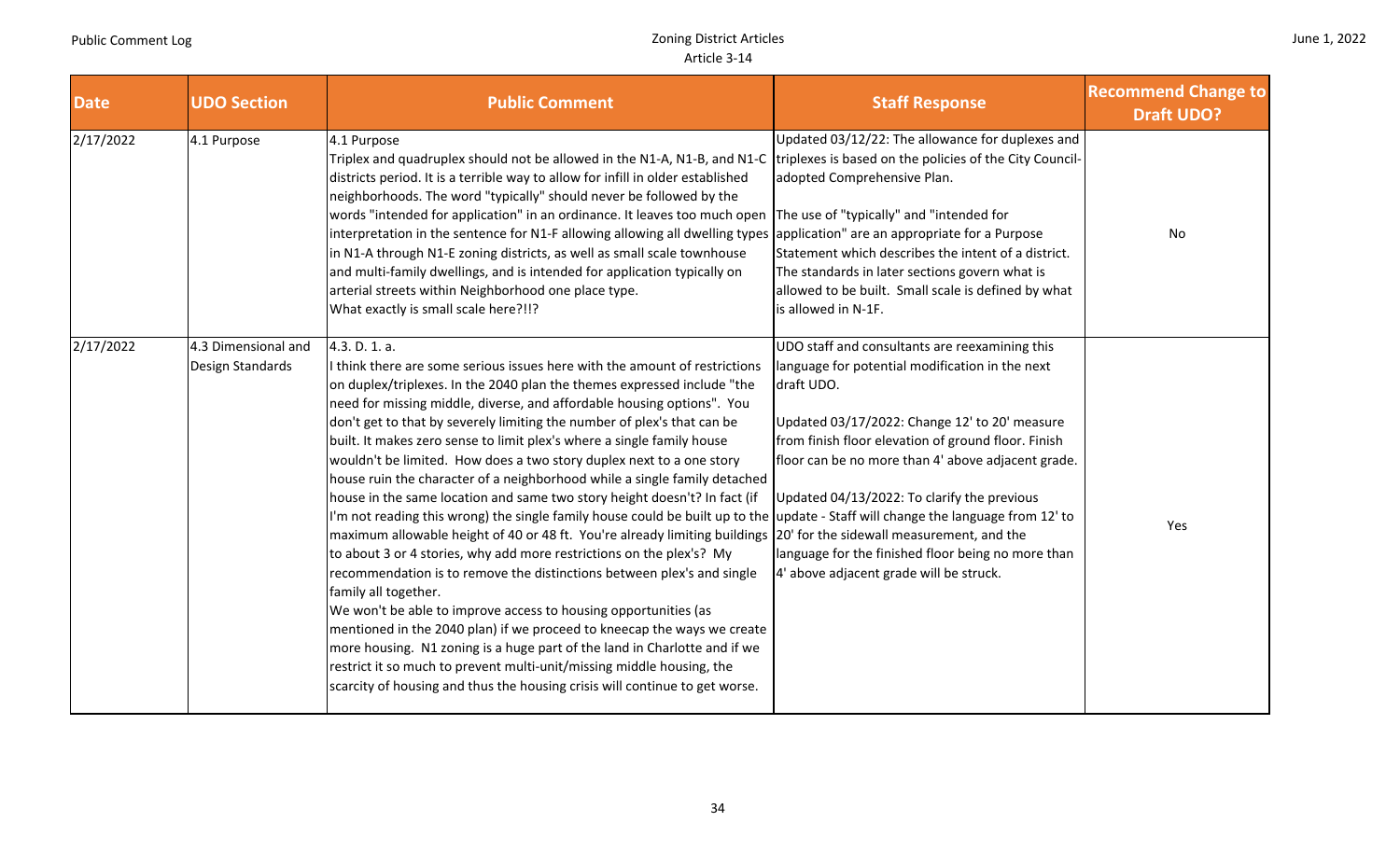| June 1, 2022 |  |  |
|--------------|--|--|
|--------------|--|--|

| <b>Date</b> | <b>UDO Section</b>                 | <b>Public Comment</b>                                                                                                                                                                                                                                                                                                                                                                                                                                                                                                                                                                                                                                                                                                                                                                                                                                  | <b>Staff Response</b>                                                                                                                                                                                                                                                                                                                                                                                                              | <b>Recommend Change to</b><br><b>Draft UDO?</b> |
|-------------|------------------------------------|--------------------------------------------------------------------------------------------------------------------------------------------------------------------------------------------------------------------------------------------------------------------------------------------------------------------------------------------------------------------------------------------------------------------------------------------------------------------------------------------------------------------------------------------------------------------------------------------------------------------------------------------------------------------------------------------------------------------------------------------------------------------------------------------------------------------------------------------------------|------------------------------------------------------------------------------------------------------------------------------------------------------------------------------------------------------------------------------------------------------------------------------------------------------------------------------------------------------------------------------------------------------------------------------------|-------------------------------------------------|
| 2/20/2022   | 3.2 Zoning District<br>Translation | The Zoning Districts appear to have been developed from and influenced<br>by the 2040 Comprehensive Plan Place Types. I have heard it said<br>numerous times that Place Types are "general principles" while zoning<br>districts are "legally enforceable rules". Can a parcel in a Neighborhood 1<br>Place Type have a non-Neighborhood zoning district?; The current zoning<br>map includes zoning districts that existed prior to the current Zoning<br>Ordinance that was approved in 1992. The obsolete zoning districts were<br>grandfathered in with the current Zoning Ordinance. Some of those had a<br>(CD) designation but not all. Those obsolete districts that appear on our<br>current zoning map include: R-6PUD, R-9PUD, R-9CD, R-12PUD, R-12CD, R-<br>15CD, R-15MF(CD), R-15PUD & R-20MF. What happens to those zoning<br>districts? | Updated 03/12/22: It is possible that zoning for<br>properties in an N1 Place Type is not aligned with<br>that Place Type. A zoning district that is conditional,<br>like those listed, will remain in place until rezoned<br>to a new zoning district. After adoption of the UDO,<br>zoning of parcels will be reviewed and staff will<br>recommend rezonings for some parcels to bring<br>them in alignment with current policy. | No                                              |
| 2/21/2022   | 14.4 CCO Cottage<br>Court Overlay  | I had previously commented that I would like to see infill developments<br>like Cully Green (https://www.cullygreenpdx.com/) allowed in Charlotte. I<br>hadn't read this section yet and it appears this overlay would be the most<br>logical way for this to happen. However, it appears the hang up would still<br>be the parking minimums. It would be good to see some kind of<br>exceptions to the parking minimums for this overlay. A suggestion for<br>such exceptions would be a parking reduction if the development is within<br>a certain distance from a transit stop or there are some kind of bike<br>facilities provided as part of the development (community long term<br>secure bike parking and maintenance or something).                                                                                                         | No change recommended.                                                                                                                                                                                                                                                                                                                                                                                                             | No                                              |
| 2/25/2022   | 5.2 Uses                           | 5.2B limitation to 2/3 of the total units conflicts with pg 15-24 which says<br>90% of one product type                                                                                                                                                                                                                                                                                                                                                                                                                                                                                                                                                                                                                                                                                                                                                | Updated 03/12/22: This inconsistency will be<br>corrected in the next draft of the UDO.                                                                                                                                                                                                                                                                                                                                            | Yes                                             |
| 3/1/2022    | 4.2 Uses                           | Retain the R3 zoning designation!                                                                                                                                                                                                                                                                                                                                                                                                                                                                                                                                                                                                                                                                                                                                                                                                                      | Updated 03/12/22: The R-3 zoning district will<br>translate to the new N-1A zoning district which is<br>based on the policies of the Council adopted<br>Comprehensive Plan.                                                                                                                                                                                                                                                        | No                                              |
| 3/1/2022    | 5.2 Uses                           | Retain the R3 Zoning designation!                                                                                                                                                                                                                                                                                                                                                                                                                                                                                                                                                                                                                                                                                                                                                                                                                      | Updated 03/12/22: The R-3 zoning district will<br>translate to the new N-1A zoning district which is<br>based on the policies of the Council adopted<br>Comprehensive Plan.                                                                                                                                                                                                                                                        | No                                              |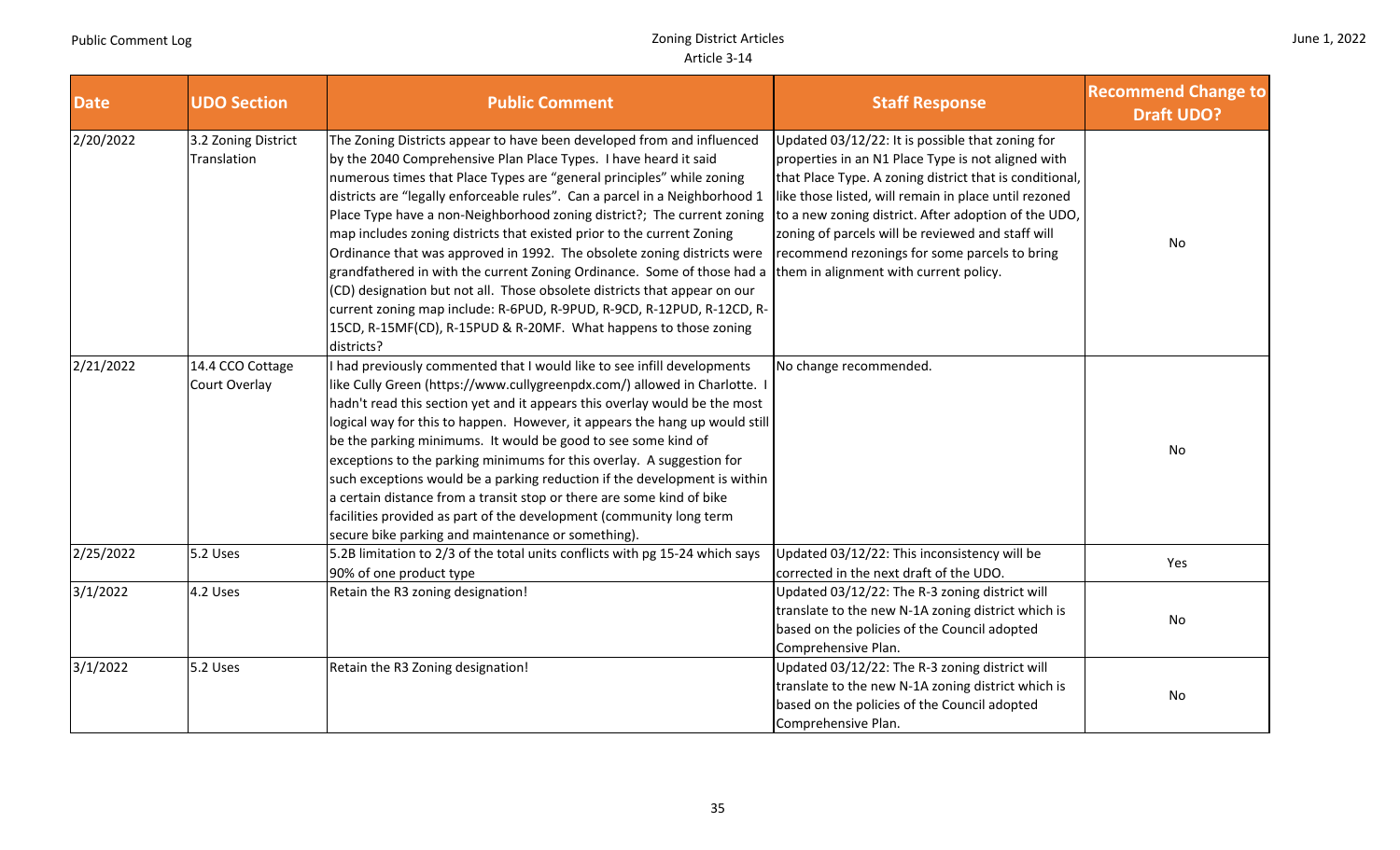| June 1, 2022 |  |
|--------------|--|
|              |  |

| <b>Date</b> | <b>UDO Section</b>                                      | <b>Public Comment</b>                                                                                                                                                                                                                                                                                                                                                                                                                                                                                                                                                                                                                                                                                                                                                                                                                                                                                                                                                                                                                                                                                    | <b>Staff Response</b>                                                                                                                                                                                                                                                                                                                                                                     | <b>Recommend Change to</b><br><b>Draft UDO?</b> |
|-------------|---------------------------------------------------------|----------------------------------------------------------------------------------------------------------------------------------------------------------------------------------------------------------------------------------------------------------------------------------------------------------------------------------------------------------------------------------------------------------------------------------------------------------------------------------------------------------------------------------------------------------------------------------------------------------------------------------------------------------------------------------------------------------------------------------------------------------------------------------------------------------------------------------------------------------------------------------------------------------------------------------------------------------------------------------------------------------------------------------------------------------------------------------------------------------|-------------------------------------------------------------------------------------------------------------------------------------------------------------------------------------------------------------------------------------------------------------------------------------------------------------------------------------------------------------------------------------------|-------------------------------------------------|
| 3/1/2022    | 4.1 Purpose; 4.3<br>Dimensional and<br>Design Standards | There is mention of certain uses being allowed on arterial streets - how<br>are arterial streets determined? they do not appear to be listed as<br>'arterial" streets on the streets map and in the frontage types.; 4.3.2 -<br>grammar/sentence structure. perhaps missing plural forms of these<br>frontages in the list, or an "a" and "and" in the sentence?; 4.1 - is there a<br>definition for "small-scale townhouse and multi-family dwellings"? who<br>will interpret "small scale"? ; 4.1 - when "multi-family dwellings" are<br>mentioned as allowed in the N1-F district, does this imply multi-family<br>stacked and attached? it may be helpful to specify (unless there is a<br>definition for multi-family dwellings that classifies both as such).                                                                                                                                                                                                                                                                                                                                      | Updated 03/12/22: An explanation of arterial<br>streets is on page 2-31.<br>4.3.2 will be corrected.<br>Small for N1-F is defined by the standards of that<br>district, as are the allowances for that district.                                                                                                                                                                          | Yes                                             |
| 3/3/2022    | 4.1 Purpose; 4.3<br>Dimensional and<br>Design Standards | Section 4.1 "The Neighborhood 1 Zoning Districts also allows  for the<br>reuse of existing neighborhood commercial establishments under<br>prescribed conditions."<br>First, I don't see any description of those prescribed conditions.<br>Secondly, and more importantly, it appears that corner stores (small<br>commercial establishments) are not allowed in N1. This is counter to the<br>2040 plan goals of 10-minute neighborhoods or safe and equitable<br>mobility. If amenities, goods, and services aren't allowed to be built in 50%<br>of the city's land area, how can we reach this goal?<br>Here are two of my ideas to help fix this:<br>1. Combine the two neighborhood place types. Add in a new N2-A zone to<br>handle single family, duplex, and triplex homes. This zone could require<br>slightly larger minimum lots and shorter build heights.<br>or 2. Add in provisions for non-residential facilities within these zones.<br>Such as requiring the building heights to not exceed 12 above adjacent<br>structures or the building must be on a corner or along an arterial. | Updated 03/12/22: The prescribed conditions for<br>neighborhood commercial are found on page 15-<br>24. The NC place type and zoning districts are<br>intended to be the primary tool to support the<br>2040 goal of 10-minute neighborhood.<br>To maintain consistency with the 2040 Plan and<br>Policy Map, staff does not recommend combining<br>zoning for the N1 and N2 place types. | No                                              |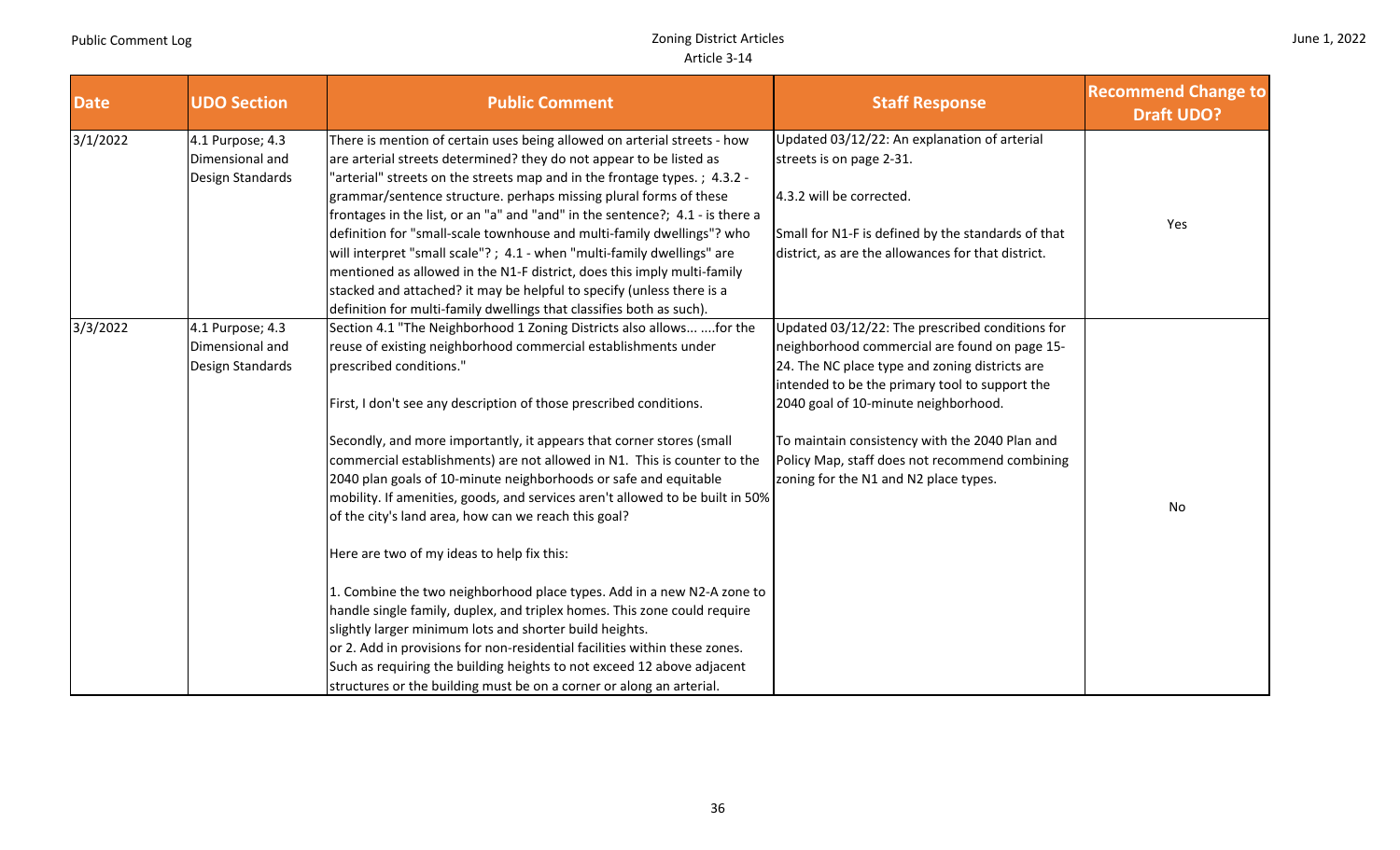|  |  | June 1, 2022 |
|--|--|--------------|
|--|--|--------------|

| <b>Date</b> | <b>UDO Section</b>                      | <b>Public Comment</b>                                                                                                                                                                                                                                                                                                                                                                                                                                                                                                                                                                                                                                                                                                                                                                                                                                                                                                                             | <b>Staff Response</b>                                                                                                                                                                                                                                                                                                                                                                                                                                                                                                             | <b>Recommend Change to</b><br><b>Draft UDO?</b> |
|-------------|-----------------------------------------|---------------------------------------------------------------------------------------------------------------------------------------------------------------------------------------------------------------------------------------------------------------------------------------------------------------------------------------------------------------------------------------------------------------------------------------------------------------------------------------------------------------------------------------------------------------------------------------------------------------------------------------------------------------------------------------------------------------------------------------------------------------------------------------------------------------------------------------------------------------------------------------------------------------------------------------------------|-----------------------------------------------------------------------------------------------------------------------------------------------------------------------------------------------------------------------------------------------------------------------------------------------------------------------------------------------------------------------------------------------------------------------------------------------------------------------------------------------------------------------------------|-------------------------------------------------|
| 3/3/2022    | 4.3 Dimensional and<br>Design Standards | Section 4.3 D Building Height<br>1. Building Height Setback Plane<br>Imposing sidewall height restricition                                                                                                                                                                                                                                                                                                                                                                                                                                                                                                                                                                                                                                                                                                                                                                                                                                        | UDO staff and consultants are reexamining this<br>language for potential modification in the next<br>draft UDO.<br>Updated 03/17/2022: Change 12' to 20' measure<br>from finish floor elevation of ground floor. Finish<br>floor can be no more than 4' above adjacent grade.<br>Updated 04/13/2022: To clarify the previous<br>update - Staff will change the language from 12' to<br>20' for the sidewall measurement, and the<br>language for the finished floor being no more than<br>4' above adjacent grade will be struck. | Yes                                             |
| 3/9/2022    | 4.3 Dimensional and<br>Design Standards | For N1-C the minimum lot width should be at least 60 feet--not 50. This is<br>because there should be a minimum of 10 feet on each side between<br>houses and the property line. The current (and proposed) 5 feet is totally<br>inadequate. At 5 feet one is literally on top of ones neighbor. Further, in<br>situations where plantings have been made right up to the property line,<br>the plantings are destroyed and sunlight is totally blocked when new<br>construction or expansion occurs. Further, if there is a roof gable or<br>dormer that sticks out, there needs to be at least 10 feet between the<br>gable edge and the property line. Also, regarding maximum building<br>coverage there needs to be consideration of swimming pools, tennis<br>courts, driveways, etc. which are non-permeable. When too much of the<br>site is non-permeable this creates damaging excess water run-off for the<br>neighbors in rainstorms. | Updated 03/12/22: Most of the standards of the<br>N1-C districts are those of the current R-5 district<br>and are consistent with the housing that exists in<br>areas zoned R-5. With respect to runoff, there are<br>drainage requirements in the Storm Water and<br>Natural Resources articles to address run-off.                                                                                                                                                                                                              | No                                              |
| 3/10/2022   | 4.3 Dimensional and<br>Design Standards | As for Building Height 40 feet is too tall. This is equivalent to a 4 story<br>building at 10 feet per story. The maximum allowed height should be 30<br>feet--not 40. A 40 foot building deprives the neighbors of enjoyment of<br>sunlight and the ability to grow flourishing flowers and vegetables.                                                                                                                                                                                                                                                                                                                                                                                                                                                                                                                                                                                                                                          | Updated 03/12/22: The 40-foot maximum building<br>height reflects existing zoning standards under<br>which many of Charlotte's neighborhoods have<br>been built. The height maximum also includes the<br>roof of a home.                                                                                                                                                                                                                                                                                                          | No                                              |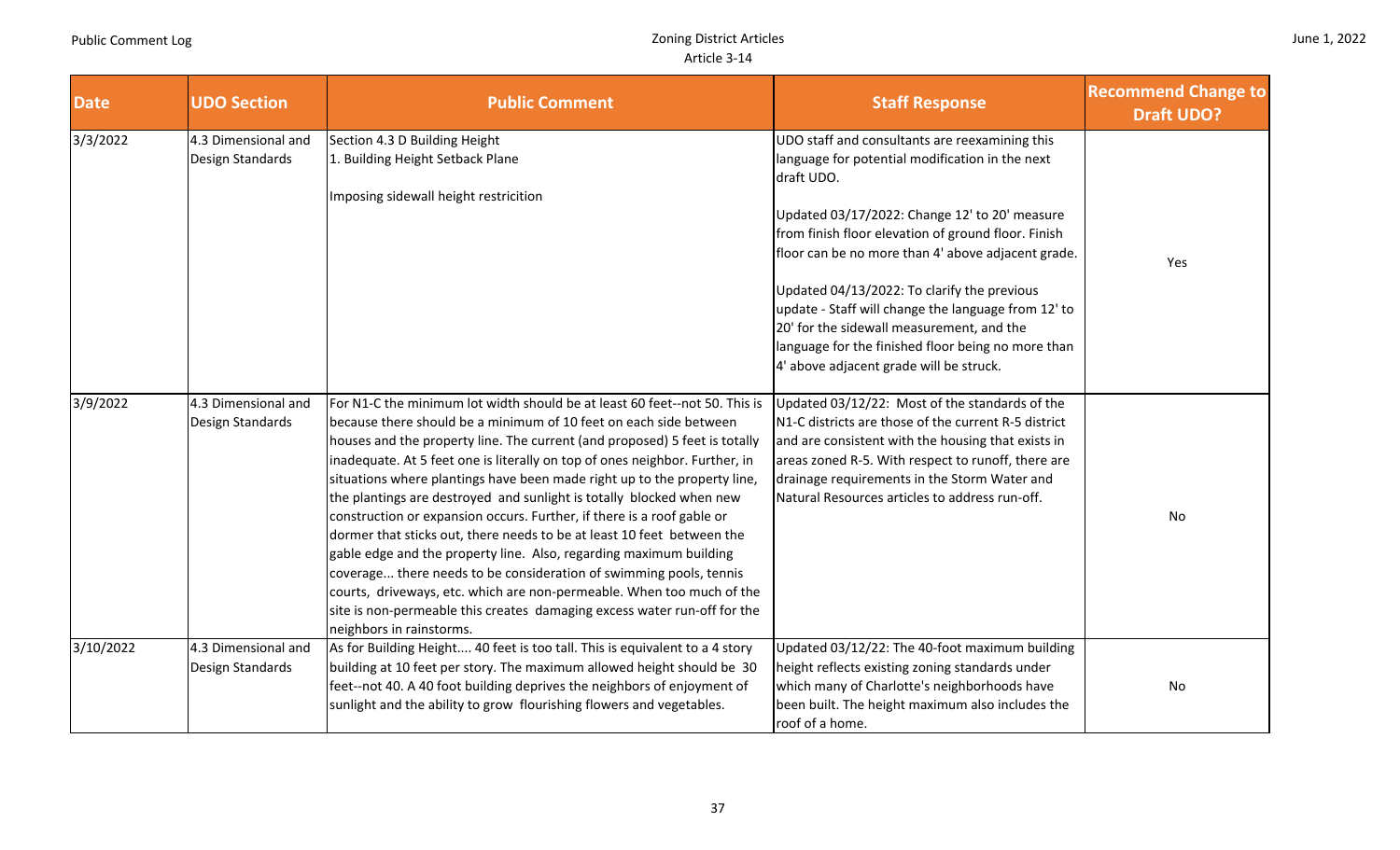| June 1, 2022 |  |  |
|--------------|--|--|
|--------------|--|--|

| <b>Date</b> | <b>UDO Section</b>  | <b>Public Comment</b>                                                                                                   | <b>Staff Response</b>                                 | <b>Recommend Change to</b><br><b>Draft UDO?</b> |
|-------------|---------------------|-------------------------------------------------------------------------------------------------------------------------|-------------------------------------------------------|-------------------------------------------------|
| 3/7/2022    | 4.3 Dimensional and | A 50ft wide open space is much too wide for infill parcels where the                                                    | Updated 03/16/2022: The minimum lot widths vary       |                                                 |
|             | Design Standards    | cottages would be valuable resources for Afforable housing                                                              | by N1 district and are applied only to new            |                                                 |
|             |                     |                                                                                                                         | development. Existing lots that do not meet the       |                                                 |
|             |                     |                                                                                                                         | minimum lot width may still be developed provided     |                                                 |
|             |                     |                                                                                                                         | all other requirements can be met, such as            |                                                 |
|             |                     |                                                                                                                         | setbacks.                                             |                                                 |
|             |                     |                                                                                                                         |                                                       | No                                              |
|             |                     |                                                                                                                         | Updated 04/13/2022: To clarify the previous           |                                                 |
|             |                     |                                                                                                                         | update - Assuming this comment is in reference to     |                                                 |
|             |                     |                                                                                                                         | potential cottage court overlay development, staff    |                                                 |
|             |                     |                                                                                                                         | believes the 50 foot open space width is needed to    |                                                 |
|             |                     |                                                                                                                         | provide adequate "front yards" and some degree of     |                                                 |
|             |                     |                                                                                                                         | privacy.                                              |                                                 |
| 3/7/2022    | 4.3 Dimensional and | The rear set backs require too much land area for the small space concept. Updated 03/16/2022: Rear setbacks vary by N1 |                                                       |                                                 |
|             | Design Standards    | No more than 15 ft set back is suggested                                                                                | zoning district, but are generally less than the rear |                                                 |
|             |                     |                                                                                                                         | yard minimums in the comparable existing              |                                                 |
|             |                     |                                                                                                                         | Residential zoning district.                          |                                                 |
|             |                     |                                                                                                                         | Updated 04/13/2022: To clarify the previous           | No                                              |
|             |                     |                                                                                                                         | update - Assuming this comment is in reference to     |                                                 |
|             |                     |                                                                                                                         | potential cottage court overlay development, staff    |                                                 |
|             |                     |                                                                                                                         | believes the currently proposed language is           |                                                 |
|             |                     |                                                                                                                         | appropriate. Setback requirements apply to the        |                                                 |
|             |                     |                                                                                                                         | periphery of the parent lot, not internally amongst   |                                                 |
|             |                     |                                                                                                                         | the individual cottages.                              |                                                 |
| 3/7/2022    | 4.3 Dimensional and | Having the common space face a city street is not necessary and it is much                                              | Updated 03/18/2022: It is allowed to face a public    |                                                 |
|             | Design Standards    | too restrictive                                                                                                         | or private street. The requirement for common         |                                                 |
|             |                     |                                                                                                                         | space to front on a street is intended to ensure that | No                                              |
|             |                     |                                                                                                                         | Cottage Court Development maintains a street          |                                                 |
|             |                     |                                                                                                                         | presence that is compatible with the surrounding      |                                                 |
|             |                     |                                                                                                                         | neighborhood context.                                 |                                                 |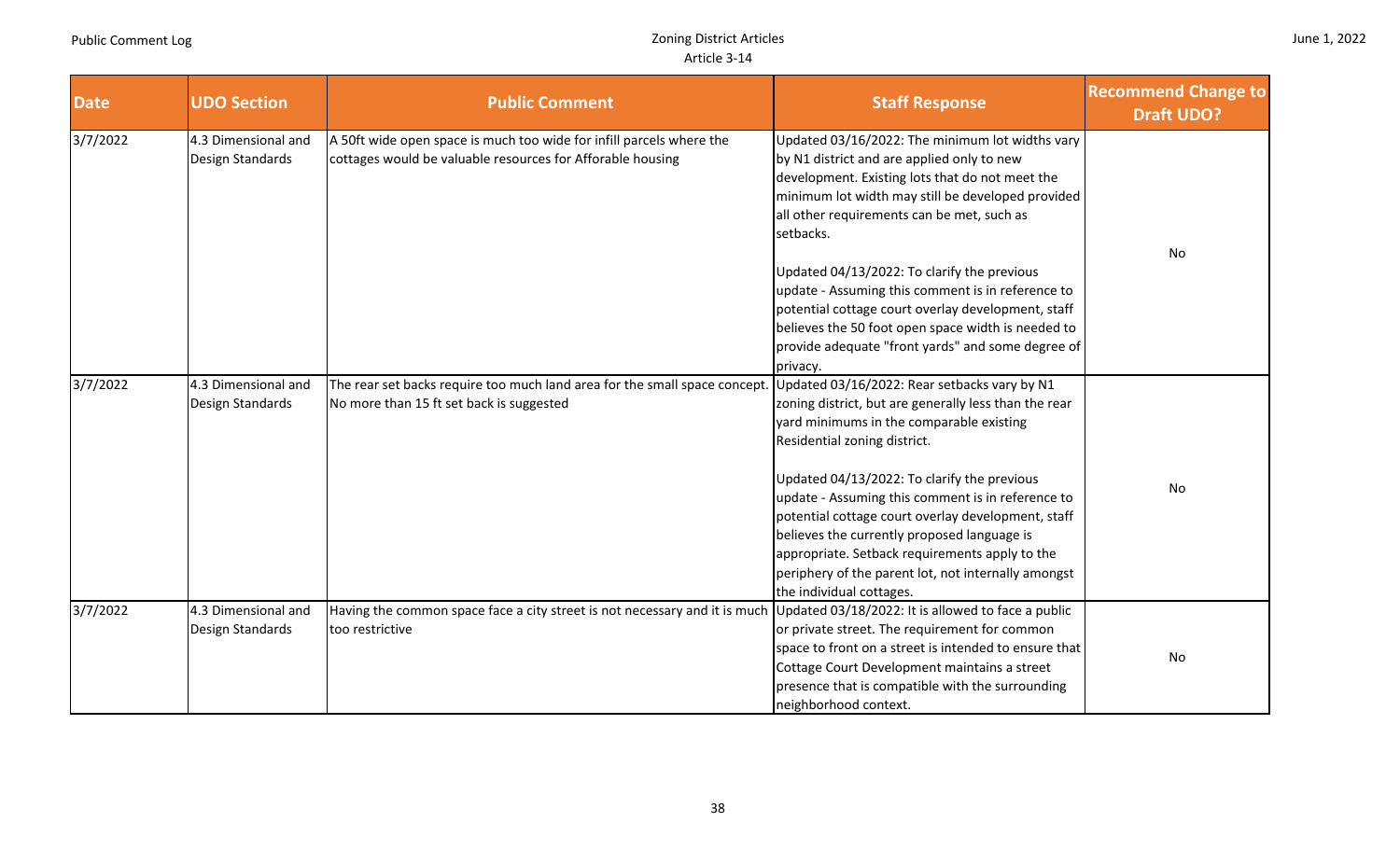|  |  |  | June 1, 2022 |
|--|--|--|--------------|
|--|--|--|--------------|

| <b>Date</b> | <b>UDO Section</b>                      | <b>Public Comment</b>                                                                                                                                                                                                                                                                                                                                                                    | <b>Staff Response</b>                                                                                                                                                                                                                                                                                                                                                                                                                             | <b>Recommend Change to</b><br><b>Draft UDO?</b> |
|-------------|-----------------------------------------|------------------------------------------------------------------------------------------------------------------------------------------------------------------------------------------------------------------------------------------------------------------------------------------------------------------------------------------------------------------------------------------|---------------------------------------------------------------------------------------------------------------------------------------------------------------------------------------------------------------------------------------------------------------------------------------------------------------------------------------------------------------------------------------------------------------------------------------------------|-------------------------------------------------|
| 3/7/2022    | 4.3 Dimensional and<br>Design Standards | The 25% land bonus for building units less than 800 sq ft should be<br>increased to 50% as in small parcels this would not add diffident new units lincrease, especially since we allow duplexes and<br>to overcome high land costs.                                                                                                                                                     | Updated 04/01/2022:50% would be a significant<br>triplexes. We don't recommend increasing this<br>based on the rationale stated in the comment.                                                                                                                                                                                                                                                                                                   | No                                              |
| 3/7/2022    | 4.3 Dimensional and<br>Design Standards | Interior streets can be built under private driveway regs not city/state<br>standards. 15 ft wide driveways is sufficient for a small cottage style<br>community.; Parking should be permitted in front of each building or at<br>the rear of each residence as the residents of these units need to be close<br>to their cars due to age health restrictions and extreme weather events | Updated 04/01/2022: We cannot find where this is<br>controlled in these standards. Street standards are<br>regulated separately in the UDO and separate<br>standards should not be created for Cottage Court.                                                                                                                                                                                                                                     | No                                              |
| 3/7/2022    | 4.3 Dimensional and<br>Design Standards | Guest parking should be permitted in a logical location based on land<br>availability and not restricted or regulated to a specific site on the land<br>parcel.                                                                                                                                                                                                                          | Updated 03/18/2022: We have not controlled the<br>location of "guest parking" specifically - just<br>locations of common parking areas. Guest parking<br>may be provided as a component of the Cottage<br>Court development, subject to the standards<br>regarding placement of parking spaces.                                                                                                                                                   | No                                              |
| 3/7/2022    | 4.3 Dimensional and<br>Design Standards | There should no restrictions for carports or garages or storage units as<br>many of these smaller dwelling units will have residents who have had to<br>downsize from much larger homes.                                                                                                                                                                                                 | Updated 03/18/2022: Garages and carports are<br>regulated universally as follows: " shall not be<br>located in an established setback along a frontage.<br>shall be set back a minimum of 20 feet from the.<br>right-of-way or back of sidewalk, whichever is<br>greater." We don't think an exception is needed.<br>We don't recommend including any special<br>provisions for "storage units" as a component of a<br>Cottage Court development. | No                                              |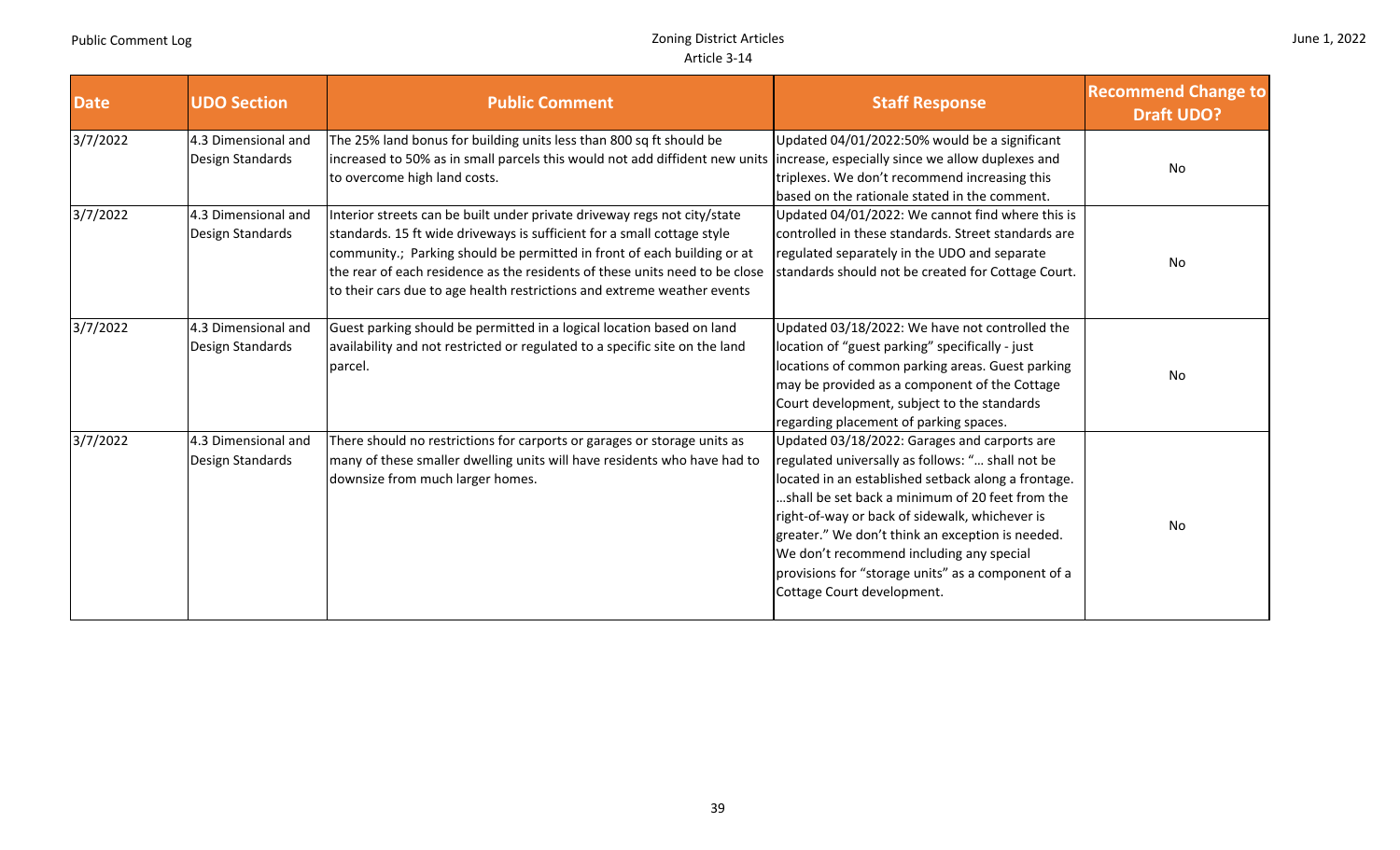|  |  | June 1, 2022 |
|--|--|--------------|
|--|--|--------------|

| <b>Date</b> | <b>UDO Section</b>                      | <b>Public Comment</b>                                                                                                                                                                                                                                                                                                                                                                                                                                                                                                                                                                                                                                                                                                                                                                                                                                                                                                                                                                                                                                                                                                                                                                                                                                                                                                        | <b>Staff Response</b>                                                                                                                                                                                                                                                                                                                                                                                                                                                                                                                                                                                                                                                                                                                                                                                                                                                                    | <b>Recommend Change to</b><br><b>Draft UDO?</b> |
|-------------|-----------------------------------------|------------------------------------------------------------------------------------------------------------------------------------------------------------------------------------------------------------------------------------------------------------------------------------------------------------------------------------------------------------------------------------------------------------------------------------------------------------------------------------------------------------------------------------------------------------------------------------------------------------------------------------------------------------------------------------------------------------------------------------------------------------------------------------------------------------------------------------------------------------------------------------------------------------------------------------------------------------------------------------------------------------------------------------------------------------------------------------------------------------------------------------------------------------------------------------------------------------------------------------------------------------------------------------------------------------------------------|------------------------------------------------------------------------------------------------------------------------------------------------------------------------------------------------------------------------------------------------------------------------------------------------------------------------------------------------------------------------------------------------------------------------------------------------------------------------------------------------------------------------------------------------------------------------------------------------------------------------------------------------------------------------------------------------------------------------------------------------------------------------------------------------------------------------------------------------------------------------------------------|-------------------------------------------------|
| 2/24/2022   | 4.3 Dimensional and<br>Design Standards | My concern is the elimination of the units-per-acre standard for density.<br>The tools used to promote density in the proposed Charlotte UDO are<br>maximum lot area and maximum building coverage, which apply to<br>structures/parcels and not units. The impact in zoning districts N1-A<br>through N1-E means that these structures can be built in these zoning<br>districts by right. As an example, on a 1-acre lot where the minimum lot<br>area is 10,000 square feet, and a structure is over 40,000 square feet, in<br>N1-A this structure could be divided into 4 units, 8 duplexes, 12 triplexes,<br>etc. In N1-E, it could be 13 units, 26 duplexes, etc. Why not increase the<br>minimum lot areas? They do so in Raleigh. For attached houses in Raleigh,<br>their minimum lot areas range from 20,000 in R-2 to 4,000 in R-10. That's<br>one way to lessen the density. Another way is to regulate my structues per could be built. The lot area standards set the<br>acre. The proposal that I made is that one way to compromise on density<br>limiations would be to talk about structures per acre - the number of<br>structures per acre would depend on the classification N1-A through N1-E.<br>made a comment in the portal many months ago and I was wondering<br>when I might receive a response. | Updated 03/11/2022: It is true that the overall<br>density standards have been eliminated and the<br>main control that relates to density is that of<br>minimum lot area. The Comprehensive Plan has<br>established policy that allows duplexes and<br>triplexes in all districts that allow for single-family<br>dwellings, in addition to quadraplexes on arterials,<br>in order to increase the supply of diverse housing<br>options and affordable units; a density cap would<br>work explicitly counter to such policy, artificially<br>limiting the number of dwelling types/units that<br>minimums for all dwelling types, which are then<br>subject to compliance with other standards such as<br>setbacks, parking requirements, coverage, etc.<br>These additional standards, working together, are<br>intended to create compatibility between this mix<br>of dwelling types. | No                                              |
| 2/24/2022   | 4.1 Purpose                             | think that preservation of neighborhood character is an important aspect Updated 03/18/2022: Two new proposed voluntary<br>of this plan for these areas, as well as the ability to introduce new types of  overlay districts are available in Neighborhood 1<br>housing like duplexes and triplexes. My general concern is that often it's<br>not the duplexes/triplexes that are changing the character of the<br>neighborhood and really introducing types of housing or elevations that<br>are inconsistent with what's already there - it's the single family houses<br>where people are tearing down ranch houses and building giant new<br>houses, and I don't see any of the same types of restrictions and<br>regulations on single family housing as there are on multi-unit housing. Is<br>that a misunderstanding on my part or is that just an aspect of the plan<br>that I'm uncomfortable with?                                                                                                                                                                                                                                                                                                                                                                                                                | place types that can help regulate the scale and<br>height of new dwellings. The are the Neighborhood<br>Charcter Overlay (NCO) and the Residential Infill<br>Overlay (RIO). Both districts are in Article 14 of the<br>draft UDO.                                                                                                                                                                                                                                                                                                                                                                                                                                                                                                                                                                                                                                                       | No                                              |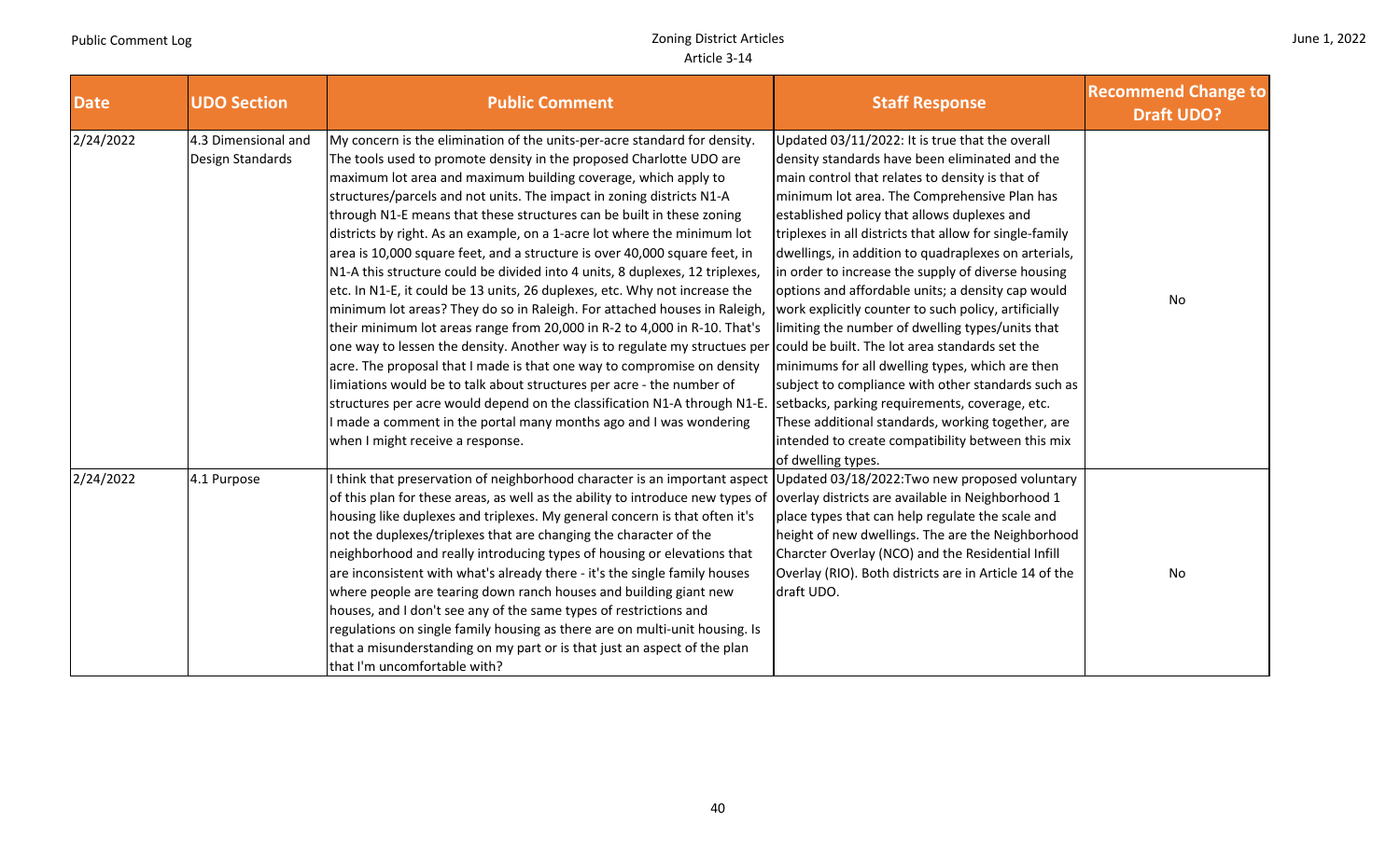| June 1, 2022 |  |  |
|--------------|--|--|
|--------------|--|--|

| <b>Date</b> | <b>UDO Section</b>                      | <b>Public Comment</b>                                                                                                                                                                                                                                                                                                                                                                                                                                                                      | <b>Staff Response</b>                                                                                                                                                                                                                                                                                                                                                                                                                                                                                                                                                                                                                                                                                                                                                                                                                                                 | <b>Recommend Change to</b><br><b>Draft UDO?</b> |
|-------------|-----------------------------------------|--------------------------------------------------------------------------------------------------------------------------------------------------------------------------------------------------------------------------------------------------------------------------------------------------------------------------------------------------------------------------------------------------------------------------------------------------------------------------------------------|-----------------------------------------------------------------------------------------------------------------------------------------------------------------------------------------------------------------------------------------------------------------------------------------------------------------------------------------------------------------------------------------------------------------------------------------------------------------------------------------------------------------------------------------------------------------------------------------------------------------------------------------------------------------------------------------------------------------------------------------------------------------------------------------------------------------------------------------------------------------------|-------------------------------------------------|
| 2/24/2022   | 4.3 Dimensional and<br>Design Standards | have a question about the edges and the translation between residential<br>districts and higher density uses. I looked at the Policy Map, and it looks<br>like there a lot of high-density uses in North Charlotte right up next to<br>single-family zoning - Neighborhood Activity Centers and Community<br>Activity Centers right up against Neighborhood 1. For those high density<br>areas right up next to N1 districts, what will that transition look like for<br>those properties? | The height transition for development adjacent to<br>Neighborhood 1 places types has been adjusted.                                                                                                                                                                                                                                                                                                                                                                                                                                                                                                                                                                                                                                                                                                                                                                   | Yes                                             |
| 2/24/2022   | 4.2 Uses                                | had a clarification question: Are small commercial or mixed-use buildings<br>(ie corner stores) allowed in N1 zoning districts?                                                                                                                                                                                                                                                                                                                                                            | Updated 03/18/2022: The N1 zoning districts allow<br>Neighborhood Commercial Establishments with<br>Prescribed Conditions per Table 15-1: Use Matrix.<br>The precribed conditions are in Article 15.3. HHH<br>and include a provision that, in the Neighborhood 1<br>and Neighborhood 2 Zoning Districts, neighborhood<br>commercial establishments are allowed within<br>existing structures that are nonresidential in their<br>original construction and/or current use as of the<br>effective date of the UDO. Such structures cannot<br>be expanded. There are also additional prescribed<br>conditions that would apply to this use in a<br>Neighborhood 1 district.<br>Updated 04/13/2022: To clarify the previous<br>update - The provided response applies only to the<br>N1 Zoning Districts. There are different standards in<br>the N2-C Zoning District. | No                                              |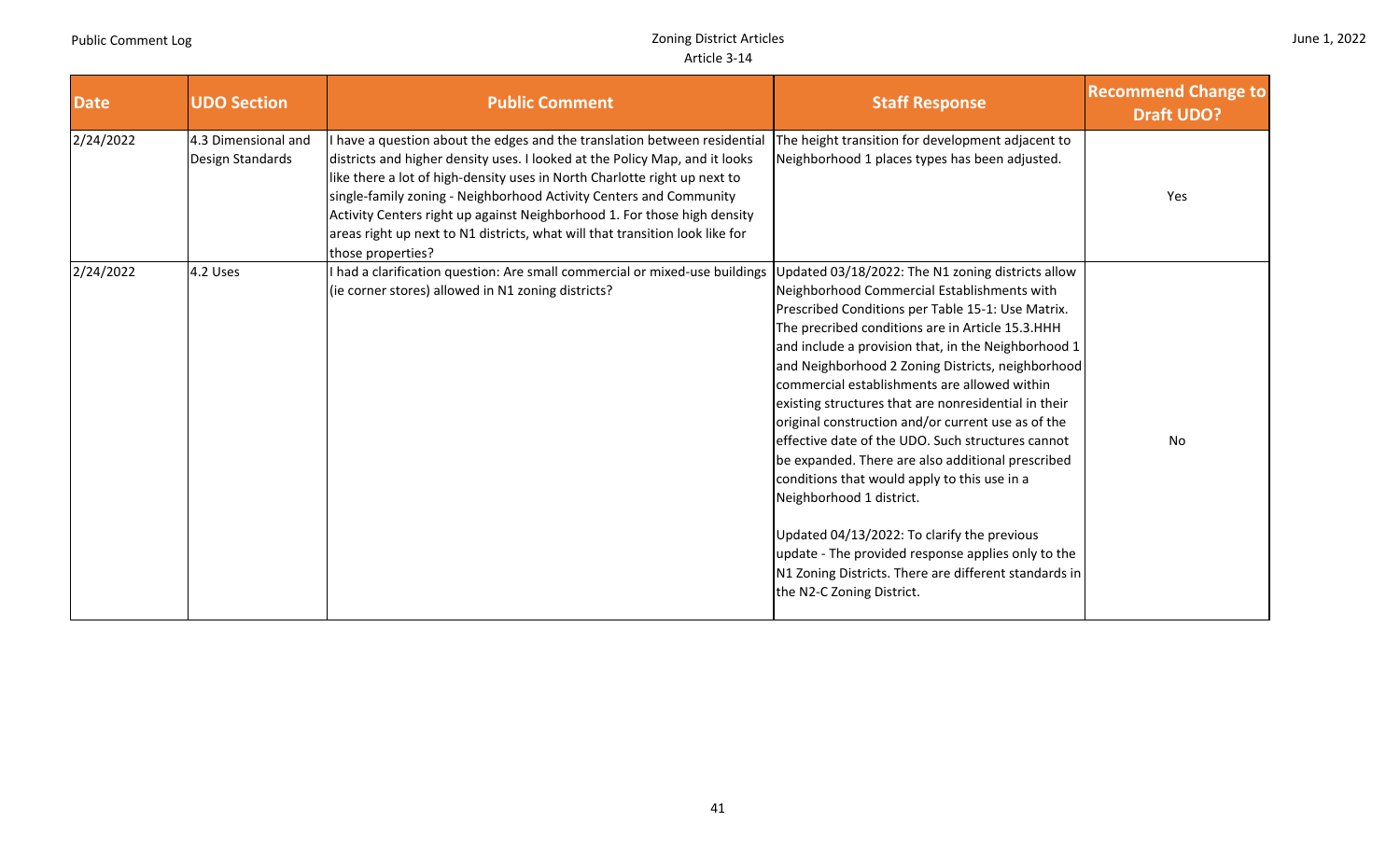|  |  | June 1, 2022 |
|--|--|--------------|
|--|--|--------------|

| <b>Date</b> | <b>UDO Section</b>                      | <b>Public Comment</b>                                                                                                                                                                                                                                                                                                                                                                                                                                                                                                           | <b>Staff Response</b>                                                                                                                                                                                                                                                                                                                                                                                                                                                                                                                                                                                                                           | <b>Recommend Change to</b><br><b>Draft UDO?</b> |
|-------------|-----------------------------------------|---------------------------------------------------------------------------------------------------------------------------------------------------------------------------------------------------------------------------------------------------------------------------------------------------------------------------------------------------------------------------------------------------------------------------------------------------------------------------------------------------------------------------------|-------------------------------------------------------------------------------------------------------------------------------------------------------------------------------------------------------------------------------------------------------------------------------------------------------------------------------------------------------------------------------------------------------------------------------------------------------------------------------------------------------------------------------------------------------------------------------------------------------------------------------------------------|-------------------------------------------------|
| 2/24/2022   | 4.3 Dimensional and<br>Design Standards | have 1.7 acres of land in West Charlotte, and I'm wondering if desired<br>aesthetics/architectural features (inspired by a trip to Dubai) will be<br>permitted on our lots. There's popularity across the globe with shipping<br>containers being repurposed, and the conversion of these to living spaces<br>is not a new concept and I'm not sure if this is something that's a<br>discussion in the UDO. Is it possible to have the container as a permitted<br>use due to its desired aesthetics and environmental benefit. | Updated 03/18/2022: The proposed restrictions on<br>building materials would apply to non-residential<br>development as well as mixed-use, triplex,<br>quadraplex, and multi-family. It does not restrict<br>the use of these materials, only limits them to 25%<br>of the facade. The restriction of corrugated metal<br>siding in this section was not intended to apply to<br>the re-use of shipping containers.<br>Updated 04/13/2022: To clarify the previous<br>update - Staff will amend the language of the<br>second draft UDO to clarify this building material<br>restriction does not apply to the reuse of shipping<br>containers. | Yes                                             |
| 2/24/2022   | 4.3 Dimensional and<br>Design Standards | Had a few comments 1- Could the Non-residential building height that<br>allows for additional height to 60ft be applied to residential heights in N1-<br>E AND N1-F. Could also allow the sidewalls to be higher in those districts;<br>Allowing the voluntary Mixed-income to be allowed in N1-E AND N1-F.                                                                                                                                                                                                                     | Updated 03/18/2022:<br>1. The 60' maximum height is only available for non-<br>residential and mixed-use buildings in the N1<br>zoning districts.<br>2. We are recommending increasing the minimum<br>sidewall height for duplexes, triplexes, and<br>quadraplexes from 12' to 20'.<br>3. Because this bonus allows for development to<br>use the standards of the next highest district, and<br>because there are no proposed N1 districts with<br>greater intensity than the N1-E and N1-F districts,<br>we would not support making this change at this<br>time.                                                                             | Yes                                             |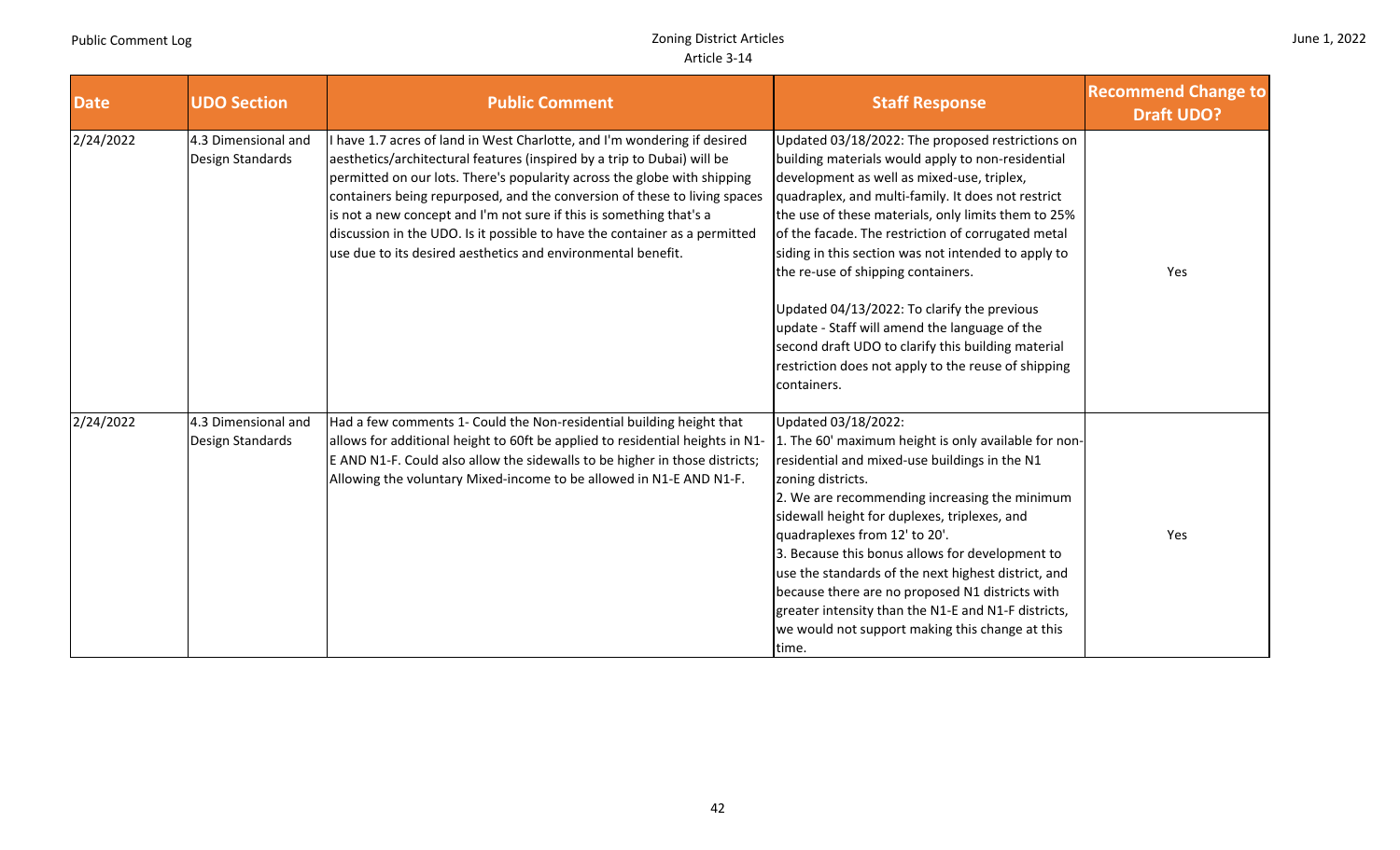and the state

|  |  | June 1, 2022 |
|--|--|--------------|
|--|--|--------------|

and the company

| <b>Date</b> | <b>UDO Section</b>                      | <b>Public Comment</b>                                                                                                                                                                                                                                                                                                                                                                                                                                                                                                                                                        | <b>Staff Response</b>                                                                                                                                                                                                                                                                                                                                                                                                                                                              | <b>Recommend Change to</b><br><b>Draft UDO?</b> |
|-------------|-----------------------------------------|------------------------------------------------------------------------------------------------------------------------------------------------------------------------------------------------------------------------------------------------------------------------------------------------------------------------------------------------------------------------------------------------------------------------------------------------------------------------------------------------------------------------------------------------------------------------------|------------------------------------------------------------------------------------------------------------------------------------------------------------------------------------------------------------------------------------------------------------------------------------------------------------------------------------------------------------------------------------------------------------------------------------------------------------------------------------|-------------------------------------------------|
| 3/11/2022   | 4.7 General<br>Development<br>Standards | Article 4.7 requires:<br>Loading and Service Area for Single Family Homes Article 20. Absurdity on<br>single family homes. Please clarify that it's only for certain product types<br>and project sizes on attached multi-family stacked homes in N1-f.                                                                                                                                                                                                                                                                                                                      | Updated 03/18/2022: There are no loading or<br>service requirements for single family homes. Table<br>20-1 in Article 20.1 indicates loading spaces are<br>required only for multi-family or mixed-use having<br>50 residential units or more. Article 20.3 indicates<br>solid waste service areas are only required for multi-<br>family and townhome development of more than<br>11 units.                                                                                       | No                                              |
| 3/11/2022   | 4.7 General<br>Development<br>Standards | Article 4.7 requires:<br>Architectural Features Article 18. Standards on architectural features<br>(article 18-2 #C page 18-2) specifically exterior architectural<br>ornamentation such as sill, cornices, etc- cannot be regulated on North<br>Carolina Residential Code for One- and Two-Family Dwellings (per §160D-<br>702). North Carolina Residential Code for One- and Two-Family Dwellings<br>includes all townhomes regardless of the # of units joined by sidewalls                                                                                               | Updated 03/18/2022: The proposed vertical<br>clearance restriction on sills, cornices, etc. in Article<br>18.2.C.6 only applies to that portion of these<br>architectural features than encroach into the<br>required setback, which is controlled by Table 18-1.<br>The alternative to having a minimum vertical<br>clearance would be to not allow these features to<br>encroach into setbacks at all. 160-D does not limit<br>dimensional standards for architectural features. | No                                              |
| 3/11/2022   | 4.3 Dimensional and<br>Design Standards | Article 4.3 G. requirement for no more 2 MF-Stacked structures on a Lot<br>does not work with Condos (stacked flat) with parking lots not garages.<br>Problem is exacerbated with the requirement for entries facing a frontage<br>(Section 4.3H). Please produce drawing of why this requirement works & is this standard will not create any nonconformities.<br>desired or change the requirement. Please explain what will happen to all<br>of the condos without garages not facing a frontage when you make then<br>non-conforming. How will the owners get mortgages? | Updated 04-01/2022: The section referenced only<br>applies to N1-F districts. Since no current<br>conventional zoning districts will translate to N1-F,                                                                                                                                                                                                                                                                                                                            | No                                              |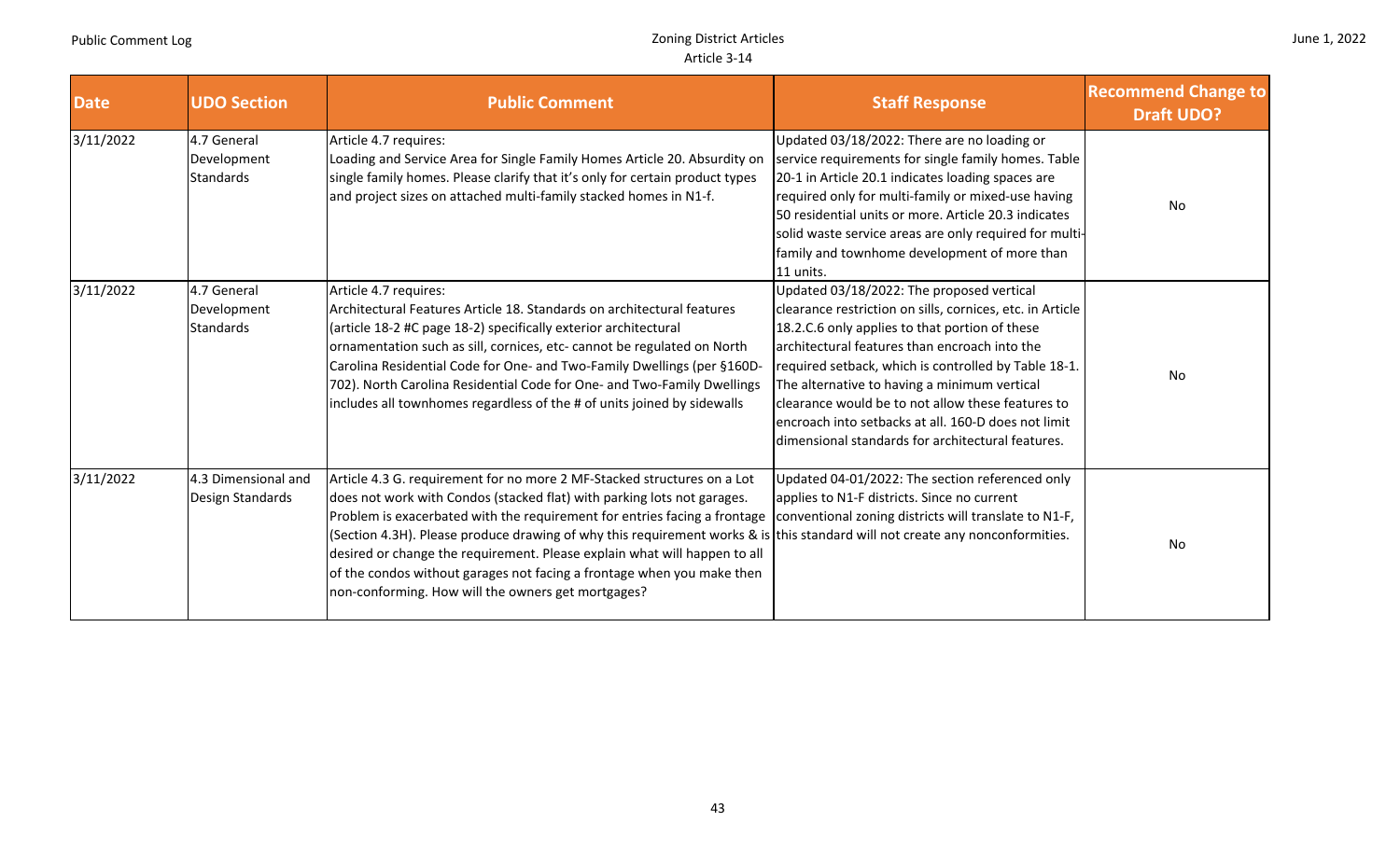|  |  | June 1, 2022 |
|--|--|--------------|
|--|--|--------------|

| <b>Date</b> | <b>UDO Section</b>                       | <b>Public Comment</b>                                                                                                                                                                                                                                                                                                                                                                                                                                                                                                                                                                                                                                                                                                               | <b>Staff Response</b>                                                                                                                                                                                                                                                                                                                                                              | <b>Recommend Change to</b><br><b>Draft UDO?</b> |
|-------------|------------------------------------------|-------------------------------------------------------------------------------------------------------------------------------------------------------------------------------------------------------------------------------------------------------------------------------------------------------------------------------------------------------------------------------------------------------------------------------------------------------------------------------------------------------------------------------------------------------------------------------------------------------------------------------------------------------------------------------------------------------------------------------------|------------------------------------------------------------------------------------------------------------------------------------------------------------------------------------------------------------------------------------------------------------------------------------------------------------------------------------------------------------------------------------|-------------------------------------------------|
| 3/11/2022   | 4.3 Dimensional and<br>Design Standards  | Transparency requirements in Articles 4 to 13 are problematic for certain<br>uses that require limited visibility. Since you intend to over-reach into<br>aesthetics, where are the provisions for uses that need limited<br>transparency. Easily identified examples are banks, mini-storage, tele-<br>communication buildings (e.g AT&T switching station) and jails.                                                                                                                                                                                                                                                                                                                                                             | Updated 04/01/2022: Alternate requirements for<br>transparency for uses such as telecommunication<br>buildings and jails will be added in the next draft<br>UDO for districts that have such requirements.<br>Updated 04/07/2022: Staff and consultants believe<br>the draft UDO has adequate language to<br>accommodate the transparency standards for the<br>uses it applies to. | <b>Yes</b>                                      |
| 3/11/2022   | 16.3 Dimensional and<br>Design Standards | Article 6 appears to be the appropriate category for large commercial uses Updated 03/18/2022: The requirement is that one<br>such as the Outlet Mall but when you look at Article 6 #D, # E, #F<br>(Transparency when retail faces a pedestrian plaza (aka Open Space)),<br>(bldg. Design Standards especially the doors have to be 4ft above or below entrances shall between 4' above and 4' below<br>grade) it's clear that the Outlet Mall and The Arboretum (as examples) will grade, which means they could be at grade or any<br>be non-conforming. Please change the standards to better reflect what<br>large commercial uses actually look like and how they have to function to<br>comply with federal ADA requirements | prominent entrance is required at grade (same<br>#G level as adjacent sidewalk). All other ground floor<br>elevation between those limits. We don't believe<br>the examples cited would be nonconforming.                                                                                                                                                                          | <b>No</b>                                       |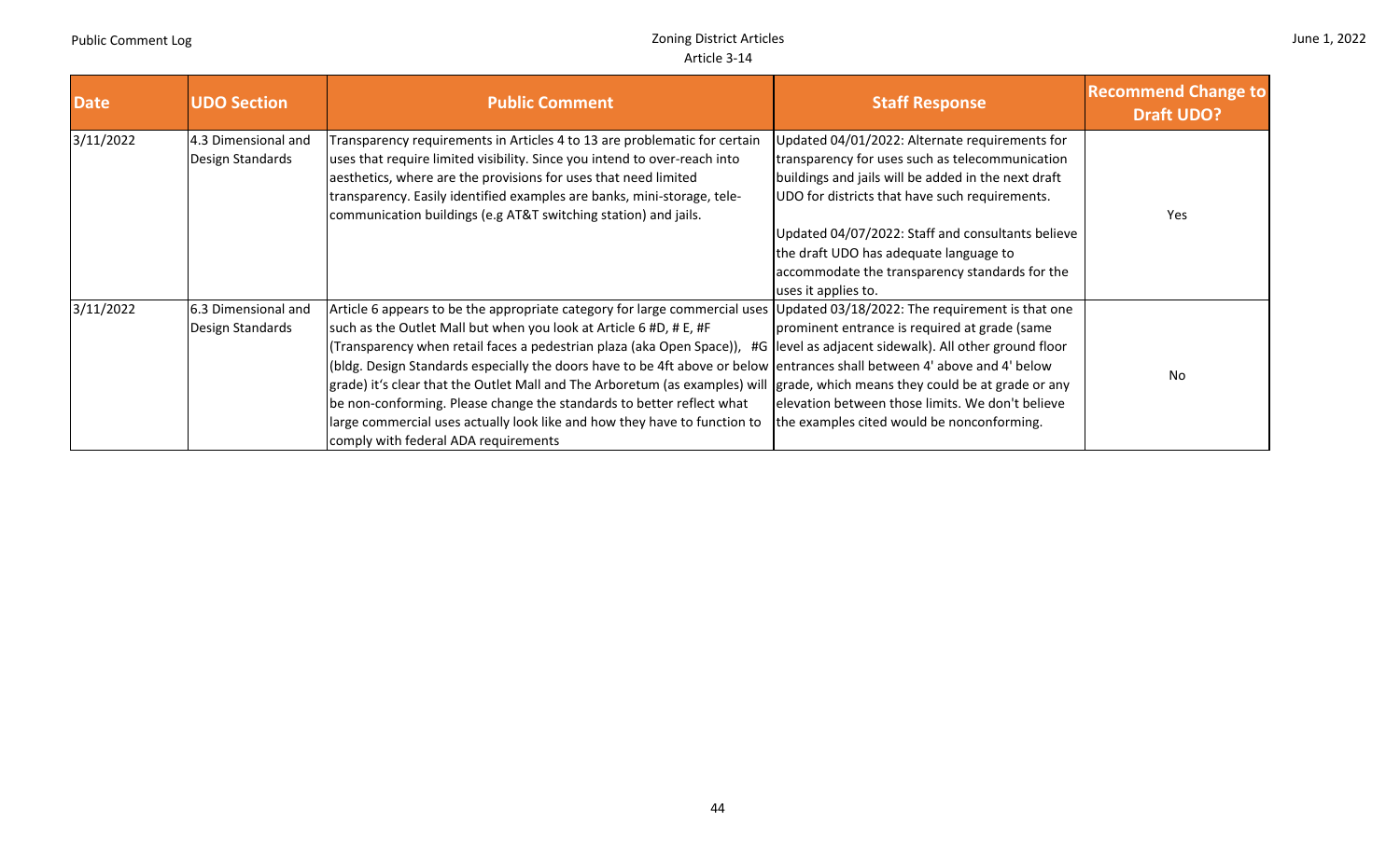|  |  | June 1, 2022 |
|--|--|--------------|
|--|--|--------------|

| <b>Date</b> | <b>UDO Section</b> | <b>Public Comment</b>                                                                                                                                                                                                                                                                                                                                                                                                                                                                                                                                                                                                                                                                                                                                                                                                                                                                                                                                                                                                                                                                                                                                                                             | <b>Staff Response</b>                                                                                                                                                                                                                                                | <b>Recommend Change to</b><br><b>Draft UDO?</b> |
|-------------|--------------------|---------------------------------------------------------------------------------------------------------------------------------------------------------------------------------------------------------------------------------------------------------------------------------------------------------------------------------------------------------------------------------------------------------------------------------------------------------------------------------------------------------------------------------------------------------------------------------------------------------------------------------------------------------------------------------------------------------------------------------------------------------------------------------------------------------------------------------------------------------------------------------------------------------------------------------------------------------------------------------------------------------------------------------------------------------------------------------------------------------------------------------------------------------------------------------------------------|----------------------------------------------------------------------------------------------------------------------------------------------------------------------------------------------------------------------------------------------------------------------|-------------------------------------------------|
| 3/11/2022   | 7.1 Purpose        | Article 7 identifies the purpose as "needs and impacts of large-scale<br>institutional campuses, including governmental, educational, medical,<br>social service, continuum of care residential developments, and religious<br>campuses, which may include associated supportive uses" clearly calls<br>out CCRC as the intended use--- BUT when you look at the requirements<br>for Article 7 #D (Building Articulation especially the chart notes), # E<br>(Transparency), #F (site layout standards especially the limitation to 8<br>units per building), #G (bldg. Design Standards especially the 'over 5<br>stories' requirements since the height limitations are 4 stories in IC-1 and<br>OFC, 6 stories in IC-3 & Bonus is not appropriate for a CCRC) (& mandatory<br>grade height for entrances that don't meet wheelchair or walker<br>requirements) it's clear that no one thought how you'd do another Sharon<br>Towers/ Aldersgate/ South Minster with only 8 units in a 4 story building<br>with no handicap entrance.<br>Apply the same 4 standards to government owned Affordable Housing.<br>Doesn't work. Apply the same 4 standards to college dormitories. Doesn't<br>work | Updated 05/19/2022: It is possible to achieve 5<br>stories in all campus districts with a development<br>bonus. The limit of 8 units per building only applies<br>to Multi-Family Attached and Townhouse<br>dwellings, it does not apply to Multi-Family<br>Stacked. | No                                              |
| 3/16/2022   | 5.1 Purpose        | Thank you for your response to my prior question about TOD zoned<br>properties receiving Neighborhood 2 place types. I thought your response<br>provided very clear guidance that TOD properties should receive one of<br>the Centers place types, and I appreciate the clarity of your response.<br>Despite this, there are still TOD properties that have been changed to<br>Neighborhood 2 place types (I am happy to provide a list of addresses).<br>Can you please provide some additional color on the reasoning why TOD<br>zoned properties need to receive one of the Centers place types so I can<br>take it back to the Place Type team? Your prior response was not enough<br>to have them make the necessary changes and there are still TOD zoned<br>properties with a N2 place type, which will make the UDO conflict itself in<br>a variety of areas.                                                                                                                                                                                                                                                                                                                             | Updated 04/01/2022: Place Type mapping will be<br>discussed again during the community area plan<br>process to be led by the Comprehensive Plan team.                                                                                                                | No                                              |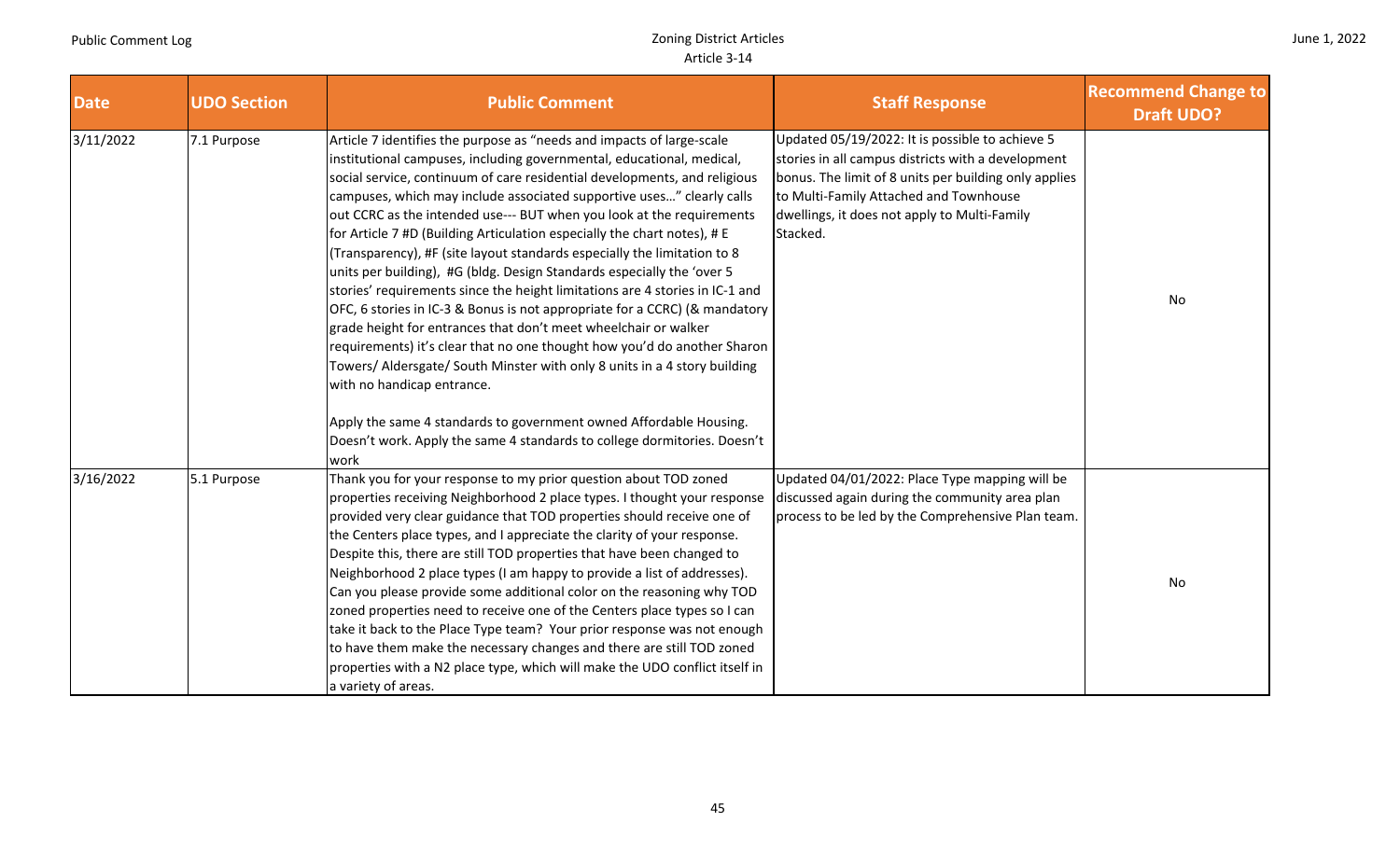| June 1, 2022 |  |  |
|--------------|--|--|
|--------------|--|--|

| <b>Date</b> | <b>UDO Section</b>                 | <b>Public Comment</b>                                                                                                                                                                                                                                                                                                                                                                                                                                                                                                                                                                                                   | <b>Staff Response</b>                                                                                                                                                                                                                                                                                                     | <b>Recommend Change to</b><br><b>Draft UDO?</b> |
|-------------|------------------------------------|-------------------------------------------------------------------------------------------------------------------------------------------------------------------------------------------------------------------------------------------------------------------------------------------------------------------------------------------------------------------------------------------------------------------------------------------------------------------------------------------------------------------------------------------------------------------------------------------------------------------------|---------------------------------------------------------------------------------------------------------------------------------------------------------------------------------------------------------------------------------------------------------------------------------------------------------------------------|-------------------------------------------------|
| 3/18/2022   | 3.3 UDO Zoning<br><b>Districts</b> | It is unclear from the information provided how the following districts<br>and/or existing entitlements in the URP and UCP translate to new districts:<br>oNot withstanding the fact that conditional districts have been largely<br>eliminated in the UDO, the standards and use options that are found in<br>NS, CC, RE-3 have note been accounted for and appear not present in the<br>translation table. Some sense of the translation of the form and<br>entitlements of those districts should be approximated in a UDO district,<br>even is it is intended to be conventional.                                   | Updated 03/24/2022: NS, CC, and RE-3 are all<br>conditional districts, and any parcels currently<br>having these zoning designations will retain their<br>conditional zoning. These districts will not translate<br>with adoption of the UDO. Only conventional<br>zoning districts will translate to a new UDO district. | No                                              |
| 3/18/2022   | 3.3 UDO Zoning<br><b>Districts</b> | oThe dimensional standards and intent of the range of current Office<br>districts O-1, O-2, O-3, B-P, RE-1 and RE-2 are not translated to an<br>applicable level of parity in new UDO districts. They all translate to OFC. If<br>the Campus placetype is designated in the URP as the predominate future<br>land use, only one future UDO district has been provided to account for<br>any and all development (existing, entitled or desired) outside of the two<br>Campus districts which are appropriate for single ownership land<br>assemblages like CMS school campus locations and UNCC in the UCP/URP<br>area. | Updated 04/01/2022: The UDO consultant and staff<br>will develop an additional campus zoning district.                                                                                                                                                                                                                    | Yes                                             |
| 3/19/2022   | 3.3 UDO Zoning<br><b>Districts</b> | There does not appear to be a translation or rationale on how and where<br>MUDD would translate to CAC-1. The intent statement of CAC-1 would<br>suggest that its use in the UCP area would be appropriate.                                                                                                                                                                                                                                                                                                                                                                                                             | Updated 04/01/2022: Properties with conventional<br>MUDD zoning will translate to CAC-2 because of the<br>comparable intensities between MUDD and CAC-2.                                                                                                                                                                  | No                                              |
| 3/20/2022   | 3.3 UDO Zoning<br><b>Districts</b> | Although the CC district is conditional can it be assumed that it would<br>likely translate to standards similar to CR?                                                                                                                                                                                                                                                                                                                                                                                                                                                                                                 | Updated 03/25/2022: Only conventional zoning<br>districts will translate to a new UDO district (See<br>Table 3-1 in Article 3). Since CC is a conditional<br>district, it will not translate to a different district<br>upon adoption of the UDO.                                                                         | No                                              |
| 3/21/2022   | 3.3 UDO Zoning<br><b>Districts</b> | The location of an Industrial-based Placetype and the possibility of<br>introducing ML-1 and ML-2 into the future built environment of UCP is<br>incongruous with the publicly supported future vision of the area.                                                                                                                                                                                                                                                                                                                                                                                                     | Updated 03/25/2022: The location of<br>Manufacturing & Logistics place types is<br>recommended by the Policy Map. This is not<br>addressed in the UDO.                                                                                                                                                                    | No                                              |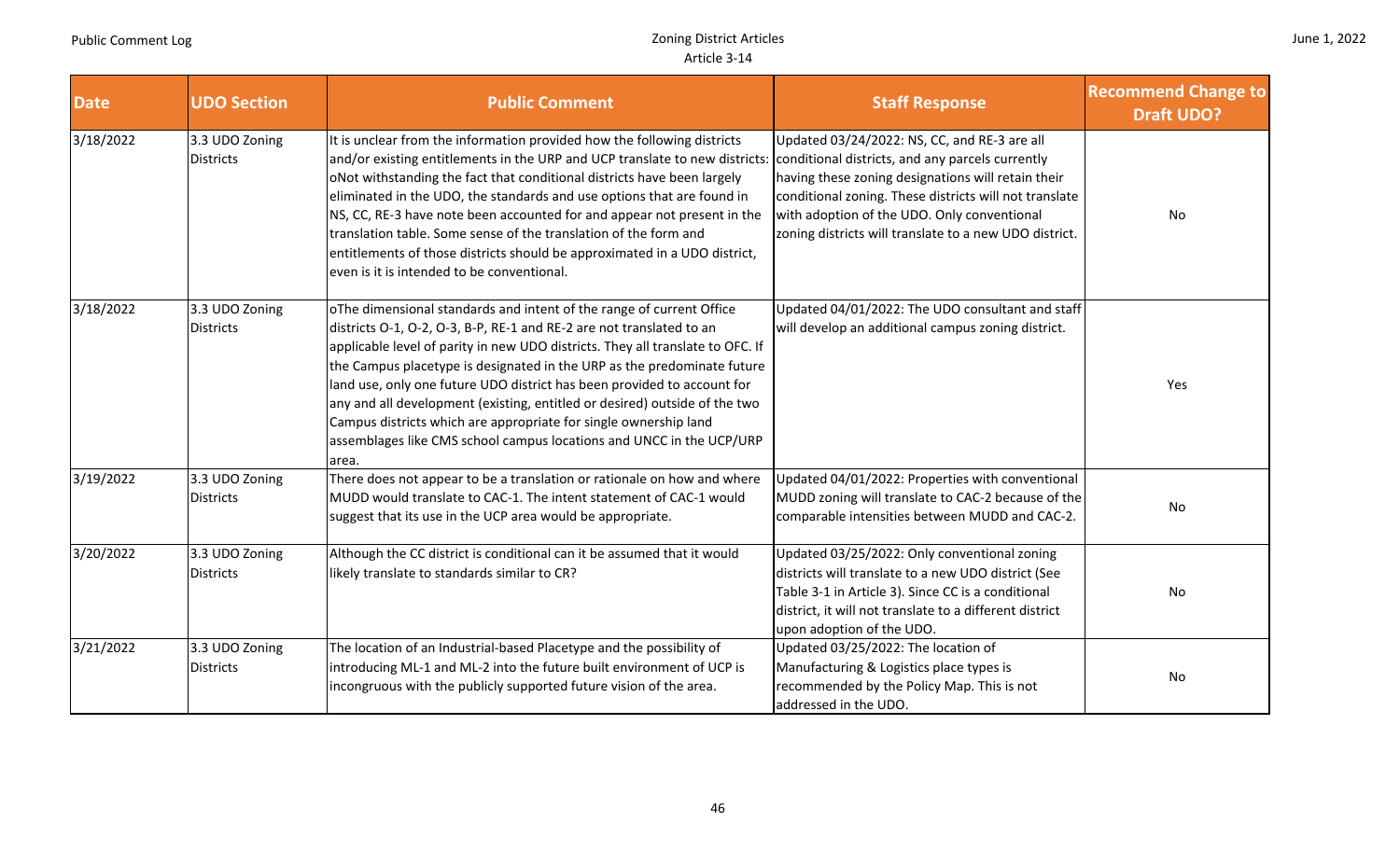|  |  | June 1, 2022 |
|--|--|--------------|
|--|--|--------------|

| <b>Date</b> | <b>UDO Section</b>                                 | <b>Public Comment</b>                                                                                                                                                                                                                                                                                                                                                                              | <b>Staff Response</b>                                                                                                                                                                                            | <b>Recommend Change to</b><br><b>Draft UDO?</b> |
|-------------|----------------------------------------------------|----------------------------------------------------------------------------------------------------------------------------------------------------------------------------------------------------------------------------------------------------------------------------------------------------------------------------------------------------------------------------------------------------|------------------------------------------------------------------------------------------------------------------------------------------------------------------------------------------------------------------|-------------------------------------------------|
| 3/22/2022   | 3.3 UDO Zoning<br><b>Districts</b>                 | Current zoning district translation and direction on appropriate locations<br>where IMU is to be used appears to be absent.                                                                                                                                                                                                                                                                        | Updated 03/25/2022: There are no current zoning<br>districts that will translate to IMU. IMU zoning<br>would have to be sought through a rezoning<br>petition.                                                   | No                                              |
| 3/23/2022   | 3.3 UDO Zoning<br><b>Districts</b>                 | It is unclear how the OFC district appropriately translates the RE-1 and RE- Updated 04/01/2022: The OFC district standards<br>2 districts                                                                                                                                                                                                                                                         | are the closest district to the RE districts in terms of<br>development standards. However, there will be<br>additional opportunities to adjust zoning from OFC<br>including through future alignment rezonings. | No                                              |
| 3/24/2022   | 3.3 UDO Zoning<br><b>Districts</b>                 | Direction on how and where the translation of MUDD and other "urban"<br>legacy districts to CAC-1 and CAC-2 is needed.                                                                                                                                                                                                                                                                             | Updated 04/01/2022: Properties with conventional<br>MUDD zoning will translate to CAC-2 because of the<br>comparable intensities between MUDD and CAC-2.                                                         | No                                              |
| 3/25/2022   | 3.3 UDO Zoning<br><b>Districts</b>                 | The Predominant Existing Districts in URP (exclusive of existing SF<br>neighborhoods) are:RE-1, RE-2, RE-3, MUDD, O-1, O-2, UR-2, R-17MF, B-D. will develop an additional campus zoning district<br>The available districts that translate, if the Campus Placetype is to remain<br>(which is not supported) is not adequately covered by the OFC district as<br>presented in this draft.          | Updated 04/01/2022: The UDO consultant and staff<br>that will be appropriate for rezoning in certain<br>campus place types.                                                                                      | Yes                                             |
| 3/26/2022   | 3.3 UDO Zoning<br><b>Districts</b>                 | The IMU district should be added to the menu of applicable districts<br>available for the Campus Placetype if the URP continues to be classified as preclude the application of IMU zoning in an area<br>Campus on the Policy Map.                                                                                                                                                                 | Updated 04/01/2022: The proposed UDO does not<br>such as URP.                                                                                                                                                    | No                                              |
| 3/18/2022   | 3.4 Zoning Map; 3.3<br><b>UDO Zoning Districts</b> | Given President Biden, and other relevant members of congress', position<br>that the housing shortage is a result of the failure of local zoning<br>ordinances, I would like to suggest this be rereviewed to allow for more<br>open planning. Specifically, more open, single family housing and the<br>lowering of fees to encourage the building of homes and offset of<br>construction prices. | Updated 03/25/2022: The Neighborhood 1 zoning<br>districts in the UDO will allow single-family, duplex,<br>and triplex dwellings on any lot. Fees are not<br>controlled by the UDO.                              | No                                              |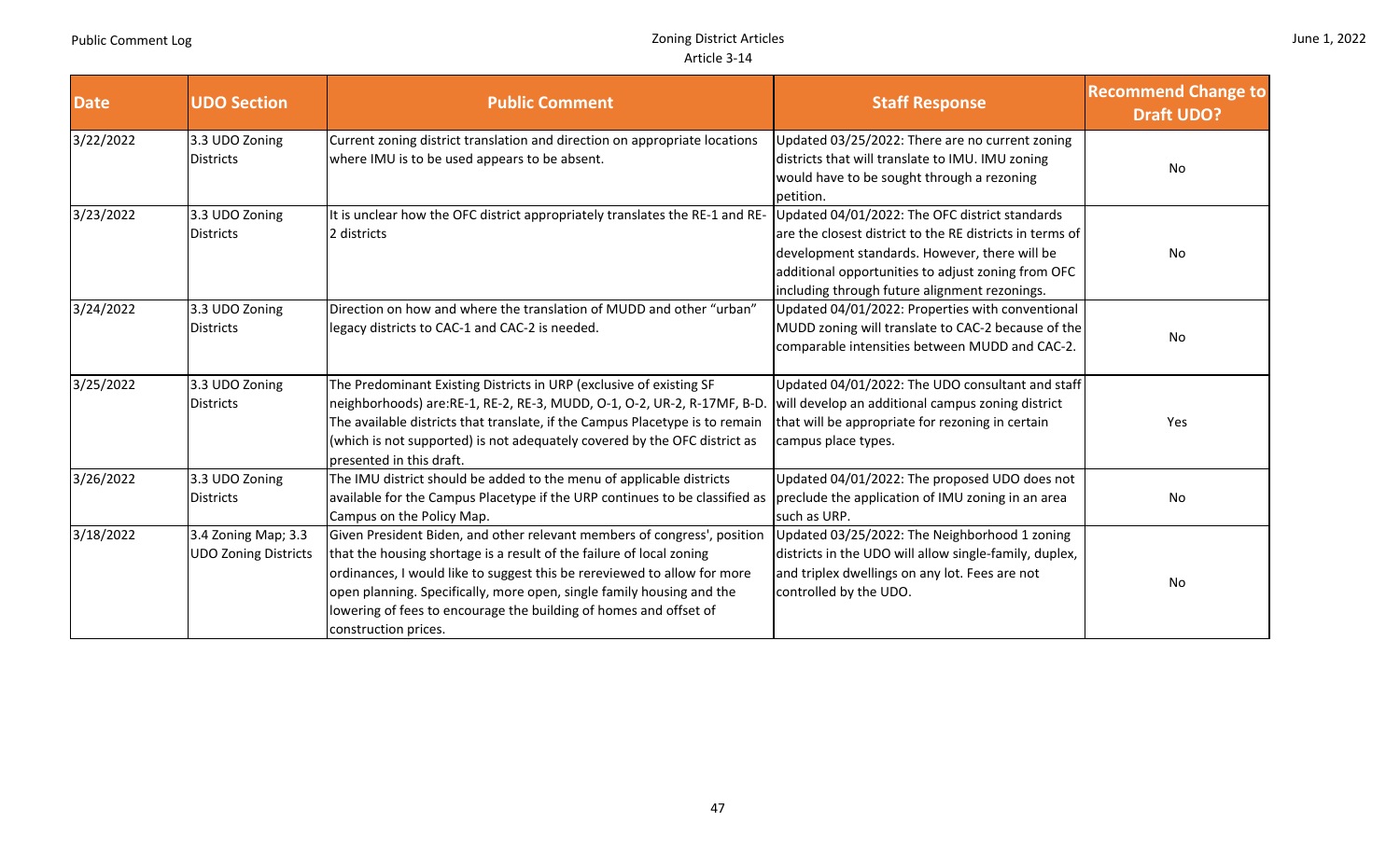T

|  |  | June 1, 2022 |
|--|--|--------------|
|--|--|--------------|

| <b>Date</b> | <b>UDO Section</b>                      | <b>Public Comment</b>                                                                                                                                                                                                                                                                                                                                                                                                                                                                                                                                                                                            | <b>Staff Response</b>                                                                                                                                                                                                                                                                                                                                                                                                                                                                                                                               | <b>Recommend Change to</b><br><b>Draft UDO?</b> |
|-------------|-----------------------------------------|------------------------------------------------------------------------------------------------------------------------------------------------------------------------------------------------------------------------------------------------------------------------------------------------------------------------------------------------------------------------------------------------------------------------------------------------------------------------------------------------------------------------------------------------------------------------------------------------------------------|-----------------------------------------------------------------------------------------------------------------------------------------------------------------------------------------------------------------------------------------------------------------------------------------------------------------------------------------------------------------------------------------------------------------------------------------------------------------------------------------------------------------------------------------------------|-------------------------------------------------|
| 3/18/2022   | 3.2 Zoning District<br>Translation      | Section 3.2 - The direct translation of the PED overlay to NC is inconsistent Updated 04/01/2022: The translation of PED<br>with the land use recommendations in the adopted Sunnyside Pedscape<br>and Land Use Plan. This has been partially addressed in the latest iteration<br>of the Policy Map, but the ECA Land Use and Development Committee<br>wants to ensure that the adopted plan recommendations and underlying<br>zoning are not affected by a broad-brush application of NC in PED<br>designated area through the UDO adoption, as would occur if the direct<br>translation was made as proposed. | Overlay will be adjusted in the next draft UDO<br>when the underlying zoning is residential.                                                                                                                                                                                                                                                                                                                                                                                                                                                        | Yes                                             |
| 3/16/2022   | 4.3 Dimensional and<br>Design Standards | Article 4: Section 5 - Sub. Section B - Voluntary Mixed-Income Resident<br>Development<br>Allowing the voluntary Mixed-income to be permitted in N1-E, N1-F, and<br>N2 districts.<br>Adding additional benefits for providing affordable housing (1) reducing<br>required parking minimums in Tier 1 and 2, (2) giving a reduction of<br>Minimum Rear Setback (3) giving ability to reduce the minimum lot<br>area/width including the mixed-use components. All three bonus<br>recommendations can apply to the denser districts N1-C to N1-F and N2.                                                           | Updated 04/05/2022: UDO staff and consultants do<br>not recommend changing the applicable zoning<br>districts. The structure of zoning districts listed in<br>the comment do not lend themselves for inclusion<br>in this development option.<br>The ability in using this option to develop under the<br>standards of the next more intense zoning district<br>will bring the benefit of smaller lot sizes, reduced<br>setbacks, etc.<br>Regarding parking standards, they are being<br>reviewed on a comprehensive basis across the draft<br>UDO. | No                                              |
| 3/16/2022   | 4.3 Dimensional and<br>Design Standards | () Article 4: Section 4 - Open Space Requirements Sub. Section B -<br>Nonresidential and Mixed-Use On-Site Open Space<br>Giving the ability to convey open space land to the Mecklenburg County in<br>exchange for additional building height (w/ some increased side setback if Updated 06/01/2022: The open space<br>needed) or reduced parking minimums. It could apply to N1-C and higher.                                                                                                                                                                                                                   | Updated 04/13/2022: Planning staff is working with<br>Mecklenburg County Park & Recreation regarding<br>these issues.<br>requirements have been amended to provide for<br>open space dedication and a fee-in-lieu alternative.                                                                                                                                                                                                                                                                                                                      | Yes                                             |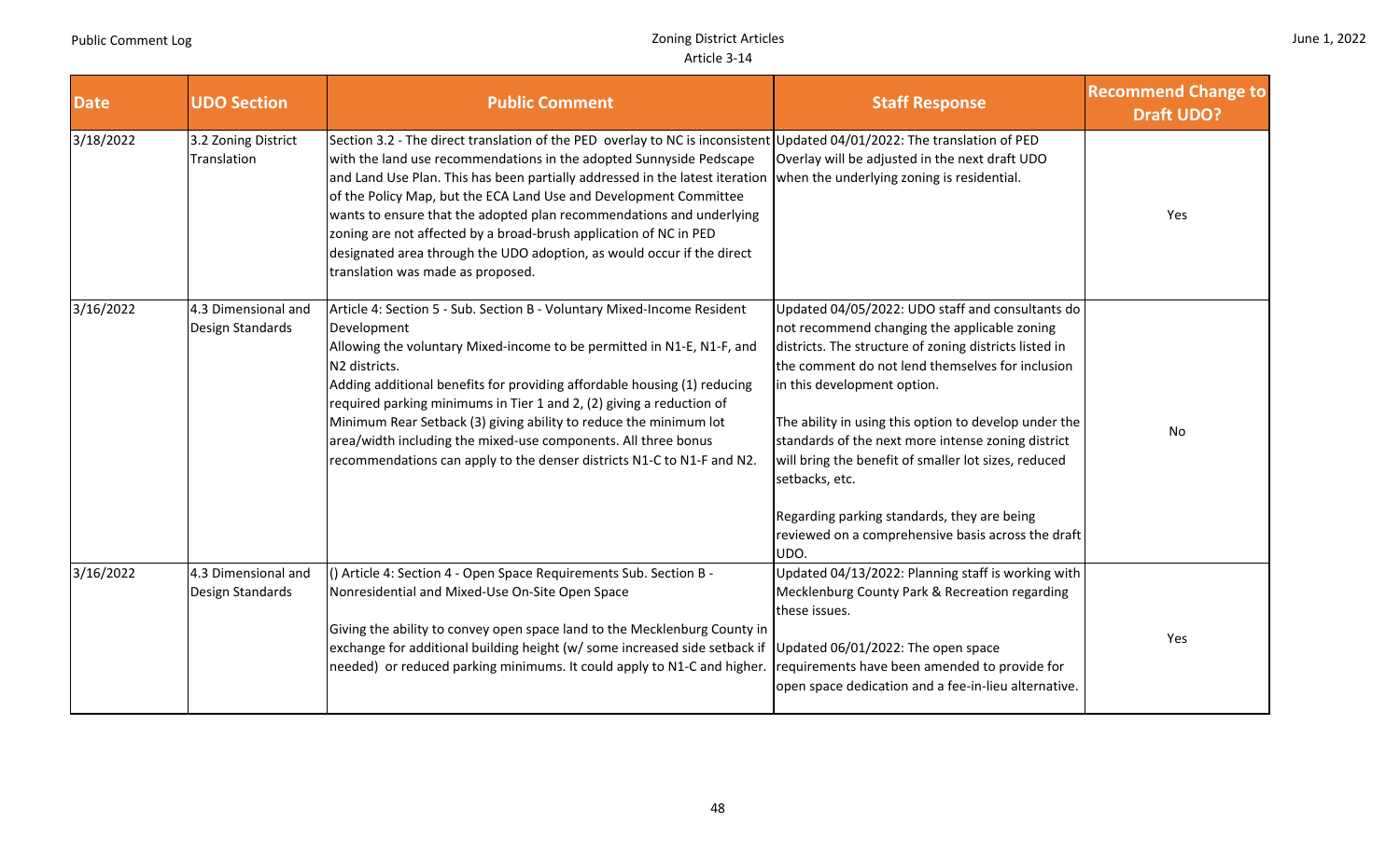|  | June 1, 2022 |
|--|--------------|
|  |              |

| <b>Date</b> | <b>UDO Section</b>                      | <b>Public Comment</b>                                                                                                                                                                                                                                                                                                                                                                                                                                                                                                                                                                                                                                                                                                                          | <b>Staff Response</b>                                                                                                                                                                                                                                                                                                                                                                                                                                                                                                                                                                                                                                                                                                                                                                                                                       | <b>Recommend Change to</b><br><b>Draft UDO?</b> |
|-------------|-----------------------------------------|------------------------------------------------------------------------------------------------------------------------------------------------------------------------------------------------------------------------------------------------------------------------------------------------------------------------------------------------------------------------------------------------------------------------------------------------------------------------------------------------------------------------------------------------------------------------------------------------------------------------------------------------------------------------------------------------------------------------------------------------|---------------------------------------------------------------------------------------------------------------------------------------------------------------------------------------------------------------------------------------------------------------------------------------------------------------------------------------------------------------------------------------------------------------------------------------------------------------------------------------------------------------------------------------------------------------------------------------------------------------------------------------------------------------------------------------------------------------------------------------------------------------------------------------------------------------------------------------------|-------------------------------------------------|
| 3/16/2022   | 4.3 Dimensional and<br>Design Standards | Article 4: Section 4.5 - Sub. Section A - Conservation Residential<br>Development Part B - Common Open Space under item ii:<br>ii. Common open space may be conveyed as follows:<br>(A) To Mecklenburg County in support of the Mecklenburg County Park<br>and Recreation Department, if accepted by the County.<br>Comment:<br>This needs to be tiered or incentivized with the development bonus similar open space dedication and a fee-in-lieu alternative.<br>to the voluntary mixed-income bonus, this will be the best way to increase  A development bonus will also be available for<br>small urban parks. The county is willing to and recognizes the need for<br>more land. This option could be applied in districts N1-D TO N1-F. | Updated 04/13/2022: Planning staff is working with<br>Mecklenburg County Park & Recreation regarding<br>these issues.<br>Updated 06/01/2022: The open space<br>requirements have been amended to provide for<br>providing additional open spoace above the<br>required amount.                                                                                                                                                                                                                                                                                                                                                                                                                                                                                                                                                              | Yes                                             |
| 3/16/2022   | 4.3 Dimensional and<br>Design Standards | (4) Article 4: Section 3 - Dimensional and Design Standards - Part D<br><b>Building Height:</b><br>N1-F Building Height should be higher than 40 feet (increasing it to 48ft+)<br>and increased sidewall height without taking the average of adjacent<br>building sidewalls. This will allow more flexibility for quads.<br>Part C Building Siting:<br>Allowing more flexibility for N1-F with Min. Front/Rear Setback. Allowing<br>10 ft for Front and 20 ft for Rear.                                                                                                                                                                                                                                                                       | The sidewall height standard does not apply to<br>quadraplex development. Staff will amend the<br>language of the second draft UDO to increase the<br>sidewall height from 12' to 20' for duplex and<br>triplex development thereby allowing more<br>development opportunity.<br>Staff will amend the language of the second draft<br>UDO to allow for a 48' building height for<br>residential uses in the N1-F Zoning District.<br>Staff will also amend the language of the second<br>draft UDO to allow for a 20' rear setback for<br>development in the N1-F Zoning District. However,<br>regarding the front setback, staff feels the current<br>17' setback (as measured from the right-of-way) is<br>appropriate given that typical development in the<br>N1-F Zoning District is inteded to occur on arterial<br>street corridors. | Yes                                             |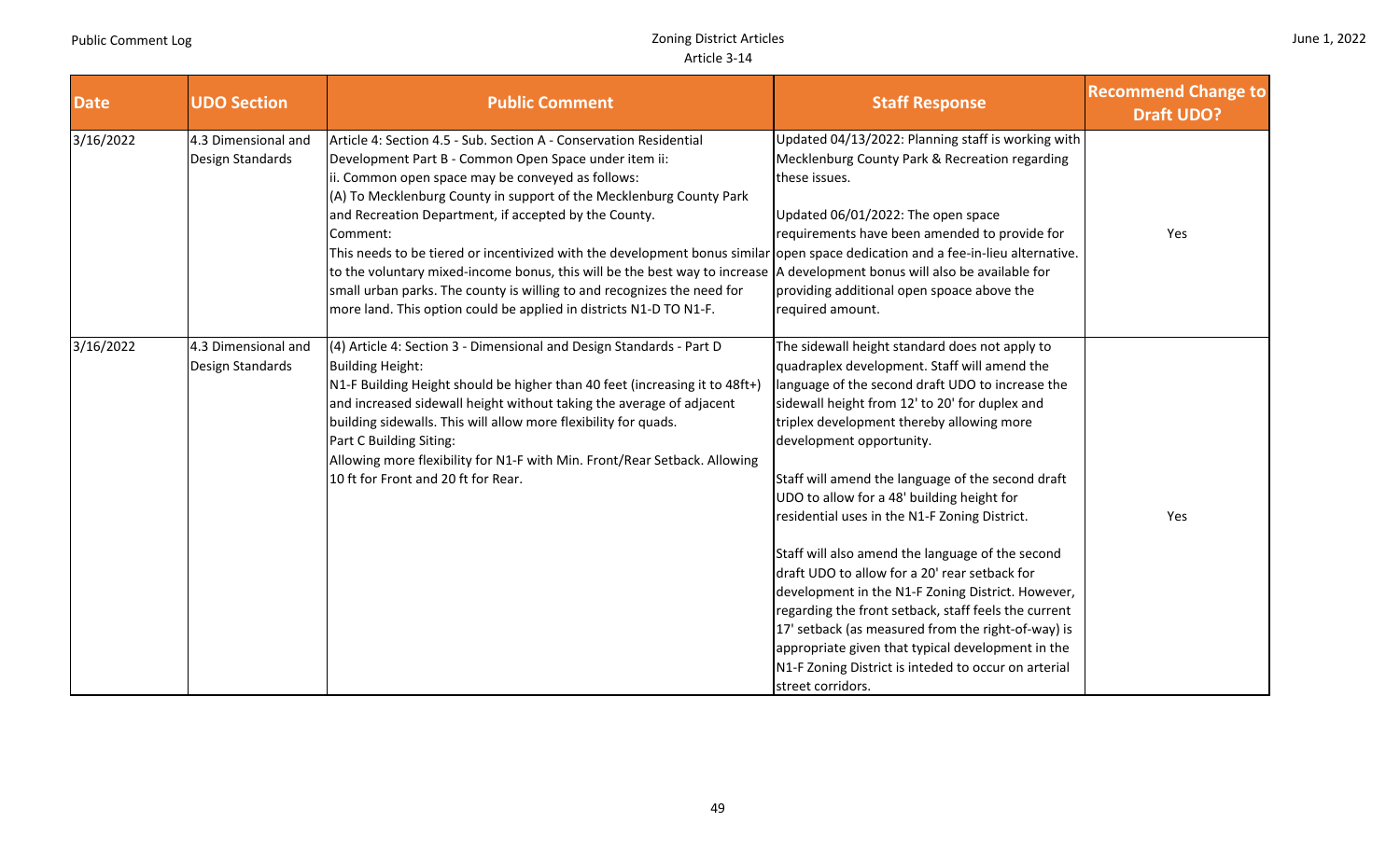a sa B

|  | June 1, 2022 |
|--|--------------|
|--|--------------|

. .

| <b>Date</b> | <b>UDO Section</b>                             | <b>Public Comment</b>                                                                                                                                                                                                                                                                                                                                                                                                                                                                                                                                                                                                                                                                                                                                                                                                                                                                                                                                                                                                                                                         | <b>Staff Response</b>                                                                                                                                                                                                                                                                                                                               | <b>Recommend Change to</b><br><b>Draft UDO?</b> |
|-------------|------------------------------------------------|-------------------------------------------------------------------------------------------------------------------------------------------------------------------------------------------------------------------------------------------------------------------------------------------------------------------------------------------------------------------------------------------------------------------------------------------------------------------------------------------------------------------------------------------------------------------------------------------------------------------------------------------------------------------------------------------------------------------------------------------------------------------------------------------------------------------------------------------------------------------------------------------------------------------------------------------------------------------------------------------------------------------------------------------------------------------------------|-----------------------------------------------------------------------------------------------------------------------------------------------------------------------------------------------------------------------------------------------------------------------------------------------------------------------------------------------------|-------------------------------------------------|
| 3/16/2022   | 5.3 Dimensional and<br>Design Standards        | Article 5 Section 3 Dimensional and Design Standards Part D Building<br>Height<br>Comment:<br>Building Heights for N2-B should be increased to at least 52 feet to provide additional foot of side setback.<br>a better ground floor experience by having a higher ceiling height.<br>Building Heights for N2-B with Mixed-Use should have additional height<br>with bonus of up to 60 feet. Multiple bonus requirements could be<br>required.                                                                                                                                                                                                                                                                                                                                                                                                                                                                                                                                                                                                                                | Updated 05/02/2022: There is a height plane for a<br>mixed-use building that allows height to be<br>increased to 60' feet on a 1:1 basis for every<br>Staff will add a height bonus provision for the N2-B<br>zoning district allowing a maximum height of 80'<br>with that bonus.                                                                  | Yes                                             |
| 3/18/2022   | 4.7 General<br>Development<br><b>Standards</b> | What happens if you begin the rezoning process for development of<br>triplexes or other multi family housing before the UDO comes into effect?<br>Will the developer have to make last minute modifications or will the<br>existing developments or plans for development be grandfathered in?                                                                                                                                                                                                                                                                                                                                                                                                                                                                                                                                                                                                                                                                                                                                                                                | Updated 04/01/2022: Any conditional zoning<br>petitions underway will be able to proceed through<br>the process in a timely manner. These petitions will<br>be able to be approved under the current (pre-<br>UDO) zoning ordinance.                                                                                                                | No                                              |
| 3/14/2022   | 6.1 Purpose                                    | (Part 1 of 2) The continued existence of these types of employment zoning<br>districts is a disaster for equity and the safety of non-car drivers. So if I<br>understand Article 6 as a whole, the CG districts are (at least pretending)<br>to be more accessible to pedestrians whereas CR is for absolutely nothing<br>but cars. The economic, safety, and equity impacts of this will be<br>devastating.<br>A huge goal of the 2040 plan and the UDO is supposed to be about<br>building "10-Minute neighborhoods" but this spits in the eye of that. The<br>focus of our 2040 plan should be taking the employment centers outlined<br>in Article 6, breaking them down to smaller commercial centers, and<br>integrating them into mixed-Used, N2, and transit centered developments.<br>Zoning like this will create areas like near where I live off Freedom Drive.<br>Where you have no rail access, no bike lanes, parking requirements that<br>inhibit walkability and deter pedestrians. This leads to the empty big box<br>stores that you see on Freedom Drive. | Updated 04/05/2022: The proposed commercial<br>zoning districts do not create auro-centric areas but<br>simply acknowledge that they exist today and the<br>zoning districts recognize that not all areas will<br>have the same level of walkability. We believe the<br>standards in the CG and CR districts will improve<br>walkability over time. | No                                              |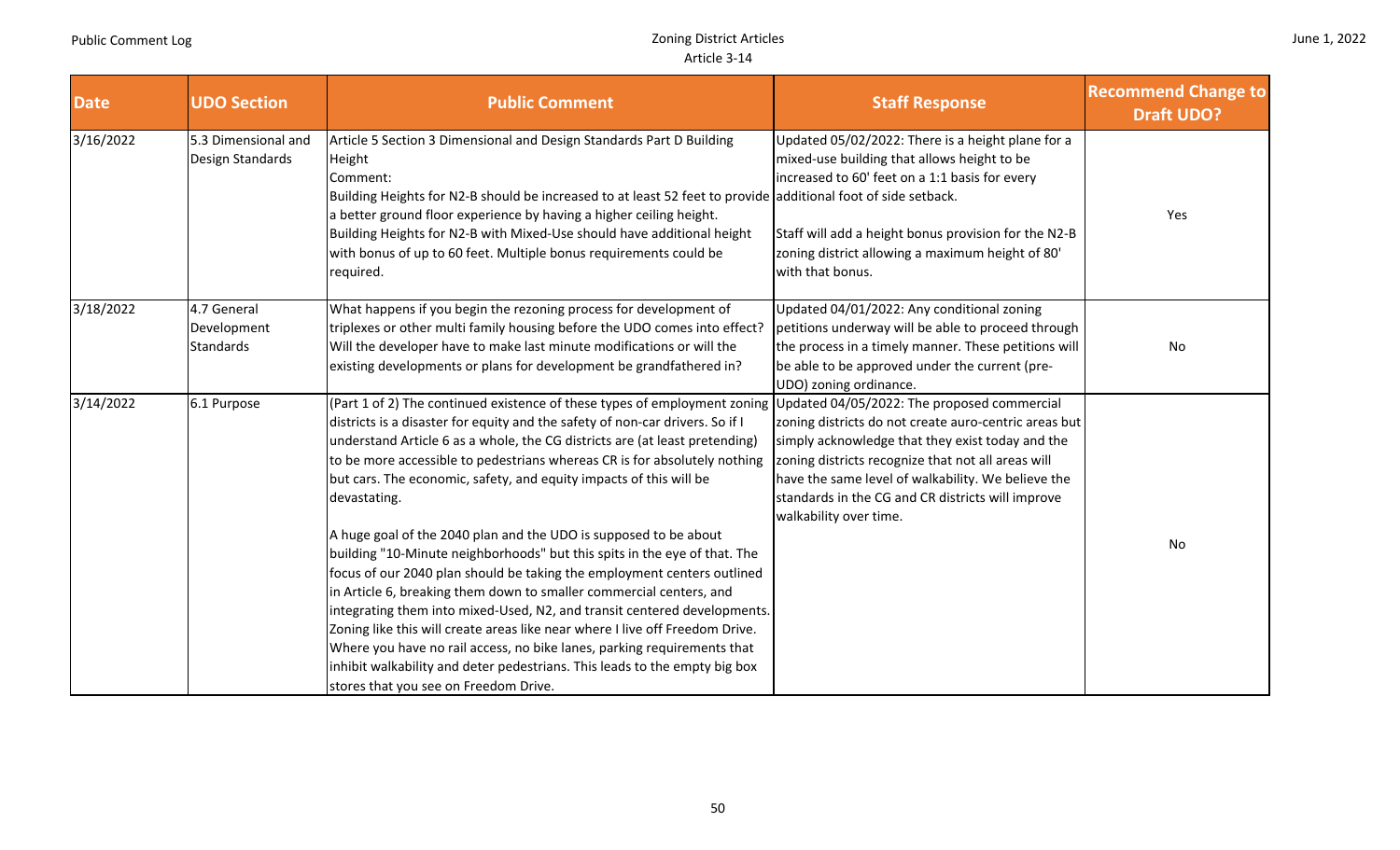|  |  | June 1, 2022 |
|--|--|--------------|
|--|--|--------------|

| <b>Date</b> | <b>UDO Section</b>                      | <b>Public Comment</b>                                                                                                                                                                                                                                                                                                                                                                                                                                                                                                                                                                                                                                                                                                                                                                                                                                                                                                                                                                            | <b>Staff Response</b>                                                                                                                   | <b>Recommend Change to</b><br><b>Draft UDO?</b> |
|-------------|-----------------------------------------|--------------------------------------------------------------------------------------------------------------------------------------------------------------------------------------------------------------------------------------------------------------------------------------------------------------------------------------------------------------------------------------------------------------------------------------------------------------------------------------------------------------------------------------------------------------------------------------------------------------------------------------------------------------------------------------------------------------------------------------------------------------------------------------------------------------------------------------------------------------------------------------------------------------------------------------------------------------------------------------------------|-----------------------------------------------------------------------------------------------------------------------------------------|-------------------------------------------------|
| 3/14/2022   | 6.1 Purpose                             | These types of zoned areas limit economic opportunity for our<br>communities by limiting these business to those who have cars. Even<br>though the CG districts are paying lip service to having pedestrians, they're<br>often the most dangerous places to walk because of speeds upwards of 50-<br>60 mph (yes, even if the posted speed limit is 35-45 mph). This creates a<br>stressful environment for drivers and a dangerous one for pedestrians.<br>The best move is to zone the currently existing employment districts as<br>either through fares or streets that have the same retail scaled down to a<br>pedestrian and transit oriented size. To sum this comment up in one<br>sentence: Learn what Stroads are, and stop making them.                                                                                                                                                                                                                                              | Updated 04/05/2022: See above response.                                                                                                 | No                                              |
| 3/16/2022   | 7.3 Dimensional and<br>Design Standards | Article 7 Campus Zoning Districts, 7.3 Dimensional and Design Standards, C The height transition for development adjacent to<br>Building Height (p. 7-5) Note 3 After the 2nd sentence please add<br>Structures immediately adjacent to or abutting residential uses or vacant<br>land in a Neighborhood 1 place type are limited to 40 feet within the first<br>50 feet distance (no further changes).                                                                                                                                                                                                                                                                                                                                                                                                                                                                                                                                                                                          | Neighborhood 1 places types has been adjusted.                                                                                          | Yes                                             |
| 3/18/2022   | 7.4 Open Space<br>Requirements          | The IMU district should be included in this Article as an option to<br>modernize and replace the legacy RE districts. It, with little revision would<br>be appropriate to transition the URP from its original inception into a<br>mixed-use research based center.; While the intent statement may<br>describe the original concept of the URP, current development trends,<br>existing zoning and future vision for the URP is not compatible with this<br>statement and use of this district should not be widespread in the URP.;<br>7.3.B: The combination of the Setback and BTZ would promote a setback<br>of 44-60ft. On large parcels found in the URP and UCP where new streets<br>are required to meet block length standards, the setback would not create<br>an appropriate frontage for a suburban to urban transition. ; 7.4.c: The<br>total open space standards as proposed are half of what is required in the<br>current RE districts and should be increased to 20% minimum. | Updated 04/13/2022: UDO staff and consultants<br>will be developing a new campus district which will<br>address many of these concerns. | Yes                                             |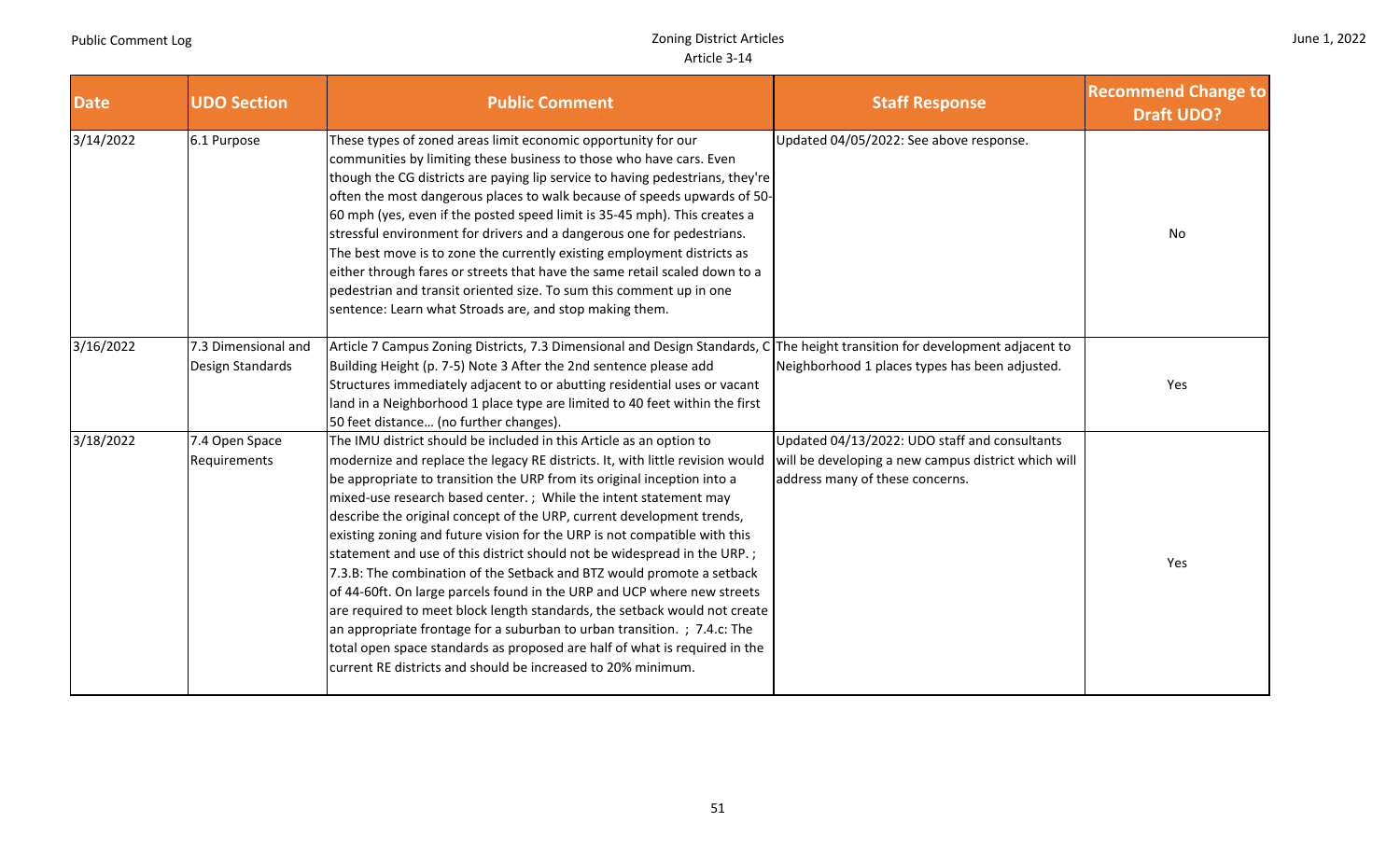|  |  |  | June 1, 2022 |
|--|--|--|--------------|
|--|--|--|--------------|

| <b>Date</b> | <b>UDO Section</b>                       | <b>Public Comment</b>                                                                                                                                                                                                                                                                                                                                                                                                                                                                                                                                                                                                                                                                                                                                                                                                                                                                                                                                                                                                                                                     | <b>Staff Response</b>                                                                               | <b>Recommend Change to</b><br><b>Draft UDO?</b> |
|-------------|------------------------------------------|---------------------------------------------------------------------------------------------------------------------------------------------------------------------------------------------------------------------------------------------------------------------------------------------------------------------------------------------------------------------------------------------------------------------------------------------------------------------------------------------------------------------------------------------------------------------------------------------------------------------------------------------------------------------------------------------------------------------------------------------------------------------------------------------------------------------------------------------------------------------------------------------------------------------------------------------------------------------------------------------------------------------------------------------------------------------------|-----------------------------------------------------------------------------------------------------|-------------------------------------------------|
| 3/18/2022   | 7.3 Dimensional and<br>Design Standards  | Article 7 Campus Zoning Districts, 7.3 Dimensional and Design Standards, C<br>Building Height (p. 7-5) Note 3 After the 2nd sentence please add<br>Structures immediately adjacent to or abutting residential uses or vacant<br>land in a Neighborhood 1 place type are limited to 40 feet within the first<br>50 feet distance (no further changes).<br>Article 10 Neighborhood Center, 10.3 Dimensional and Design Standards,<br>B. Building Height (p. 10-3) Note 4 After the 2nd sentence please add<br>Structures immediately adjacent to or abutting residential uses or vacant<br>land in a Neighborhood 1 place type are limited to 40 feet within the first<br>50 feet distance (no further changes).<br>Article 12 Regional Activity Center 12.3 Dimensional and Design Standards,<br>B. Building Height p. 12-4 Note 5 After the 2nd sentence please add<br>Structures immediately adjacent to or abutting residential uses or vacant<br>land in a Neighborhood 1 place type are limited to 40 feet within the first<br>50 feet distance (no further changes). | The height transition for development adjacent to<br>Neighborhood 1 places types has been adjusted. | Yes                                             |
| 3/18/2022   | 7.3 Dimensional and<br>Design Standards  | 7.3 Dimensional and Design Standards, C Building Height (p. 7-5) Note 3<br>After the 2nd sentence please add Structures immediately adjacent to or<br>abutting residential uses or vacant land in a Neighborhood 1 place type<br>are limited to 40 feet within the first 50 feet distance (no further<br>changes).                                                                                                                                                                                                                                                                                                                                                                                                                                                                                                                                                                                                                                                                                                                                                        | The height transition for development adjacent to<br>Neighborhood 1 places types has been adjusted. | Yes                                             |
| 3/18/2022   | 7.3 Dimensional and<br>Design Standards  | Article 7 Campus Zoning Districts, 7.3 Dimensional and Design Standards, C The height transition for development adjacent to<br>Building Height (p. 7-5) Note 3 After the 2nd sentence please add<br>Structures immediately adjacent to or abutting residential uses or vacant<br>land in a Neighborhood 1 place type are limited to 40 feet within the first<br>50 feet distance (no further changes).                                                                                                                                                                                                                                                                                                                                                                                                                                                                                                                                                                                                                                                                   | Neighborhood 1 places types has been adjusted.                                                      | Yes                                             |
| 3/16/2022   | 9.3 Dimensional and<br>Design Standards  | Graphics show 'step backs' and other articulation of the vertical form, but<br>are there regulations and standards for those?                                                                                                                                                                                                                                                                                                                                                                                                                                                                                                                                                                                                                                                                                                                                                                                                                                                                                                                                             | Updated 03/30/2022: There are no step back<br>requirements in the IMU district.                     | No                                              |
| 3/16/2022   | 10.3 Dimensional and<br>Design Standards | B. Building Height, Note 4-<br>After the second sentence, this should be added. Structures immediately<br>adjacent to or abutting residential uses or vacant land in Neighborhood 1<br>Place Type is limited to 40 feet within the first 50 feet distance                                                                                                                                                                                                                                                                                                                                                                                                                                                                                                                                                                                                                                                                                                                                                                                                                 | The height transition for development adjacent to<br>Neighborhood 1 places types has been adjusted. | Yes                                             |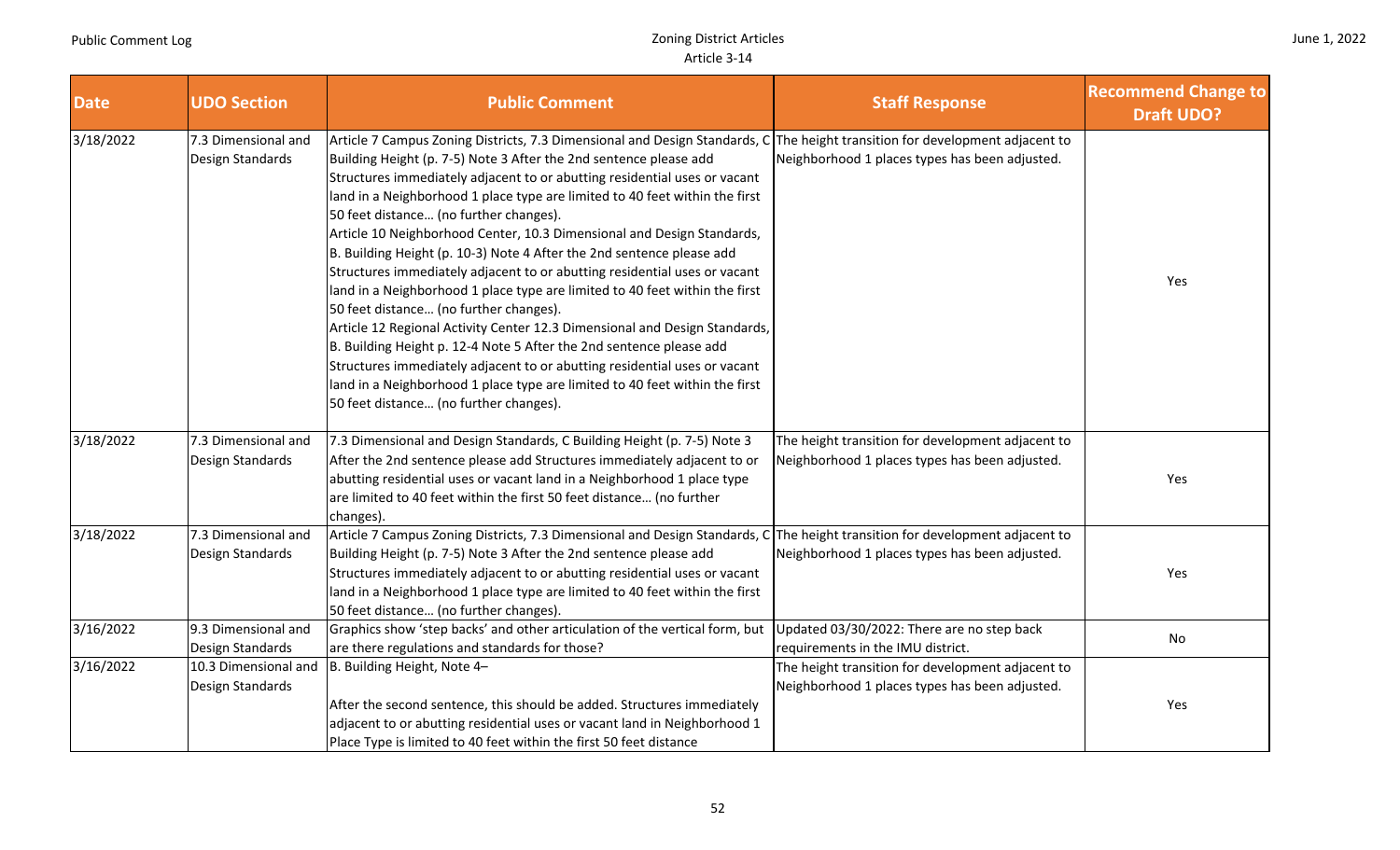| June 1, 2022 |  |  |
|--------------|--|--|
|--------------|--|--|

| <b>Date</b> | <b>UDO Section</b>                       | <b>Public Comment</b>                                                                                                                                                                                                                                                                                                                                                                                                                                                                                                                                                 | <b>Staff Response</b>                                                                                                                                                                                                                            | <b>Recommend Change to</b><br><b>Draft UDO?</b> |
|-------------|------------------------------------------|-----------------------------------------------------------------------------------------------------------------------------------------------------------------------------------------------------------------------------------------------------------------------------------------------------------------------------------------------------------------------------------------------------------------------------------------------------------------------------------------------------------------------------------------------------------------------|--------------------------------------------------------------------------------------------------------------------------------------------------------------------------------------------------------------------------------------------------|-------------------------------------------------|
| 3/16/2022   | 12.3 Dimensional and<br>Design Standards | The graphics show stepbacks and 'wedding cake' type designs, but are<br>there regulations that make this happen to reduce overall height<br>appearance from the street? If not, why not since thery were in the TOD<br>ordinance recently adopted.; Article 12, B. Building Height<br>Note 5 should be changed to add after the second sentence $-$<br>Structures immediately adjacent to or abutting residential uses or vacant                                                                                                                                      | Updated 04/01/2022: The only stepback<br>requirements in the draft UDO apply to parking<br>structures, in some instances. The renderings are<br>for illustrative purposes only.<br>The height transition for development adjacent to             | Yes                                             |
|             |                                          | land in a Neighborhood 1 Place Type is limited to 40' height within the first Neighborhood 1 places types has been adjusted.<br>50 feet distance.<br>This returns the decades old height restriction next to "single family"<br>zoning.                                                                                                                                                                                                                                                                                                                               |                                                                                                                                                                                                                                                  |                                                 |
| 3/16/2022   | 12.3 Dimensional and<br>Design Standards | The 'step back' and vertical height articulation that was in the Council<br>adopted ordinance now seem to be missing, or are they covered<br>elsewhere? How is that need (to reduce massing appearance) regulated<br>and addressed?                                                                                                                                                                                                                                                                                                                                   | Updated 04/01/2022: The only stepback<br>requirements in the draft UDO apply to parking<br>structures, in some instances. The renderings are<br>for illustrative purposes only. There are other<br>design standards intended to address massing, | No                                              |
| 3/16/2022   | 10.3 Dimensional and<br>Design Standards | B. Building Height (p. 10-3) Note 4 After 2nd sentence please add:<br>Structures immediately adjacent to or abutting residential uses or vacant<br>land in a Neighborhood 1 place type are limited to 40 feet within the first<br>50 feet distance (no further changes).                                                                                                                                                                                                                                                                                              | The height transition for development adjacent to<br>Neighborhood 1 places types has been adjusted.                                                                                                                                              | Yes                                             |
| 3/16/2022   | 11.3 Dimensional and<br>Design Standards | B. Building Height (p. 11-4) Note 4 After the 2nd sentence please add<br>Structures immediately adjacent to or abutting residential uses or vacant<br>land in a Neighborhood 1 place type are limited to 40 feet within the first<br>50 feet distance (no further changes).                                                                                                                                                                                                                                                                                           | The height transition for development adjacent to<br>Neighborhood 1 places types has been adjusted.                                                                                                                                              | Yes                                             |
| 3/16/2022   | 12.3 Dimensional and<br>Design Standards | Article 12 Regional Activity Center 12.3 Dimensional and Design Standards, The height transition for development adjacent to<br>B. Building Height p. 12-4 Note 5 After the 2nd sentence please add<br>Structures immediately adjacent to or abutting residential uses or vacant<br>land in a Neighborhood 1 place type are limited to 40 feet within the first<br>50 feet distance (no further changes).<br>Apologies if this is the 2nd time I've submitted this. This interface is<br>cumbersome to navigate if one wants to go directly to a particular district. | Neighborhood 1 places types has been adjusted.                                                                                                                                                                                                   | Yes                                             |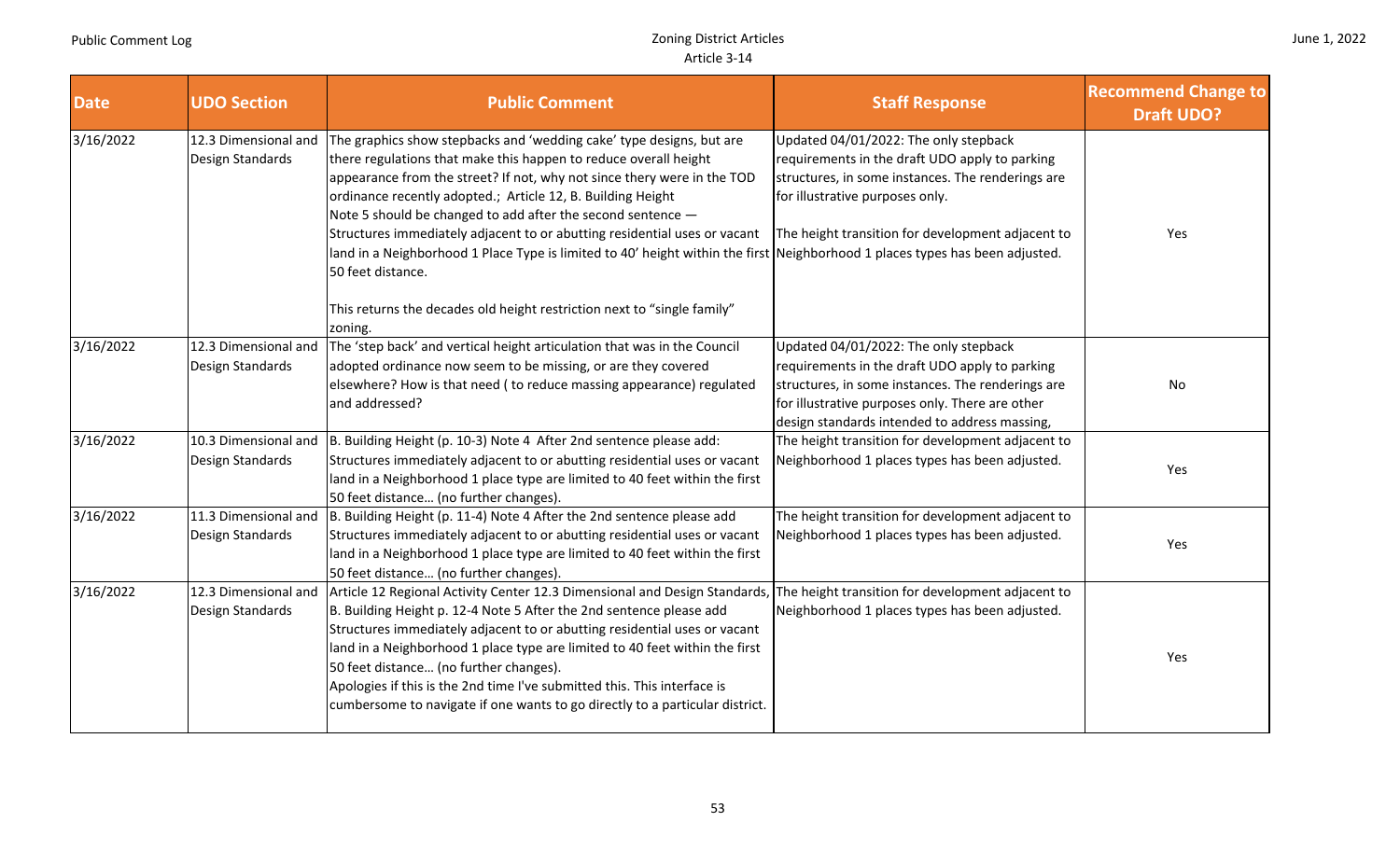and the control

| June 1, 2022 |  |  |
|--------------|--|--|
|--------------|--|--|

and the company

| <b>Date</b> | <b>UDO Section</b>                      | <b>Public Comment</b>                                                                                                                                                                                                                                                                                                                                                                                                                                                                                                                                                                                                                                                                                                                                                                                                                                                                                                                                                                                                                                                                                 | <b>Staff Response</b>                                                                                                                                                                                               | <b>Recommend Change to</b><br><b>Draft UDO?</b> |
|-------------|-----------------------------------------|-------------------------------------------------------------------------------------------------------------------------------------------------------------------------------------------------------------------------------------------------------------------------------------------------------------------------------------------------------------------------------------------------------------------------------------------------------------------------------------------------------------------------------------------------------------------------------------------------------------------------------------------------------------------------------------------------------------------------------------------------------------------------------------------------------------------------------------------------------------------------------------------------------------------------------------------------------------------------------------------------------------------------------------------------------------------------------------------------------|---------------------------------------------------------------------------------------------------------------------------------------------------------------------------------------------------------------------|-------------------------------------------------|
| 3/18/2022   | 9.4 Open Space<br>Requirements          | Suggest adding the following language to the IMU district intent<br>statement:<br>The IMU Innovation Mixed-Use Zoning District is intended to<br>accommodate those areas that have typically developed as industrial and<br>research areas, but are transitioning from an exclusively industrial or<br>research orientation to a broader mix of light industrial, artisan industrial,<br>commercial, research and moderate density residential uses, within a<br>more walkable environment. As such, IMU Zoning District standards<br>encourage and accommodate the adaptive reuse of existing structures.; It<br>is suggested that this district be expanded to include Research Uses as<br>fund in the RE districts and be used to replace the RE-1/2/3 districts as<br>urban alternative to the OFC district.; 7.4.c: The total open space<br>standards as proposed should be increased to 20% minimum to be<br>consistent with development in the URP and the existing RE districts.                                                                                                              | Updated 04/05/2022: The IMU district's Purpose<br>statement reflects the IMU Place Type<br>characteristics. A proposed new (fourth) Campus<br>district may be a better fit for some of the current<br>RE districts. | Yes                                             |
| 3/18/2022   | 7.3 Dimensional and<br>Design Standards | Article 7 Campus Zoning Districts, 7.3 Dimensional and Design Standards, C The height transition for development adjacent to<br>Building Height (p. 7-5) Note 3 After the 2nd sentence please add<br>Structures immediately adjacent to or abutting residential uses or vacant<br>land in a Neighborhood 1 place type are limited to 40 feet within the first<br>50 feet distance (no further changes).<br>Article 10 Neighborhood Center, 10.3 Dimensional and Design Standards,<br>B. Building Height (p. 10-3) Note 4 After the 2nd sentence please add<br>Structures immediately adjacent to or abutting residential uses or vacant<br>land in a Neighborhood 1 place type are limited to 40 feet within the first<br>50 feet distance (no further changes).<br>Article 12 Regional Activity Center 12.3 Dimensional and Design Standards,<br>B. Building Height p. 12-4 Note 5 After the 2nd sentence please add<br>Structures immediately adjacent to or abutting residential uses or vacant<br>land in a Neighborhood 1 place type are limited to 40 feet within the first<br>50 feet distance | Neighborhood 1 places types has been adjusted.                                                                                                                                                                      | Yes                                             |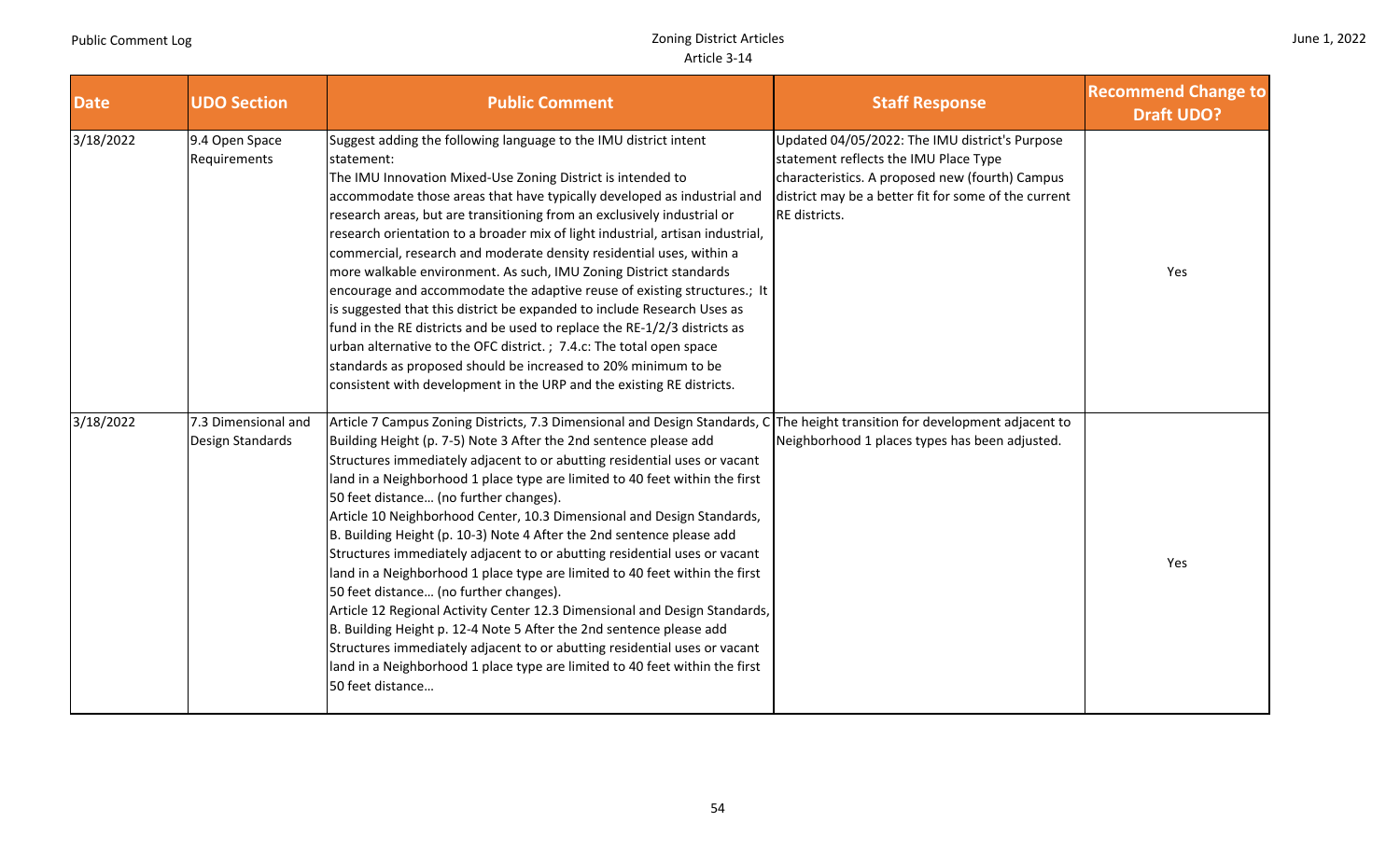| June 1, 2022 |  |  |
|--------------|--|--|
|--------------|--|--|

| <b>Date</b> | <b>UDO Section</b>                      | <b>Public Comment</b>                                                                                                                                                                                                                                                                                                                                                                                                                                                                                                                                                                                                                                                                                                                                                                                                                                                                                                                                                                                                                                                                                                                                                  | <b>Staff Response</b>                                                                               | <b>Recommend Change to</b><br><b>Draft UDO?</b> |
|-------------|-----------------------------------------|------------------------------------------------------------------------------------------------------------------------------------------------------------------------------------------------------------------------------------------------------------------------------------------------------------------------------------------------------------------------------------------------------------------------------------------------------------------------------------------------------------------------------------------------------------------------------------------------------------------------------------------------------------------------------------------------------------------------------------------------------------------------------------------------------------------------------------------------------------------------------------------------------------------------------------------------------------------------------------------------------------------------------------------------------------------------------------------------------------------------------------------------------------------------|-----------------------------------------------------------------------------------------------------|-------------------------------------------------|
| 3/18/2022   | 12.1 Purpose                            | Article 7 Campus Zoning Districts, 7.3 Dimensional and Design Standards, C The height transition for development adjacent to<br>Building Height (p. 7-5) Note 3 After the 2nd sentence please add<br>Structures immediately adjacent to or abutting residential uses or vacant<br>land in a Neighborhood 1 place type are limited to 40 feet within the first<br>50 feet distance (no further changes).<br>Article 10 Neighborhood Center, 10.3 Dimensional and Design Standards,<br>B. Building Height (p. 10-3) Note 4 After the 2nd sentence please add<br>Structures immediately adjacent to or abutting residential uses or vacant<br>land in a Neighborhood 1 place type are limited to 40 feet within the first<br>50 feet distance (no further changes).<br>Article 12 Regional Activity Center 12.3 Dimensional and Design Standards,<br>B. Building Height p. 12-4 Note 5 After the 2nd sentence please add<br>Structures immediately adjacent to or abutting residential uses or vacant<br>land in a Neighborhood 1 place type are limited to 40 feet within the first<br>50 feet distance                                                                  | Neighborhood 1 places types has been adjusted.                                                      | Yes                                             |
| 3/18/2022   | 7.3 Dimensional and<br>Design Standards | under B building height Note 5-after the second sentence please as<br>"Article 7 Campus Zoning Districts, 7.3 Dimensional and Design Standards,<br>C Building Height (p. 7-5) Note 3 After the 2nd sentence please add<br>Structures immediately adjacent to or abutting residential uses or vacant<br>land in a Neighborhood 1 place type are limited to 40 feet within the first<br>50 feet distance (no further changes).<br>Article 10 Neighborhood Center, 10.3 Dimensional and Design Standards,<br>B. Building Height (p. 10-3) Note 4 After the 2nd sentence please add<br>Structures immediately adjacent to or abutting residential uses or vacant<br>land in a Neighborhood 1 place type are limited to 40 feet within the first<br>50 feet distance (no further changes).<br>Article 12 Regional Activity Center 12.3 Dimensional and Design Standards,<br>B. Building Height p. 12-4 Note 5 After the 2nd sentence please add in the<br>TOD -NC ZONING Structures immediately adjacent to or abutting<br>residential uses or vacant land in a Neighborhood 1 place type are limited<br>to 40 feet within the first 50 feet distance (no further changes). | The height transition for development adjacent to<br>Neighborhood 1 places types has been adjusted. | Yes                                             |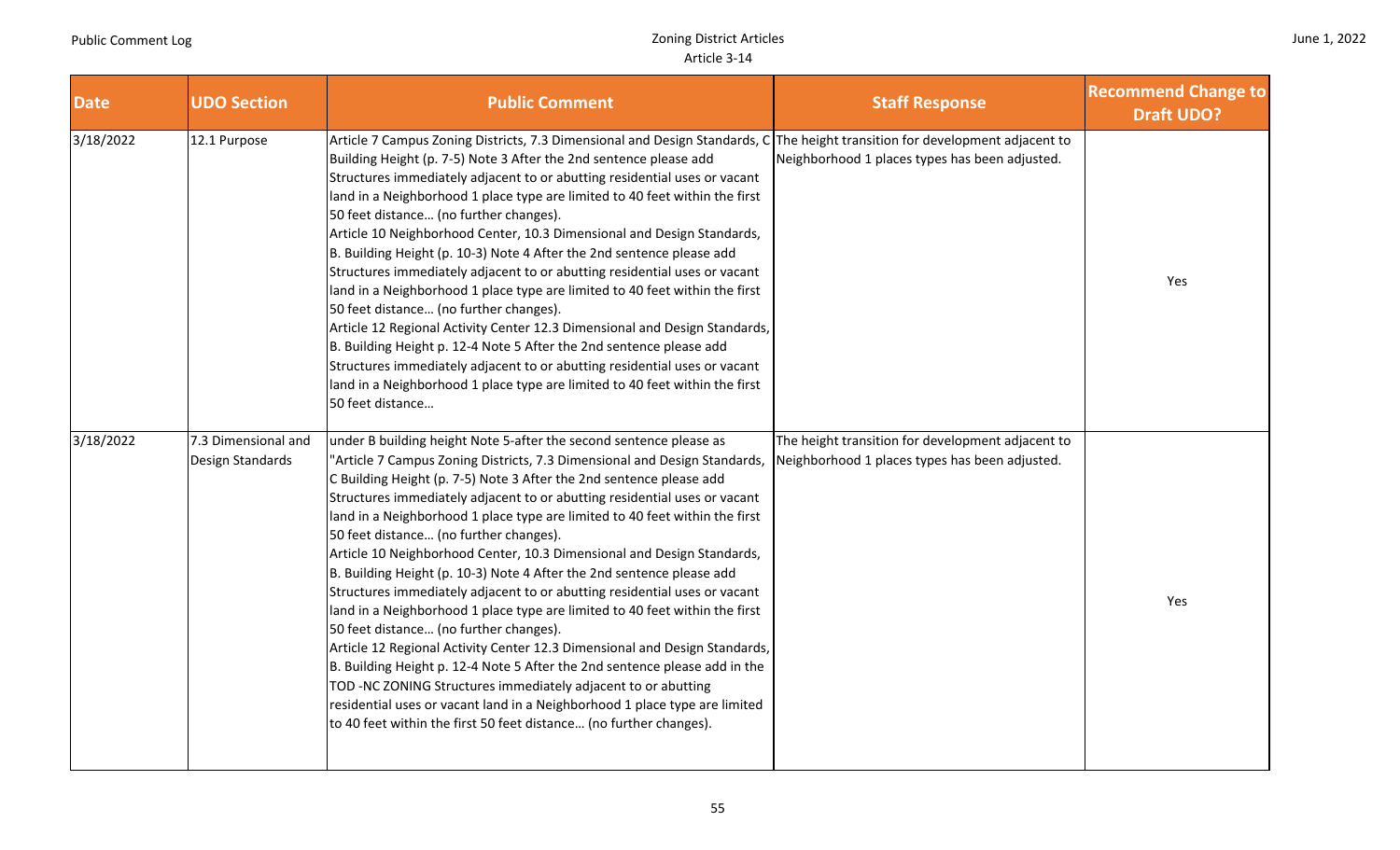┱

|  |  | June 1, 2022 |
|--|--|--------------|
|--|--|--------------|

| <b>Date</b> | <b>UDO Section</b>                       | <b>Public Comment</b>                                                                                                                                                                                                                                                                                                                                                                                                                                                                                                                                                                                                                                                                                                                                                                                                                                                                                                                                                                                                                                                                                                                                                                                                           | <b>Staff Response</b>                                                                                                                                                 | <b>Recommend Change to</b><br><b>Draft UDO?</b> |
|-------------|------------------------------------------|---------------------------------------------------------------------------------------------------------------------------------------------------------------------------------------------------------------------------------------------------------------------------------------------------------------------------------------------------------------------------------------------------------------------------------------------------------------------------------------------------------------------------------------------------------------------------------------------------------------------------------------------------------------------------------------------------------------------------------------------------------------------------------------------------------------------------------------------------------------------------------------------------------------------------------------------------------------------------------------------------------------------------------------------------------------------------------------------------------------------------------------------------------------------------------------------------------------------------------|-----------------------------------------------------------------------------------------------------------------------------------------------------------------------|-------------------------------------------------|
| 3/18/2022   | 10.3 Dimensional and<br>Design Standards | 10.3 Dimensional and Design Standards, B. Building Height (p. 10-3) Note 4 The height transition for development adjacent to<br>After the 2nd sentence please add Structures immediately adjacent to or<br>abutting residential uses or vacant land in a Neighborhood 1 place type<br>are limited to 40 feet within the first 50 feet distance (no further<br>changes).                                                                                                                                                                                                                                                                                                                                                                                                                                                                                                                                                                                                                                                                                                                                                                                                                                                         | Neighborhood 1 places types has been adjusted.                                                                                                                        | Yes                                             |
| 3/18/2022   | 12.3 Dimensional and<br>Design Standards | 12.3 Dimensional and Design Standards, B. Building Height p. 12-4 Note 5<br>After the 2nd sentence please add Structures immediately adjacent to or<br>abutting residential uses or vacant land in a Neighborhood 1 place type<br>are limited to 40 feet within the first 50 feet distance (no further<br>changes).                                                                                                                                                                                                                                                                                                                                                                                                                                                                                                                                                                                                                                                                                                                                                                                                                                                                                                             | The height transition for development adjacent to<br>Neighborhood 1 places types has been adjusted.                                                                   | Yes                                             |
| 3/18/2022   | 9.1 Purpose                              | I dont understand how there is no deliniation in these districts among<br>some of the TOD ordinances. You are seeing up TR, CC, NC and UC to be<br>different types of places with different rolls in a city. Then watering them<br>down together through the street network being the same in TOD in: page lare present, but certain other standards can apply<br>13-3 Frontage Build-To Zone; page 13-6 Minimum Building Length as a<br>Percentage of Lot Width Along Frontage, Maximum Building Length Along<br>a Frontage, Maximum Building Length Along a Frontage with Additional<br>DesignElements, Maximum Blank Wall Area - Horizontal or Vertical;<br>page13-4 Minimum Ground Floor Height - Residential, Minimum Ground<br>Floor Height - Nonresidential and Mixed-Use, Maximum Prominent Entry<br>Spacing; Page 13-9 Ground Floor Transparency - Residential, Ground Floor<br>Transparency - Nonresidential and Mixed-Use, Upper Story Transparency<br>- Residential, Nonresidential, and Mixed-Use. Whats the point? These are<br>intricate designs in the pedestrian realm that you are signifying as<br>important across these districts just to smudge them all together through<br>their road type designation. | Updated 04/07/2022: Thank you for these<br>comments. We believe that there is differentiation<br>between the districts when certain street frontages<br>more broadly. | No                                              |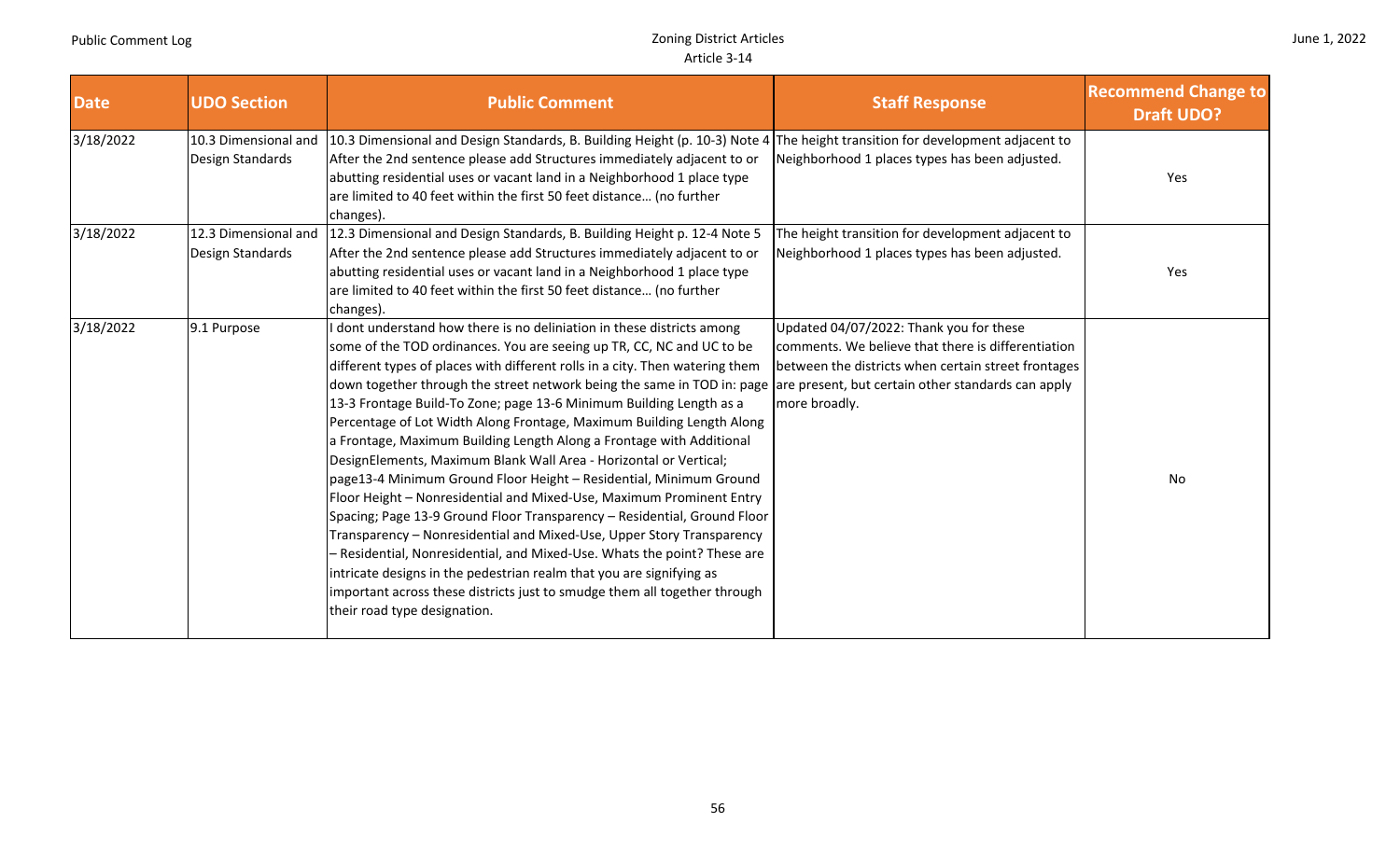|  |  | June 1, 2022 |
|--|--|--------------|
|--|--|--------------|

| <b>Date</b> | <b>UDO Section</b> | <b>Public Comment</b>                                                                                                                                                                                                                                                                                                                                                                                                                                                                                                                                                                                                                                                                                                                                                                                                                                                                                                                                                                                                                                                                                                                                                                                                          | <b>Staff Response</b>                                                                                                                                                                                                       | <b>Recommend Change to</b><br><b>Draft UDO?</b> |
|-------------|--------------------|--------------------------------------------------------------------------------------------------------------------------------------------------------------------------------------------------------------------------------------------------------------------------------------------------------------------------------------------------------------------------------------------------------------------------------------------------------------------------------------------------------------------------------------------------------------------------------------------------------------------------------------------------------------------------------------------------------------------------------------------------------------------------------------------------------------------------------------------------------------------------------------------------------------------------------------------------------------------------------------------------------------------------------------------------------------------------------------------------------------------------------------------------------------------------------------------------------------------------------|-----------------------------------------------------------------------------------------------------------------------------------------------------------------------------------------------------------------------------|-------------------------------------------------|
| 3/18/2022   | 11.1 Purpose       | I dont understand how there is no deliniation in these districts among<br>some of the TOD ordinances. You are seeing up TR, CC, NC and UC to be<br>different types of places with different rolls in a city. Then watering them<br>down together through the street network being the same in TOD in: page are present, but certain other standards can apply<br>13-3 Frontage Build-To Zone; page 13-6 Minimum Building Length as a<br>Percentage of Lot Width Along Frontage, Maximum Building Length Along<br>a Frontage, Maximum Building Length Along a Frontage with Additional<br>DesignElements, Maximum Blank Wall Area - Horizontal or Vertical;<br>page13-4 Minimum Ground Floor Height - Residential, Minimum Ground<br>Floor Height - Nonresidential and Mixed-Use, Maximum Prominent Entry<br>Spacing; Page 13-9 Ground Floor Transparency - Residential, Ground Floor<br>Transparency - Nonresidential and Mixed-Use, Upper Story Transparency<br>- Residential, Nonresidential, and Mixed-Use. Whats the point? These are<br>intricate designs in the pedestrian realm that you are signifying as<br>important across these districts just to smudge them all together through<br>their road type designation. | Updated 04/07/2022: Thank you for these<br>comments. We believe that there is differentiation<br>between the districts when certain street frontages<br>more broadly.                                                       | No                                              |
| 3/18/2022   | 12.1 Purpose       | dont understand how there is no deliniation in these districts among<br>some of the TOD ordinances. You are seeing up TR, CC, NC and UC to be<br>different types of places with different rolls in a city. Then watering them<br>down together through the street network being the same in TOD in: page<br>13-3 Frontage Build-To Zone; page 13-6 Minimum Building Length as a<br>Percentage of Lot Width Along Frontage, Maximum Building Length Along<br>a Frontage, Maximum Building Length Along a Frontage with Additional<br>DesignElements, Maximum Blank Wall Area - Horizontal or Vertical;<br>page13-4 Minimum Ground Floor Height - Residential, Minimum Ground<br>Floor Height - Nonresidential and Mixed-Use, Maximum Prominent Entry<br>Spacing; Page 13-9 Ground Floor Transparency - Residential, Ground Floor<br>Transparency - Nonresidential and Mixed-Use, Upper Story Transparency<br>- Residential, Nonresidential, and Mixed-Use. Whats the point? These are<br>intricate designs in the pedestrian realm that you are signifying as<br>important across these districts just to smudge them all together through<br>their road type designation.                                                      | Updated 04/07/2022: Thank you for these<br>comments. We believe that there is differentiation<br>between the districts when certain street frontages<br>are present, but certain other standards can apply<br>more broadly. | No                                              |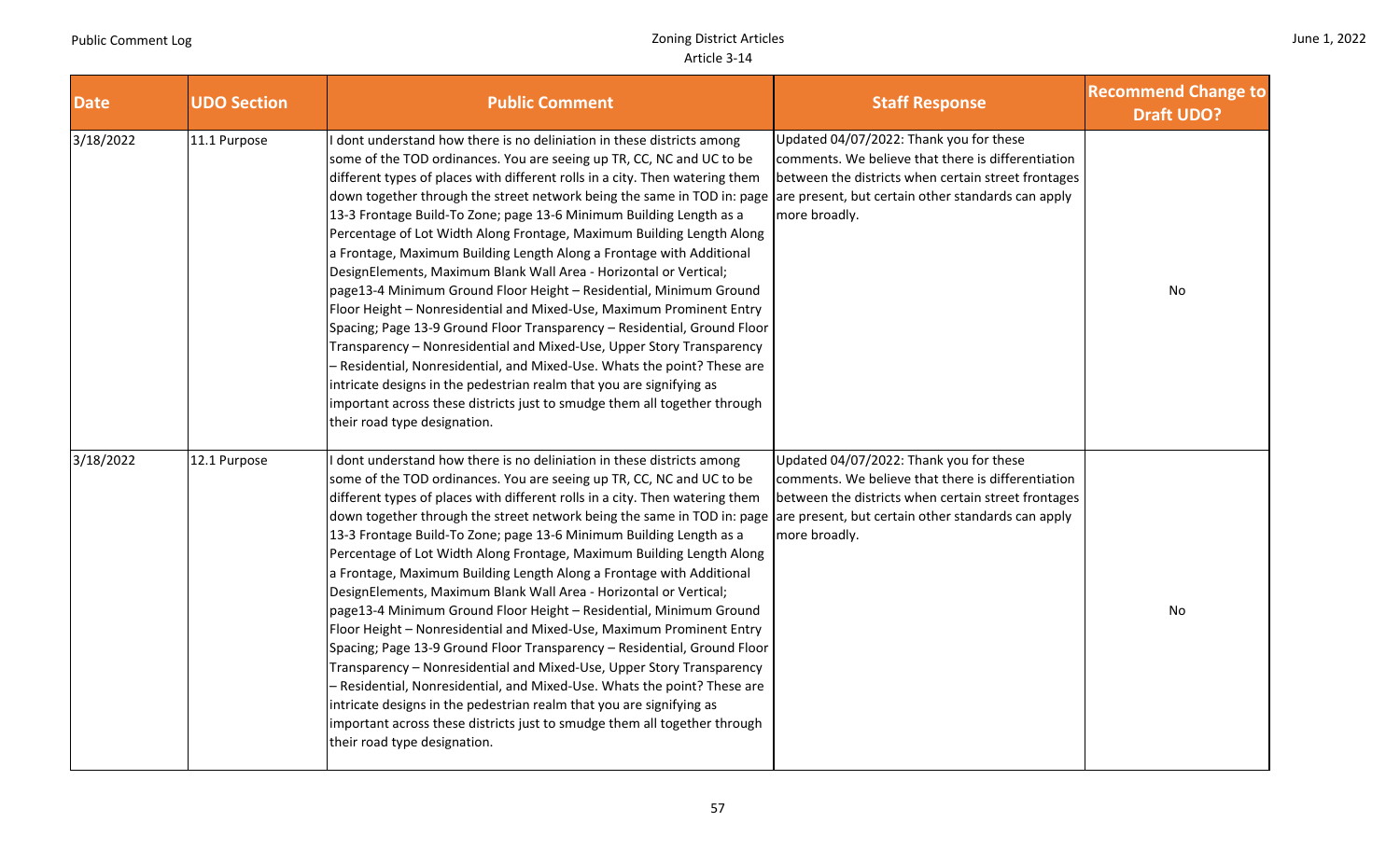and the control

| June 1, 2022 |  |  |
|--------------|--|--|
|--------------|--|--|

and the company

| <b>Date</b> | <b>UDO Section</b>                                                                                                                                                                                              | <b>Public Comment</b>                                                                                                                                                                                                                                                                                                                                                                                                                                                                                                                                                                                                                                                                                                                                                                                                                                                                                                                                                                                                                                                                                                                                                                                                                                                                                                                                                                                                           | <b>Staff Response</b>                                                                                                                                                                                                                                                                                                                                                                                                                                                                                                                                                                                                                                                                                                     | <b>Recommend Change to</b><br><b>Draft UDO?</b> |
|-------------|-----------------------------------------------------------------------------------------------------------------------------------------------------------------------------------------------------------------|---------------------------------------------------------------------------------------------------------------------------------------------------------------------------------------------------------------------------------------------------------------------------------------------------------------------------------------------------------------------------------------------------------------------------------------------------------------------------------------------------------------------------------------------------------------------------------------------------------------------------------------------------------------------------------------------------------------------------------------------------------------------------------------------------------------------------------------------------------------------------------------------------------------------------------------------------------------------------------------------------------------------------------------------------------------------------------------------------------------------------------------------------------------------------------------------------------------------------------------------------------------------------------------------------------------------------------------------------------------------------------------------------------------------------------|---------------------------------------------------------------------------------------------------------------------------------------------------------------------------------------------------------------------------------------------------------------------------------------------------------------------------------------------------------------------------------------------------------------------------------------------------------------------------------------------------------------------------------------------------------------------------------------------------------------------------------------------------------------------------------------------------------------------------|-------------------------------------------------|
| 3/18/2022   | 13.1 Purpose and<br>Applicability; 13.2<br>Uses; 13.3<br>Dimensional and<br>Design Standards;<br>13.4 Open Space<br>Requirements; 13.5<br>On-Site Pedestrian<br>Connectivity<br>Requirements; 13.6<br>Standards | (Part 1 of 2) There is a watering down of your districts in this<br>sectionpage 13-3 Frontage Build-To Zone; page 13-6 Minimum Building<br>Length as a Percentage of Lot Width Along Frontage, Maximum Building<br>Length Along a Frontage, Maximum Building Length Along a Frontage with  met - they will design additional entrances to be<br>Additional DesignElements, Maximum Blank Wall Area - Horizontal or<br>Vertical; page13-4 Minimum Ground Floor Height - Residential, Minimum<br>Ground Floor Height - Nonresidential and Mixed-Use, Maximum<br>Prominent Entry Spacing; Page 13-9 Ground Floor Transparency -<br>Residential, Ground Floor Transparency - Nonresidential and Mixed-Use,<br>Upper Story Transparency - Residential, Nonresidential, and Mixed-Use.<br>General Development   All of these sections make the same criteria across all districts getting to<br>the point where they aren't noticeable as districts. The biggest one for me prominent entrance with a pedestrian connection<br>is on page 13-7, Maximum Prominent Entry Spacing. 250' across all<br>districts on all road types. So someone can come in and build their 500'<br>long MF building right in the middle of "Main Street" in an urban core.<br>When you as a pedestrian get off the transit stop or the bus there, you<br>might have to transverse that block with only one point of engagement for<br>a prominent entry? | Under the current standards, there have been<br>significant difficulty in meeting the standard for<br>larger, single-user buildings. Even if the standard is<br>largely inoperable, or closed at certain times to<br>maintain building security and address access<br>concerns. Therefore, it may not make sense to<br>require these single users to provide as many<br>entrances. The draft UDO includes a standard in the<br>draft that each individual tenant space on the<br>ground floor abutting a frontage requires a<br>to the sidewalk - this is not in the current TOD<br>standards, but is intended to address buildings with<br>multiple ground floor tenants (as opposed to large<br>single-user buildings). | No.                                             |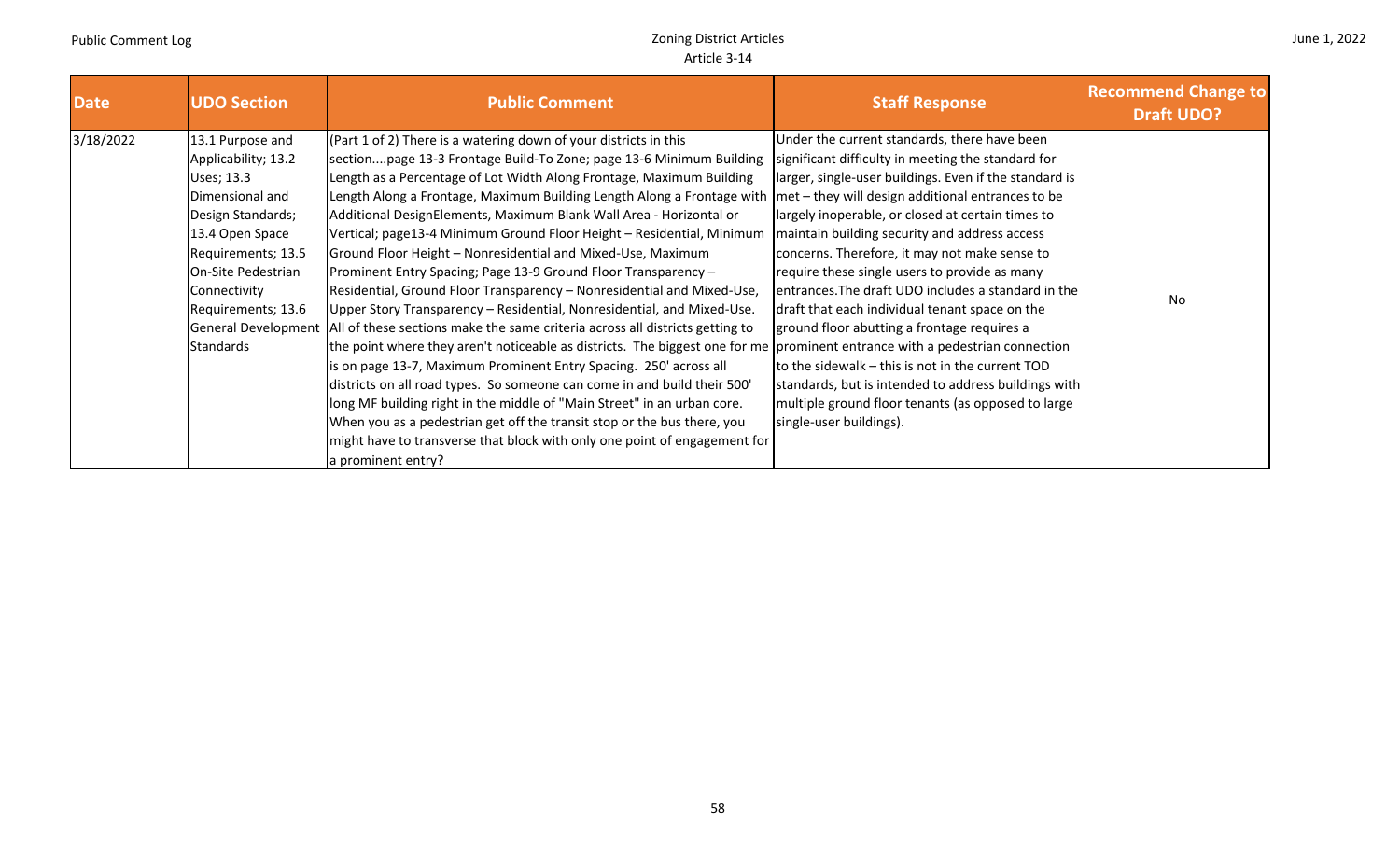| June 1, 2022 |  |  |
|--------------|--|--|
|--------------|--|--|

| <b>Date</b> | <b>UDO Section</b>                                                                                                                                                                                                                                   | <b>Public Comment</b>                                                                                                                                                                                                                                                                                                                                                                                                                                                                                                                                                                                                                                                                                                                                                                                                                                                                                                                                                                                                                                                                                                                                                                                                                                                                                                                                                                                   | <b>Staff Response</b>                                                                                                                                                                                                                                                                                                                                                                                                                                                                                                                                                                                                                                                                                                                                                       | <b>Recommend Change to</b><br><b>Draft UDO?</b> |
|-------------|------------------------------------------------------------------------------------------------------------------------------------------------------------------------------------------------------------------------------------------------------|---------------------------------------------------------------------------------------------------------------------------------------------------------------------------------------------------------------------------------------------------------------------------------------------------------------------------------------------------------------------------------------------------------------------------------------------------------------------------------------------------------------------------------------------------------------------------------------------------------------------------------------------------------------------------------------------------------------------------------------------------------------------------------------------------------------------------------------------------------------------------------------------------------------------------------------------------------------------------------------------------------------------------------------------------------------------------------------------------------------------------------------------------------------------------------------------------------------------------------------------------------------------------------------------------------------------------------------------------------------------------------------------------------|-----------------------------------------------------------------------------------------------------------------------------------------------------------------------------------------------------------------------------------------------------------------------------------------------------------------------------------------------------------------------------------------------------------------------------------------------------------------------------------------------------------------------------------------------------------------------------------------------------------------------------------------------------------------------------------------------------------------------------------------------------------------------------|-------------------------------------------------|
| 3/18/2022   | 13.1 Purpose and<br>Applicability; 13.2<br>Uses; 13.3<br>Dimensional and<br>Design Standards;<br>13.4 Open Space<br>Requirements; 13.5<br>On-Site Pedestrian<br>Connectivity<br>Requirements; 13.6<br><b>General Development</b><br><b>Standards</b> | (Part 2 of 2) I understand the building is stepping in and out every so<br>many feet and and materials are changing but still what could that facade<br>be with entries 75' apart as the current measurement in Main street, UC?<br>250' to me is a multifamily building, 75' is mixed use with MF above<br>something that is engaging the pedestrian. It could be office, hotel entry,<br>commercial, etc. IT is a street you want to walk down. I know people will<br>build it like that and exceed the 250' But i believe so much is under built<br>in charlotte that someone can come in now around our transit stops and<br>put up crap that will never sell. So that Mixed use building that we want<br>at our TOD's will never come, because someone decided to build a 4 story<br>Multifamily building on a city block, 5 years before the land was worth<br>enough for Mixed use. I believe this ordinance is a way to tell developers,<br>we want more from you. Not in money, but in what youre building. The<br>bad ones will have to spend more money but the good developers are<br>already thinking of the pedestrian realm and enhancing the city. This UDO multiple ground floor tenants (as opposed to large<br>is a chance to do that, to hold developers accountable. If they cant afford<br>it or are turned off from the ordinance, they will go elsewhere. They will<br>be fine. | Under the current standards, there have been<br>significant difficulty in meeting the standard for<br>larger, single-user buildings. Even if the standard is<br>met - they will design additional entrances to be<br>largely inoperable, or closed at certain times to<br>maintain building security and address access<br>concerns. Therefore, it may not make sense to<br>require these single users to provide as many<br>entrances. The draft UDO includes a standard in the<br>draft that each individual tenant space on the<br>ground floor abutting a frontage requires a<br>prominent entrance with a pedestrian connection<br>to the sidewalk - this is not in the current TOD<br>standards, but is intended to address buildings with<br>single-user buildings). | <b>No</b>                                       |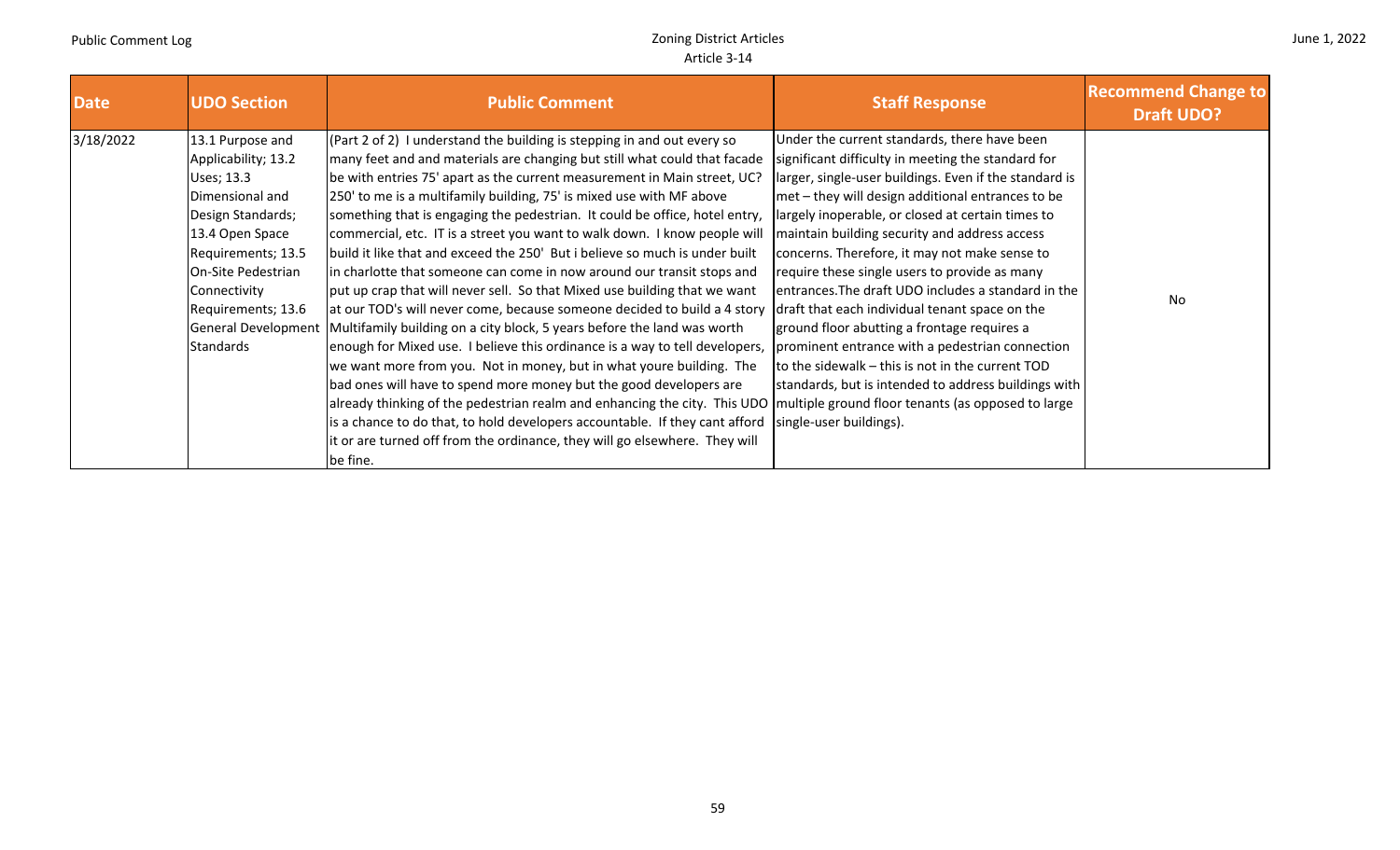$\overline{\phantom{a}}$ 

|  |  | June 1, 2022 |
|--|--|--------------|
|--|--|--------------|

and the company of the company of

| <b>Date</b> | <b>UDO Section</b>                       | <b>Public Comment</b>                                                                                                                                                                                                                                                                                                                                                                                                                                                                                                                                                                                                                                                                                                                                                                                                                                                                                                                                                                                                                                                                                                                                                                                                                                                  | <b>Staff Response</b>                                                                                                                                                                                                                                                                                                                                                                                                                                                                                                                                                                                                                                                                                                          | <b>Recommend Change to</b><br><b>Draft UDO?</b> |
|-------------|------------------------------------------|------------------------------------------------------------------------------------------------------------------------------------------------------------------------------------------------------------------------------------------------------------------------------------------------------------------------------------------------------------------------------------------------------------------------------------------------------------------------------------------------------------------------------------------------------------------------------------------------------------------------------------------------------------------------------------------------------------------------------------------------------------------------------------------------------------------------------------------------------------------------------------------------------------------------------------------------------------------------------------------------------------------------------------------------------------------------------------------------------------------------------------------------------------------------------------------------------------------------------------------------------------------------|--------------------------------------------------------------------------------------------------------------------------------------------------------------------------------------------------------------------------------------------------------------------------------------------------------------------------------------------------------------------------------------------------------------------------------------------------------------------------------------------------------------------------------------------------------------------------------------------------------------------------------------------------------------------------------------------------------------------------------|-------------------------------------------------|
| 3/18/2022   | 10.1 Purpose                             | dont understand how there is no deliniation in these districts among<br>some of the TOD ordinances. You are seeing up TR, CC, NC and UC to be<br>different types of places with different rolls in a city. Then watering them<br>down together through the street network being the same in TOD in: page<br>13-3 Frontage Build-To Zone; page 13-6 Minimum Building Length as a<br>Percentage of Lot Width Along Frontage, Maximum Building Length Along<br>a Frontage, Maximum Building Length Along a Frontage with Additional<br>DesignElements, Maximum Blank Wall Area - Horizontal or Vertical;<br>page13-4 Minimum Ground Floor Height - Residential, Minimum Ground<br>Floor Height - Nonresidential and Mixed-Use, Maximum Prominent Entry<br>Spacing; Page 13-9 Ground Floor Transparency – Residential, Ground Floor ground floor abutting a frontage requires a<br>Transparency – Nonresidential and Mixed-Use, Upper Story Transparency<br>- Residential, Nonresidential, and Mixed-Use. Whats the point? These are to the sidewalk – this is not in the current TOD<br>intricate designs in the pedestrian realm that you are signifying as<br>important across these districts just to smudge them all together through<br>their road type designation. | Under the current standards, there have been<br>significant difficulty in meeting the standard for<br>larger, single-user buildings. Even if the standard is<br>met - they will design additional entrances to be<br>largely inoperable, or closed at certain times to<br>maintain building security and address access<br>concerns. Therefore, it may not make sense to<br>require these single users to provide as many<br>entrances. The draft UDO includes a standard in the<br>draft that each individual tenant space on the<br>prominent entrance with a pedestrian connection<br>standards, but is intended to address buildings with<br>multiple ground floor tenants (as opposed to large<br>single-user buildings). | No                                              |
| 3/18/2022   | 10.3 Dimensional and<br>Design Standards | Article 10 Neighborhood Center, 10.3 Dimensional and Design Standards,<br>B. Building Height (p. 10-3) Note 4 After the 2nd sentence please add<br>Structures immediately adjacent to or abutting residential uses or vacant<br>land in a Neighborhood 1 place type are limited to 40 feet within the first<br>50 feet distance (no further changes).                                                                                                                                                                                                                                                                                                                                                                                                                                                                                                                                                                                                                                                                                                                                                                                                                                                                                                                  | The height transition for development adjacent to<br>Neighborhood 1 places types has been adjusted.                                                                                                                                                                                                                                                                                                                                                                                                                                                                                                                                                                                                                            | Yes                                             |
| 3/18/2022   | 12.3 Dimensional and<br>Design Standards | Article 12 Regional Activity Center 12.3 Dimensional and Design Standards, The height transition for development adjacent to<br>B. Building Height p. 12-4 Note 5 After the 2nd sentence please add<br>Structures immediately adjacent to or abutting residential uses or vacant<br>land in a Neighborhood 1 place type are limited to 40 feet within the first<br>50 feet distance (no further changes).                                                                                                                                                                                                                                                                                                                                                                                                                                                                                                                                                                                                                                                                                                                                                                                                                                                              | Neighborhood 1 places types has been adjusted.                                                                                                                                                                                                                                                                                                                                                                                                                                                                                                                                                                                                                                                                                 | Yes                                             |